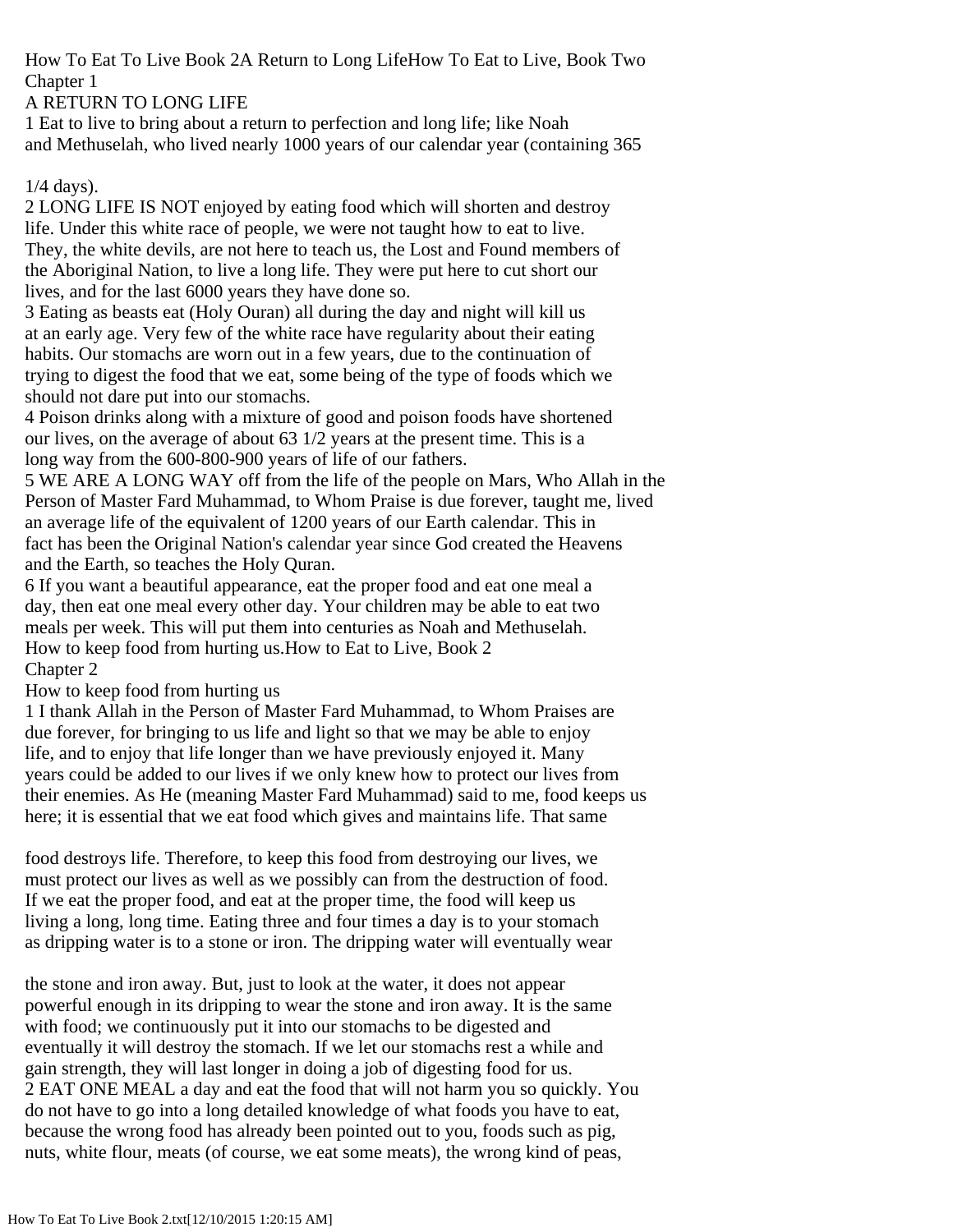the wrong kinds of breads, half-cooked breads, too many starchy foods, and too much sweets.

3 All of these foods destroy us. Bread should be cooked thoroughly and slowly, and if you have plenty of time, cook the bread two or three times and then eat it. Meat should also be cooked two or three times. Eating great meals of highly seasoned and sugared pastries is definitely not good for us. They most

surely will take years of our lives away. You may eat some sweets, but do not make an entire meal of sweets and eat them everyday. Fruit is good for us, we should eat plenty fruits. To live a long time, eat once every 24 hours or once every 48 hours, if you are able to do so. But, if you have heavy, manual work to

do, do not try to eat once every two or three days. And, if you eat once a day, you should fast every month for two or three days. By doing that, there will be no poison left in the body at the end of a year to make you sick even one hour. 4 I WOULD LIKE for you, who try to live and eat just as this book teaches you, to please send me a letter telling me of the results that you have gained from eating like this article teaches you. I repeatedly teach that the way Allah, in the Person of Master Fard Muhammad, has Taught us to eat will do away with many doctor bills and do away with much maiming of the limbs caused by certain diseases.

5 Sugar diabetes can be controlled and cured if you only eat right. Stay off of sugar and starchy foods and leave those old, white potatoes alone. Do not eat

spaghetti and macaroni at every meal. If you are overweight, do not eat it at any meal, and if you want to live a long time, do not eat it at any meal. Food such as spaghetti and macaroni is processed, not cooked thoroughly, and is hard to digest.

6 THERE ARE SOME people who claim that they do not receive beneficial results as they should. This is due to wrong mental food that they are eating, which has

an effect on their digestive system. To get good results from eating the proper foods, we must have good thoughts.

Lengthen your lifeHow to Eat to Live, Book 2

Chapter 3

LENGTHEN YOUR LIFE

1 In order to lengthen our lives, we must begin with what we put in us that retains life. Master Fard Muhammad, to Whom Praises are due forever, comes to prolong the lives of the believers.

2 THERE IS NOT a shadow of a doubt that He (Allah) has taken the proper steps to give us more life in order to have and enjoy the pleasures of life. He (Allah) said what we eat keeps us here, and the same will take us away. Suppose we ate one-half pound of food a day. At the end of 365 days, we would have eaten

182 1/2 pounds of food per year.

3 BUT WE EAT more than this amount. For instance, if we live 50 years, we would eat 50 times this much food, at a half pound of food a day. If we saw 9,000 pounds of raw food piled up before us to consume, we would think that this

would be a lot of food to go through our bodies. And we would think that it probably would wear us out to eat that much food in our life time, although we eat tons of food in our life time.

4 AND IF THIS food is not the proper food to eat, it will wear away our body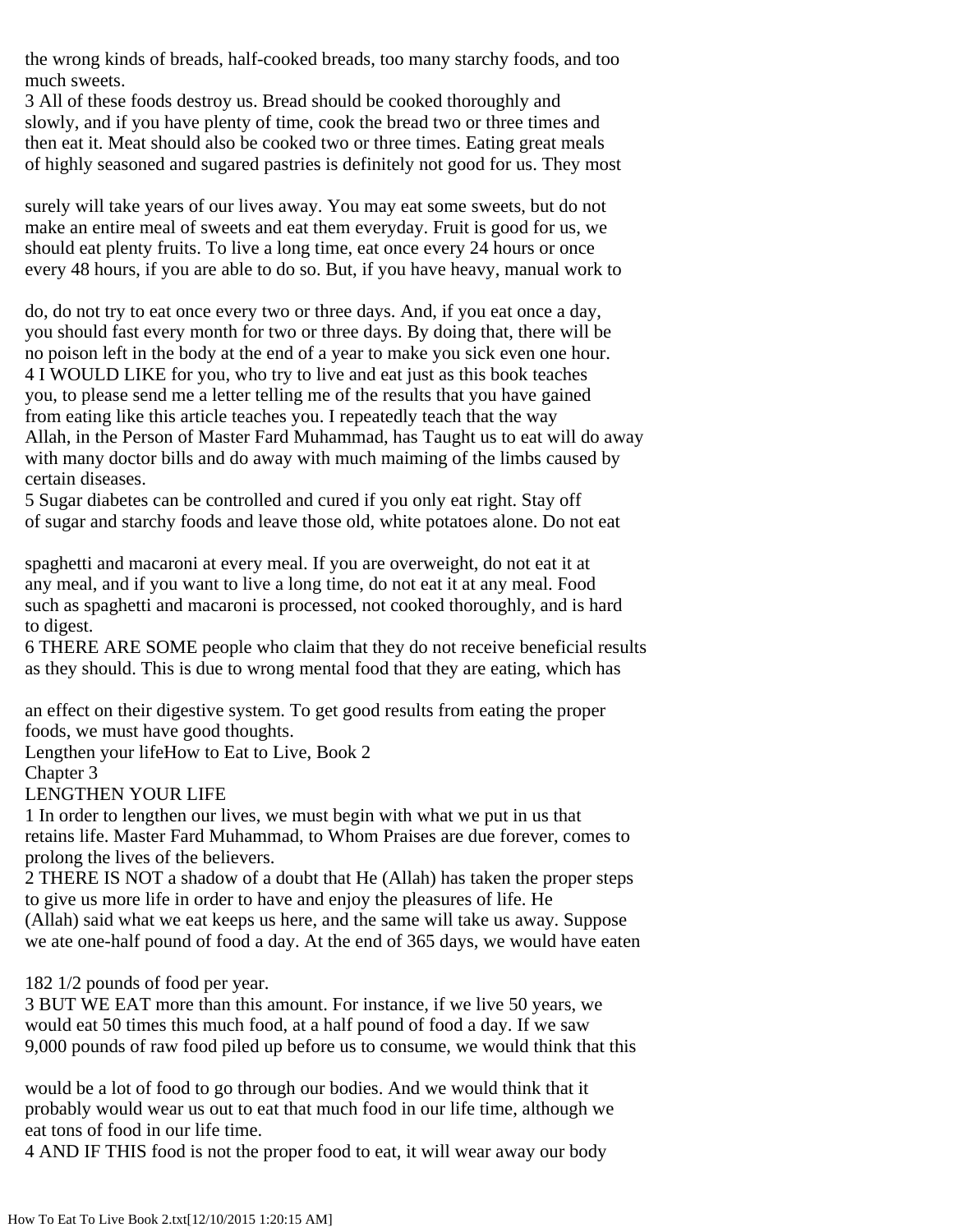and cut short three score and 10 years of our lives. On the average, our people are living around 62 years. This is a very short life to live on an earth that has been here trillions of years. And yet, the average of us cannot live 100 years under the present system of civilization of wickedness. Master Fard Muhammad, to Whom Praises are due forever, comes to prolong our lives, not to shorten them, by correcting our eating habits to one meal a day instead of three, and by teaching us to eat the proper foods that will not destroy us or shorten our lives to less than 100 years. His (Allah's) teaching us to eat better food and to cut our eating from three and four times a day to once a day will certainly prolong our lives and increase our beautiful appearance. 5 A PERSON WHO eats like an animal, three or four times a day and all between meals, cannot retain a beautiful appearance. Eating three times a day and all between meals removes the body's attractiveness In many ways. We eat meat, but yet meat is not good for us. It becomes a habitual tool. This type of food poisons the blood and goes into the flesh and cannot help but transform and destroy the surface of the flesh.

6 TAKE, FOR example, a new born baby. Many times its beauty lasts for just a short while and then passes away with its growth. Even in our late twenties and early thirties, because of the life that we live and the frequent eating of poison food, our beautiful appearance begins to pass from us so rapidly, until by our forties and fifties it is nearly completely gone.

7 Let us eat one meal a day and try getting the best food that we can to eat,; vegetables, fruits, pure fresh milk, and pure whole wheat bread, that has been cooked slowly, twice. Doing this will help us live longer and retain our beautiful appearance much longer.

8 DO NOT GET into the habit (or if you are already in the habit, stop it) of eating a lot of greasy food. Regardless of whether the grease is from animal flesh or not, our bodies, by nature, are not made to digest and control grease or lots of fat. Thousands of minor ailments disappear from us by eating the proper food and at the proper time, one meal a day. He (Allah) teaches us never to eat unless we are hungry. Eating when we are not hungry causes these minor ailments. We are forcing the body to digest food before it is calling for this food.

9 TAKE THE hog and the dog--they do not live ver long, because they eat daily and nightly.

10 The present civilization is an enemy to righteousness. Since they were put over us to rule us they had to find a different way of ruling us other that the good old way of our fathers, who lived several hundreds of years, some nearly a thousand years.

11 IF WE MET a man today who said he had been on the planet 500 years, we would think that he was lying because our short lives of less than 100 years, lead us to believe that it is false to think that people can live several hundred years.

12 It is all in the food and drink that we put into our bodies that lengthens or shortens our lives. Stay away from poison food and drinks, and eat to live. Live LongHow to Eat to Live, Book 2

Chapter 4

LIVE LONG

1 What fool is there who does not want to live? Do not even ask a wise person; consult a fool. Even a fool wants to live as long as he can. Well, eat right, one meal a day, and be careful what you eat. The wicked are practicing their wicked way of poisoning the righteous in their preparation for food and drink so be careful what you eat to live.

2 The Christian race has shortened the lives of nations which follow its way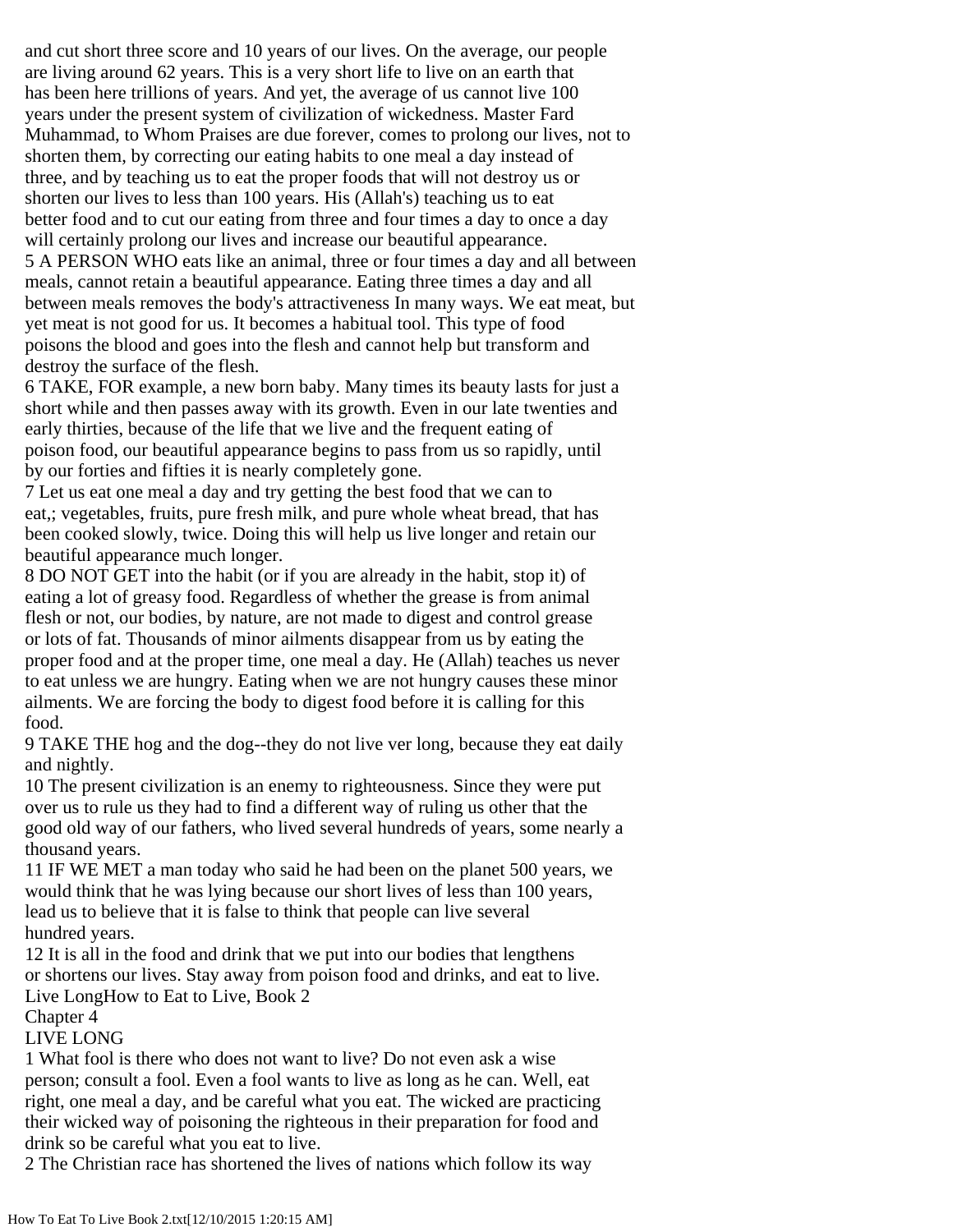of civilization. The so-called American Negroes, the lost and found members of the nation (the Black nation) the first and the last, have been used for experimental purposes. They have suffered every evil thing or idea that entered the heart of the slave master and his children. This is going on today, as never before in a wise and scientific way.

3 Before the white man was made, the Black man was known to live approximately a thousand years. He ate the right food and ate it at the right time. Our stomachs are what we make them. If they call for food every two or three hours, we make a habit of feeding them every two or three hours. If we don't make a habit of feeding our stomachs every two or three hours, they will not call for it. We are the God of our own appetite and what we eat. 4 Remember the prophecy of Jesus, he came to give us life and more life abundantly. He cannot give us more life if we will not protect our life against its enemies. DO NOT try to eat so many different things. One or two good things are all right, even just milk and bread, but it has been tampered with. It is hard to get a pure glass of milk. It is hard to get a pure piece of whole wheat bread. T hey tamper with everything, without any just cause. So, do the best you can and eat one meal a day. You will live longer. Eat one meal once every twenty four (24) hours and eat the right food. Get away from eating a lot of greasy foods and eat more vegetables and fruits. Do not eat freshly baked bread or freshly baked cakes.

EAT ONE MEAL A DAY.

Do not eat forbidden foodHow to Eat to Live, Book Two Chapter 5

DO NOT EAT FORBIDDEN FOOD

1 The importance of enjoying good health is obeying the teachings of God (Who Came in the Person of Master Fard Muhammad, to Whom Praises is due forever), and

that is eating one meal once every 24 hours (one meal a day).

2 IT IS NOT SO much eating various kinds of food as it is not eating food of any kind too often. Of course, we know the divinely prohibited flesh of the swine is totally forbidden not only to eat, but we are even forbidden to touch or handle the swine. It is punishable under the law of God to eat the swine. 3 Many of the readers may think that it is all right with God for them to do as they please about His Laws, but we are punished for willfully disobeying the Laws of God, regardless how little the offense may be or how great it may be. The Christians have been eating the swine for four thousand years. Now, their punishment is total destruction by fire.

4 THE WHITE RACE was not made to obey the divine law. They were made to oppose it, therefore following after them and doing what they do is getting you the hell. It is no excuse for you. The average so called Negro thinks it is all right for him to do evil too. But, we are two different people. The so-called American Negro is a divine member lost from the divine circle, while the slave mater who has been his teacher, is an enemy to God, by nature. This is why the Bible teaches you that hell was created for them the day they were made. 5 Meat will not prolong our lives, it will cut life short. The white race lives on this type of food, meat, animal flesh. The carnivorous beasts and birds

who live off of flesh and eat others, have short lives. VEGETABLES, MILK AND BUTTER are the right foods to eat, when they are pure. But my Dear Brothers and Sisters do not think that you are getting pure products now from the dairy. Substitutions are added to butter, and much water is added to the milk. So, do not practice the evil things that the white race is doing, as you are following them now. If they pull off their clothes, you will pull off yours. Do not think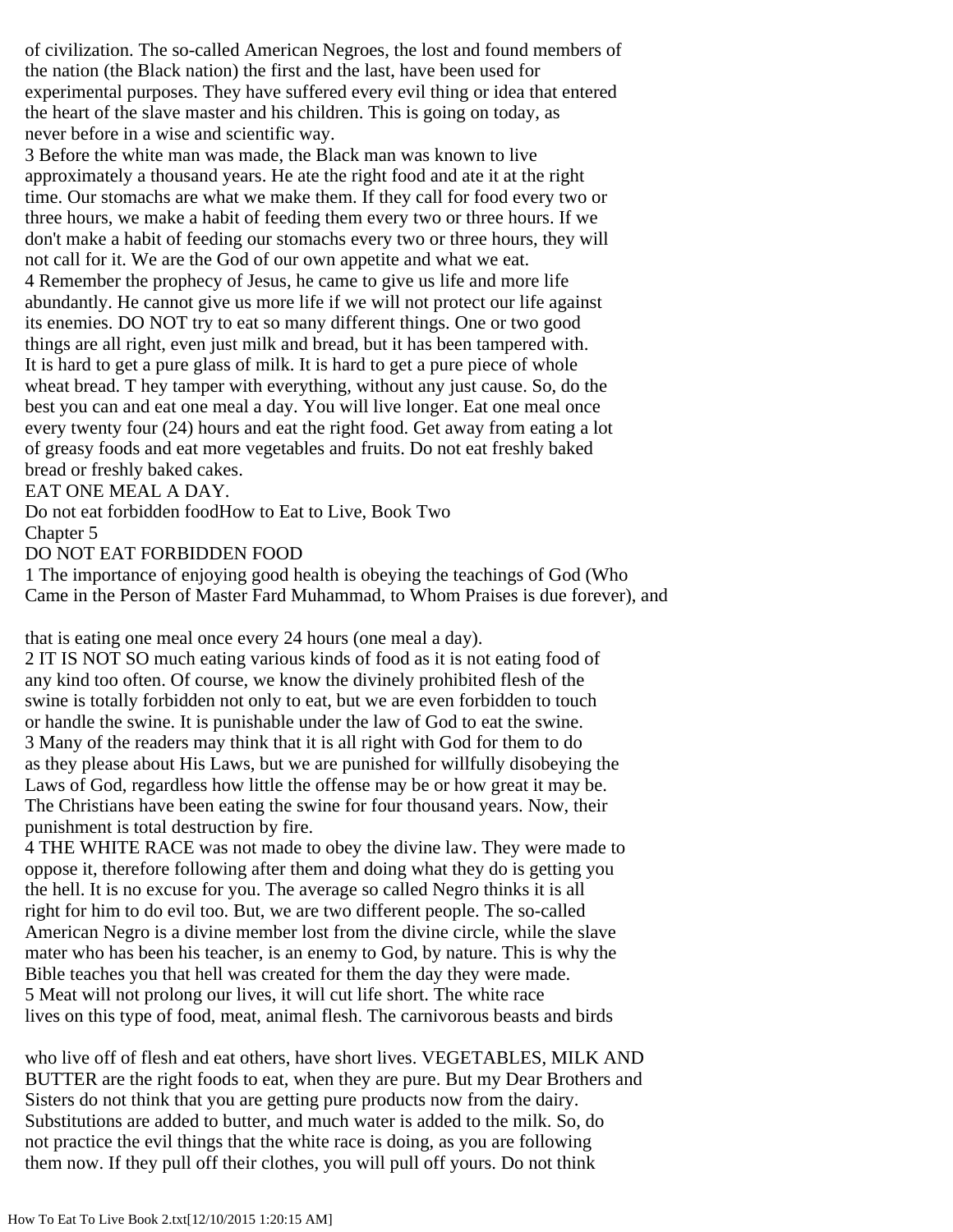you have an option of doing divine law, while you do not. A doom is set for the whole race of them and you will share their doom with them, if you follow eating

and drinking intoxicating drinks just because you see them doing such things and

going nude in the public (women with dresses above their knees and men wearing just trunks in public).

6 YOU ARE FOLLOWING one of the filthiest things that even an animal wouldn't follow, by doing such things. White people do this to tempt you to do the same, so that you can share hell fire with them.

Eat one meal a day and eat good food.

Proper foods, spiritually and physicallyHow to Eat to Live, Book 2

Chapter 6

Proper Foods, Spiritually and Physically

1 Eat to live and not to die. The Bible teaches us that God, in the end of the world when He comes, will prolong the people's lives because they have been eating the proper foods, both spiritually and physically. We have to accept it--that is, if we love life and not death.

2 LIVING LESS than 100 years is a very short life. People in this world admire one who lives to see 90 years (which is a very short life). because of the way they live, eat and drink the wrong foods and drinks. They are surprised to see a person live over 70 years.

3 Now they want drugs to give you life. Drugs cannot prolong our lives if we are going to eat and drink the wrong food and drink and drink polluted water. The very water we drink is polluted from filth. We make the water filthy with our own refuse and then turn around calling ourselves cleaning the water to make

### it fit to drink

4 THIS IS NOT because the government is too poor to try and see that its citizens have pure water to drink. It is not because the government is too poor that we have to eat the poor and poison foods. They deliberately cause this drink and food to be impure. Just read what they say about the impure water that

we drink out of Lake Michigan and other rivers. The government permits the deliberate making of alcoholic drinks which it knows are not good for a person who has no limitation on how much of it he drinks. And it deliberately turns out

millions and millions of dollars worth of hogs to put on the market, knowing that the hog is poison and was not made for human consumption. They do that to oppose the right foods-the pure foods--that God has given them in abundance. 5 ANYTIME WE break the law of nature, we are doing harm to ourselves. 6 The government condemns smoking, but still permits tobacco to be sold to the public. All of this is due to commercializing on that which produces a short

### life.

7 Part of the population of the country is being addicted to drugs for the purpose of experimenting with drugs, instead of lengthening the life by what we eat and drink.

8 If we know the best food and the best drink, we should try to get them for ourselves and not charge the government with our own foolish acts, just because the government will not stop the sale of such detrimental food and drink. 9 THE GOVERNMENT could not sell one drop of whiskey unless we buy it. The foolish buyer is the one to be charged.

10 We have fire, but if we do not use it rightly, it is because of our own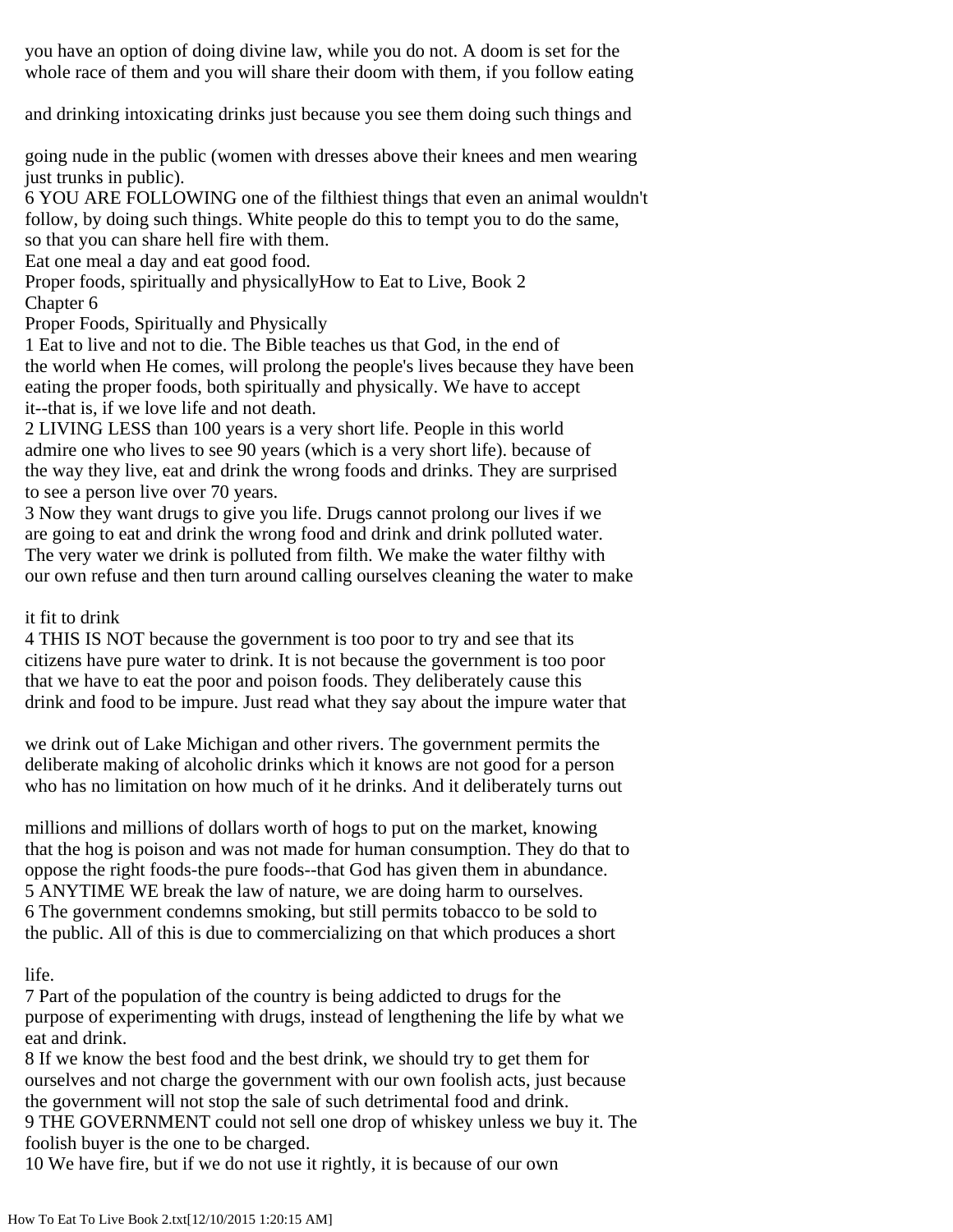foolishness. If you know better, then do better for self. EAT GOOD FOOD ONCE A DAY. Abundancy of LifeHow to Eat to Live, Book 2 Chapter 7

Abundancy of Life

1 There are a lot of readers of this book who have many different thoughts and conceptions of this book. THE MAIN ROOT of this book is to stop you from eating two or three times a day which will prolong your life. It takes several hours for the proteins and the vitamins in the meal we eat today to be digested and distributed throughout our bodies. 2 Allah, through the mouths of the Prophets prophesied that when He Comes, He would give us more life--an abundancy of life. 3 The Book does not teach you how He will extend our lives; how He will make our lives worth living; and how we will rejoice in our lives. 4 Now, He (Allah) Has Come and He is teaching me to teach you how to live. How to live is to go after that which is essential for us to put in our body as foods which gives life and maintain life in the body. 5 He (Master Fard Muhammad, to Whom Praises are Due forever), Has taught me how to teach you the best way to extend our lives and that is through the right kind of foods and drinks.

6 This does not mean we have to eat every herb of the earth; every cattle of the earth, every bird that flies, every domestic fowl, or every piece of fruit that a fruit tree or vine is bearing (as some people think like that). Just a simple food will keep you and me living a long time, if that simple food is good and we eat it only once a day (once every 24 hours).

7 SOME WEAK people think that they cannot eat once every 24 hours, but our stomach looks to our brain for guidance and looks to our brain to be the "boss" of what it should take in. The stomach does not think for itself. The brain thinks for the stomach.

8 Allah has given to us and has taught that way of life that is good for us. We can accept it or we can reject it. There are some people who claim that they like the way but they will go ahead and eat that which is not good for them to eat. Then, they get in trouble and they write me and say that they eat once a day but they are sick: they cannot take it. But, do I not know that they are not eating rightly as I teach them that God taught me and that they are not going through 24 hours, eating only one meal? Do they not know that I know they are not carrying out the instructions as they should. If you get sick, go and fast for three days. This helps kill the poison in your stomach that came from what you ate. Once every year, we have accumulated enough poison from eating one meal a day to make us sick one day. I SAY AGAIN, our stomach is not the boss. The brain is the boss. Eat one meal a day and eat good food and do not eat Divinely prohibited food. This is the Word of Allah and His Teachings to prolong our lives.

Experience of venturing from right foodHow to Eat to Live, Book 2 Chapter 8

Experience of Venturing from Right Food

1 The very words, "how to eat to live," is one of the great values in words for us. In these words, we see and we are learning that what we put in us as food, at what time we eat that food, and what type of food we eat, is the key to

our life and death. We can use these words, "how to eat to live," to spell how we destroy ourselves.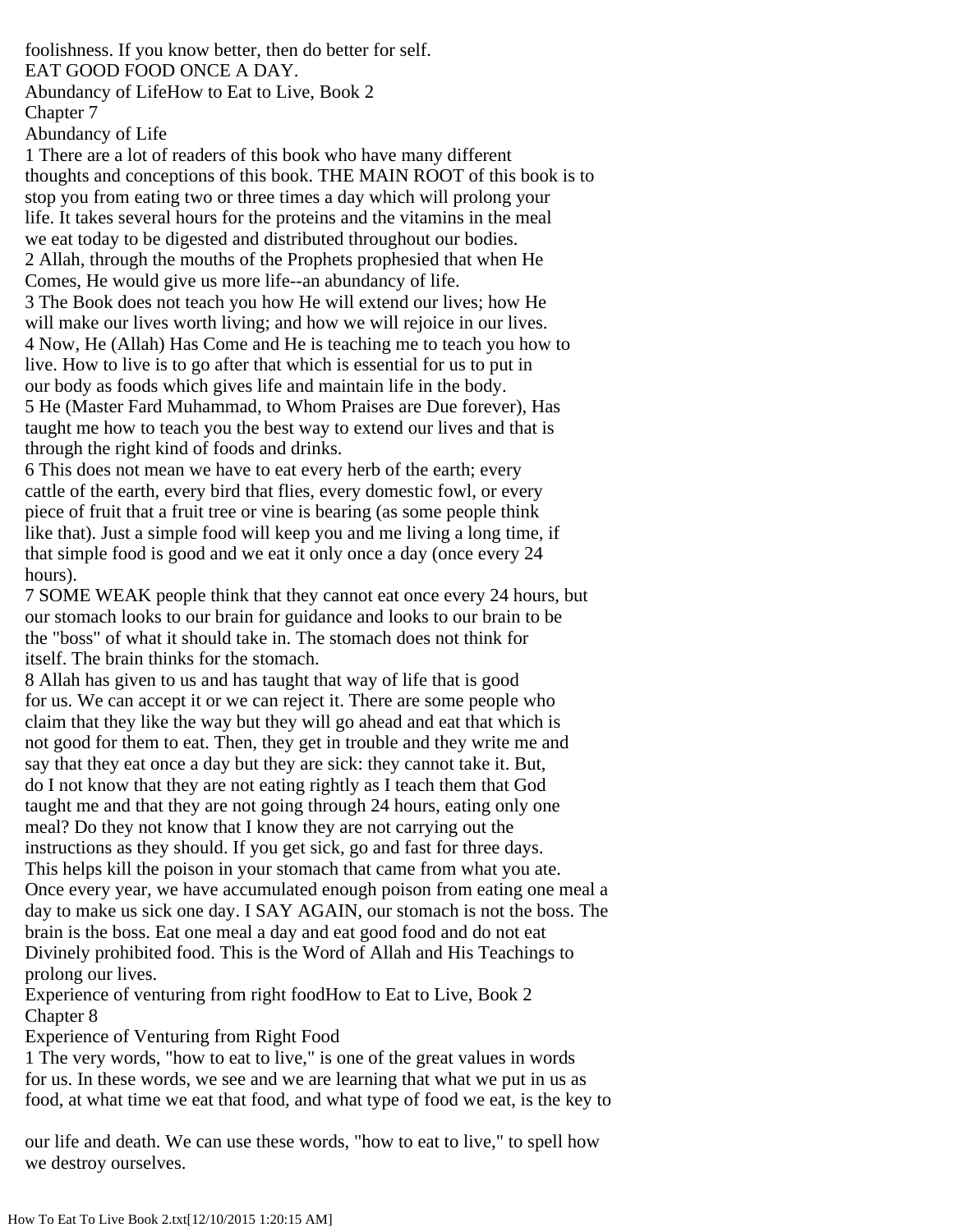2 We must look at these words and teachings of how to eat to live in a more serious way. This is why we suffer so much sickness and death. It is because we do not take how to eat to live in a more serious way. There is no common sickness that cannot be healed by proper eating of the right foods. I, myself, know, having experience of both the right kind of foods and the wrong kind of foods. Allah (God) has Taught me and I tried everything first, myself. I am a self experienced man and an example of what Allah (God) Taught me. I went for years without eating but one meal a day, and years with eating one meal every three days. So, I know these teachings of Allah (God) are True. Here of late, I have suffered many pains from venturing away from eating the way Allah (God) Taught me. It caused me discomfort, pains, and minor sickness. I deliberately did this, in some instances, so that I will know what happens when you are not following the Teachings. So, as it is written, in all their afflictions, he was afflicted (meaning the Messenger of God).

3 Eating the proper food once a day will keep you free of sickness for a long time, probably for years. This, I know by self experience. By eating two or three meals a day, you are inviting some days of discomfort and illness to yourself, and by eating food that does not belong to the body that it is going into, you are making trouble for the body to digest such foods and drinks. We suffer with many ailments in our bodies due to the fact that we are pouring into

it food that should not be put in that body (which is the finest nature built machinery on Earth), and due to the fact that we are not waiting until the strength or power of the poison in the previous meal becomes weak, so that it will be harmless when the strength of a new meal it added. But, twenty-four (24)

to forty-eight (48) hours will destroy the poison from the previous meal and make it harmless.

4 Eat when you have exhausted the previous meal, Allah (GOD) Taught me; then fill up and go until this is exhausted, and then eat another meal. It is

logical. As I keep repeating, we dig our own graves, and I may add here that we bring about our own death with our teeth.

5 Sugar diabetes can be controlled by eating the proper food in such a way that you will never know that you ever had it and you will never see any sign of

it. But, you must not continue to pour in the body power and strength of sugar from your meals that add to the sugar spilling over in your body. Naturally, it is going to reach out for something or it is going to flood itself after putting

too much sugar and starch in the body. But, some of us are so built upon eating what we want that we just cannot abstain from eating these starches and sweet foods. These things are nothing but friends to the sugar diabetic condition. Stay away from it and you will live longer, for diabetes is an evil enemy. It is

an enemy to both the flesh and bones of the body. If you will stop eating foods such as sugar and starchy foods, I know you will do better. I have been self experienced in everything, and I have been a victim of everything that you are a

victim of, except cancer. I do not think that I have cancer; but as I mentioned in this book before, The Last Messenger is not immune to the sickness and complaints of the common people.

6 He is also to suffer; but yet, as the Book says, the Pleasure of the Lord is with him and that in His Own Good Time, He Will Heal all of us. So, this is the way Allah (God) has taught me; to heal our sickness and prolong our lives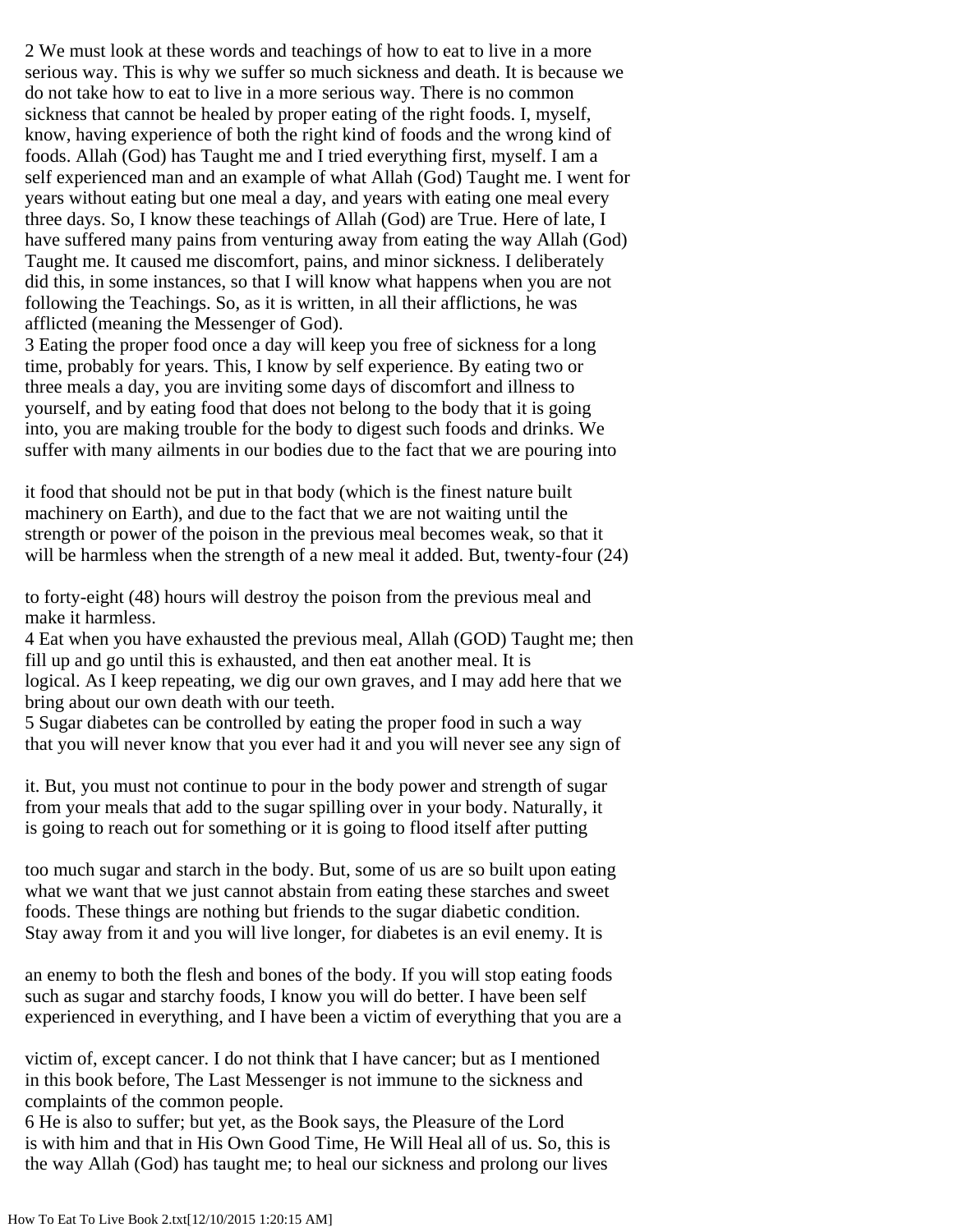with one meal a day. And, whenever those of you who work in offices and do light

work are able, you can eat one meal every forty-eight 48) hours; which would give you more days to your life. Do not say, "I am already so old that I do not have much longer to live anyway. That is true, but if you want to add a few more

days to this already distant age you have, you can add to your life by stopping right now from plunging into the grave, and you could add more days to your life.

The Benefits of Eating Once a DayHow to Eat to Live, Book Two Chapter 9

The Benefits of Eating Once A Day

1 Many of my followers write and tell me of the benefit they are receiving from eating one meal a day or one meal every other day. This will produce good results and lengthen our lives. But children should not be forced to fast or to eat once a day or once every other day.

2 Children and babies should eat at least twice a day. If you are now eating three meals a day and you would like to eat one meal every other day, you should

not - all of a sudden - change from three meals a day, every day, to one meal every other day.

3 FIRST DROP to two meals a day, then one meal a day, and then one meal every other day. It is better to do it this way so that you will not make yourself sick. And if you eat every other day, do not begin your meal with heavy food. Train Yourself to Eat as Allah as AdvisedHow to Eat to Live, Book Two Chapter 10

Train Yourself To Eat As ALLAH Has Advised

1 To keep healthy and strong, and live a long time, on this old earth, ALLAH said to me, in the Person of Master Fard Muhammad, eat one meal a day. Or, one meal every two days, or three days. Do not get frightened, Brothers and Sisters,

with your meal hours being lengthened, that you may die or become too hungry. 2 YOU WILL live and you will not be hungry, after you have gotten your stomach used to the long intervals between meals. Your stomach will take food only when you give it food. And, it won't ask you for any food until that certain hour to which you have accustomed it to being fed.

3 I used to think like you, before the coming of our God and Saviour, in the Person of Master Fard Muhammad, to Whom Praise is due forever. I began practicing eating one meal every day - nothing between like food. I got used to that within a couple of weeks. And, after a certain length of time, I tried eating once every two days, with nothing between but coffee.

4 I did not try to pour all of the cream and sugar out of the cream and sugar bowls into the coffee. I sweetened and creamed it the same as I did when I was eating three meals a day, because we can live on cream and sugar for a long time. But, it is not good that we do this through our coffee, for our health's sake. I felt better eating one meal every two days, or 48 hours, with nothing between.

5 I also tried eating one meal every 72 hours, due to the fact that He had told me that if I ate one meal every three days, I would never be sick, and I thought

I would try it, before teaching it. So, I did for a few months and I felt better

than I felt when I was eating one meal every 48 hours. And, I can bear witness that I did not have the symptoms of illness at any time. My whole body felt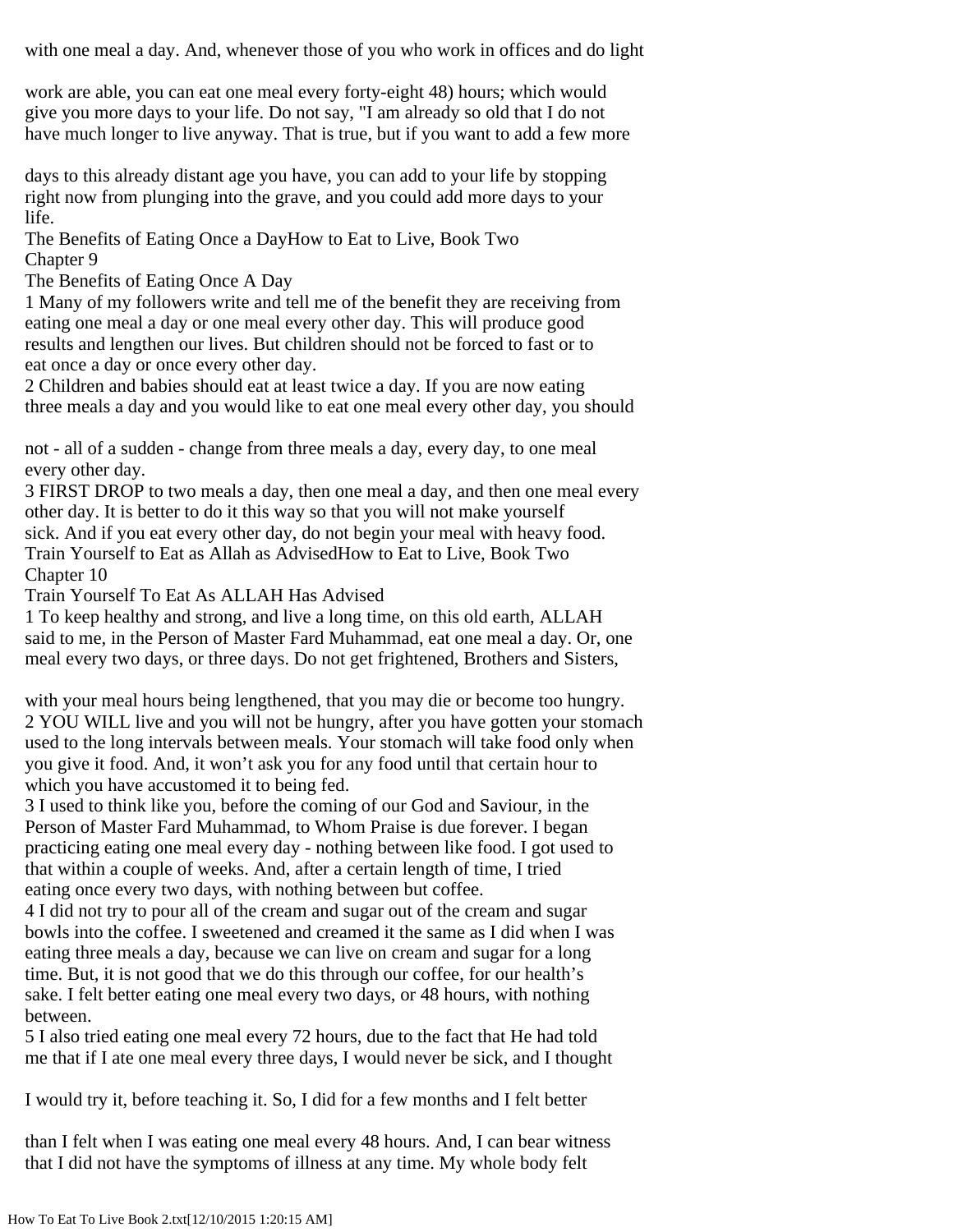light and my head was clear. I could almost hear insects crawling (smile). 6 IT IS NOT so much what you eat when you begin eating one meal everyday, or every two or three days, it is just that you do not eat foods that are against your health. I have described in this article, time and again that which He pointed out to me. But most people like us to eat the inexpensive food, because we do not have the finance to buy expensive foods that rich millionaires eat. So, He prescribed for us, dry navy beans, bread and milk.

7 The bread should be cooked thoroughly done, or either toasted, in order to cook it through. It should be made and risen by yeast. And, He Did Prescribe cooking this bread two or three times, if we would take time and do so. He said it was better for us.

8 No corn bread at all! He Said that it was too hard for our stomachs to digest.

Corn was not made for us to turn it into meal to eat. It was made for live stock

and cattle, and not for human consumption. The only corn that we eat, is that in

the milk stage.

9 Eat butter, milk and fresh vegetables - but not your old favorite collard greens, cabbage sprouts, turnip salads, mustard salads, beet top salads, kale, etc...

10 YOUR BEST vegetables are: cauliflower, cabbages (not the green cabbages). If you love turnips, eat the roots, not the salad. Some other vegetables we eat are

as follows: brussel sprouts, asparagus, eggplant, okra, squash and rhubarb. 11 There are some asking about eating sardines. They are only for us to eat if we travel and cannot get other foods. But, please do not buy them, unless they are fresh where you can clean them, and not packed already. There are some packed that are clean, but they are a little expensive. They are called Portuguese sardines.

12 There are other herbs that we can eat that are not mentioned here. But, please, whenever you decide on eating something that is not in this book, write me, because there are some that are not good, on the market, for you and me. 13 Eating once every other day, the right foods, will get you the best of health

and long life, as ALLAH has Taught me.

The Key to Better HealthHow To Eat To Live, Book Two

Chapter 11

THE KEY TO BETTER HEALTH

1 There is no question. If we eat right, we live. If we eat the wrong foods, it shortens our lives.

2 Some of us actually wish that we could live a thousand years, but be happy if you scale a hundred. The fact about it is you will not want to live too long (into the thousands of years). You will have nothing to attract you. You will have learned everything on earth, and will have no place to go for attraction. Since you are on the earth, you cannot live elsewhere.

3 One meal a day and nothing between that one meal will get you a longer life, that is if you eat the proper food. We make ourselves sick. Do not think that sickness is something that just comes by itself, regardless to how we live. It is the way we live that makes us sick. I have experienced these things. If we do

not eat the right foods to live, and do not eat it at the time that we should eat it, and eat before it is time; we will not live long.

4 Stay away from poison foods, such as pig (swine flesh). Do not eat it. Do not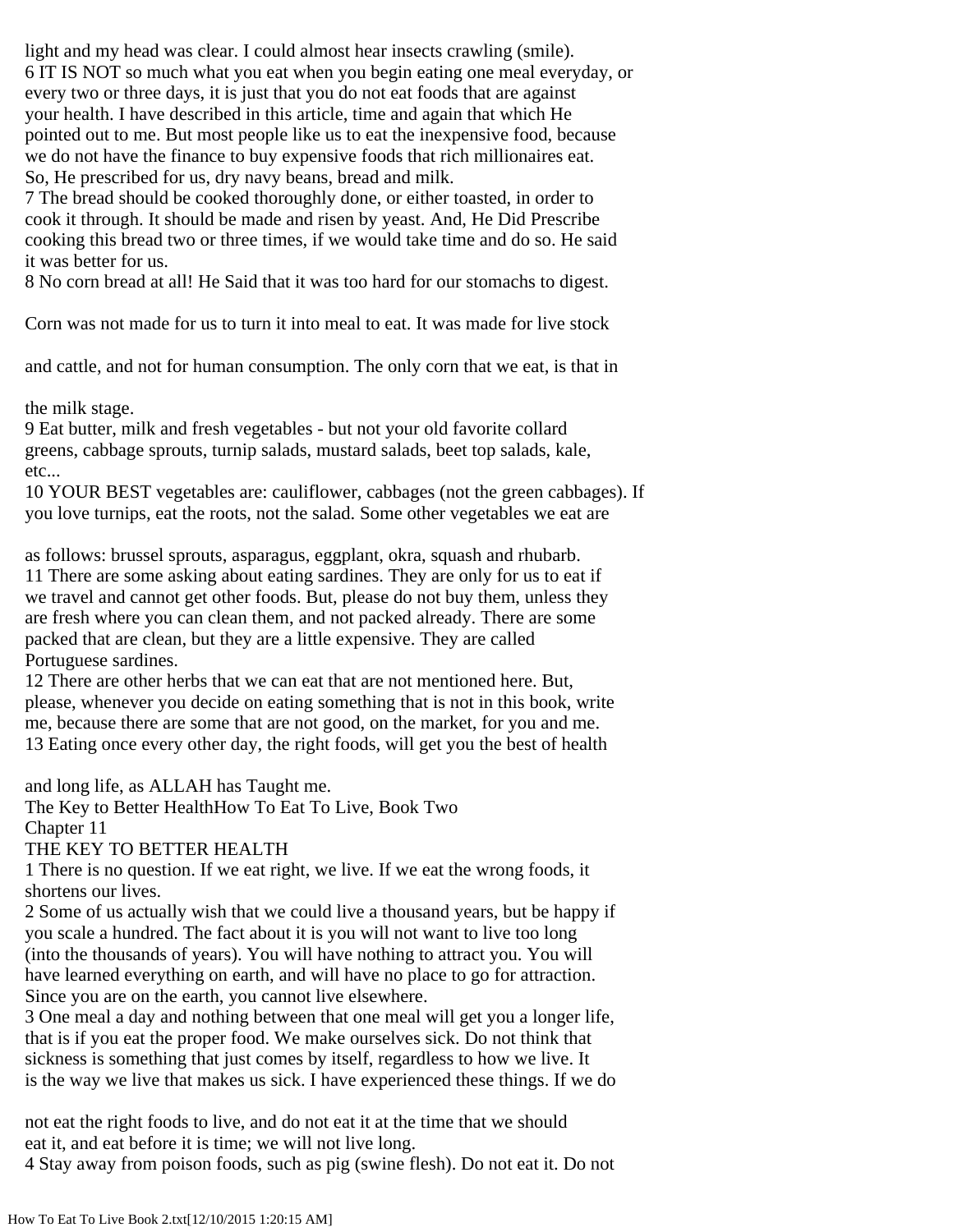even touch its carcass. No swine flesh eater shall see the Hereafter; for in the

Hereafter, there will be no pigs on the earth. They will be killed off. The swine was not made for Black People. It was made only for the white race. And, the white race teaches everybody to eat it, because it is a Divinely prohibited flesh; and they break all the Laws of God, because they are not supposed to obey

the Laws of God. They have their own law, because they are the gods of this world. If they would follow and obey the Law of our God, they would be Muslims like us.

5 Eat one meal a day, and do not try to eat everything edible in that one meal. There is enough good food for you and me, for us to never eat other than good food. Eat to live.

Do Not Eat Between MealsHow To Eat To Live, Book Two Chapter 12

# DO NOT EAT BETWEEN MEALS

1 Eat one good meal of food a day for good health. One meal a day or every two days could spell the end of much medicine, doctor bills, and the building of hospitals if we would eat the proper food and eat it only when it is necessary to eat it.

2 There are a lot of people who think their appetite is their God; but we, by nature, have been made to control ourselves if we want to. I have much self-experience in the way of eating. I am often experimenting as I teach you, so that I will know what happens if you go contrary to the teachings of "How To Eat To Live." Eat one meal a day and eat the proper food in that meal, and do not be eating between meals (a little of this and a little of that). I repeat, you will not be sick (only once in a great long time).

3 Every meal that we put in our bodies has some poison in it. And, some of our food, as I have said in this book, takes 36 hours to digest. If we do not wait until our previous meal has been digested we add a new meal to the previous meal

we have new poison, in its full strength, to aid the dying poison of the previous meal or to help it to revive in strength; and we will continue to be sick.

4 This I have experienced. I suffered sickness a lot of times through experimenting, so that you will not come and give me the wrong answers to the teachings of "How To Eat To Live." I have self-experimented. I will know whether

you are telling me the truth or not. But, I will put my life on it; that if you make a habit of eating one meal every day or every two days and of eating the right food, you will not be sick (only one day out of the year or out of every two years); and some of the complaints that you have now will completely disappear.

5 By eating one meal a day, some chronic diseases will vanish in a few years as they fail to get the poison that will keep them alive. Sometimes, they vanish within a few months, if you eat the right foods and eat only one meal a day or every two days. Try it for yourselves.

Do Not Eat Between MealsHow To Eat To Live, Book Two Chapter 13

# DO NOT EAT BETWEEN MEALS

1 Eat one good meal of food a day for good health. One meal a day or every two days could spell the end of much medicine, doctor bills, and the building of hospitals if we would eat the proper food and eat it only when it is necessary to eat it.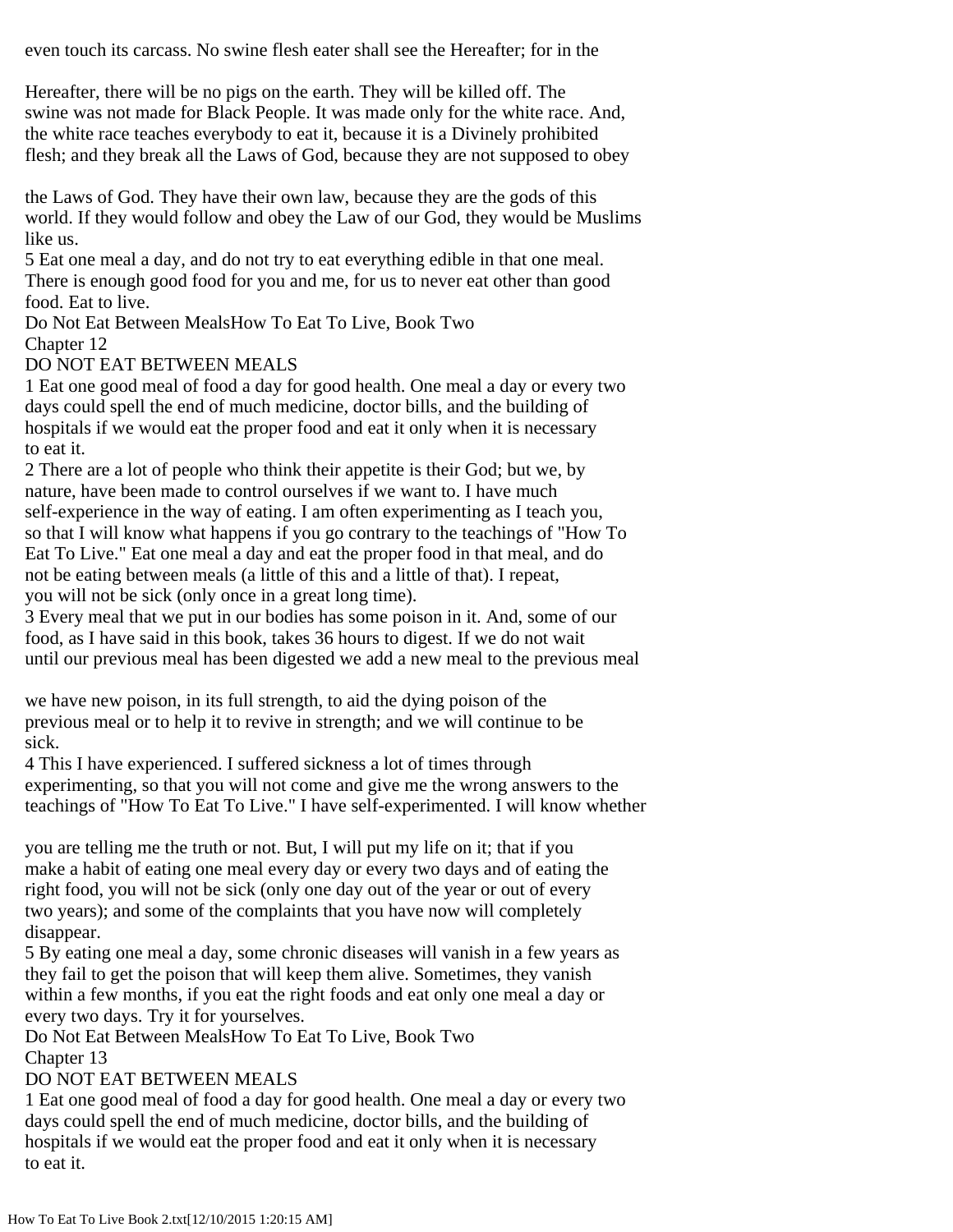2 There are a lot of people who think their appetite is their God; but we, by nature, have been made to control ourselves if we want to. I have much self-experience in the way of eating. I am often experimenting as I teach you, so that I will know what happens if you go contrary to the teachings of "How To Eat To Live." Eat one meal a day and eat the proper food in that meal, and do not be eating between meals (a little of this and a little of that). I repeat, you will not be sick (only once in a great long time).

3 Every meal that we put in our bodies has some poison in it. And, some of our food, as I have said in this book, takes 36 hours to digest. If we do not wait until our previous meal has been digested we add a new meal to the previous meal

we have new poison, in its full strength, to aid the dying poison of the previous meal or to help it to revive in strength; and we will continue to be sick.

4 This I have experienced. I suffered sickness a lot of times through experimenting, so that you will not come and give me the wrong answers to the teachings of "How To Eat To Live." I have self-experimented. I will know whether

you are telling me the truth or not. But, I will put my life on it; that if you make a habit of eating one meal every day or every two days and of eating the right food, you will not be sick (only one day out of the year or out of every two years); and some of the complaints that you have now will completely disappear.

5 By eating one meal a day, some chronic diseases will vanish in a few years as they fail to get the poison that will keep them alive. Sometimes, they vanish within a few months, if you eat the right foods and eat only one meal a day or every two days. Try it for yourselves.

FastingHow To Eat To Live, Book Two

Chapter 14

FASTING

1 There is so much food of various kinds in the earth for us to eat we could hardly mention by names.

2 We are the wisest of all life on earth and in the heavens above the earth. Almighty God, Allah, in the Person of Master Fard Muhammad, to Whom Praise is due forever, has taught me. We must have regularity in everything we do. 3 SINCE THE earth is full of food, this does not mean we should try to eat the food all day long. We should eat one meal a day and when we eat this one meal, be sure it is of the best food for our bodies to digest and to keep us alive without our lives being agitated by enemies from the food and drinks we put in our bodies.

4 We have to safeguard our health against the enemies of our health by eating one meal a day. This gives an enemy (germ) that may be in our food time to die -

to be completely dead at the end of twenty-four hours.

5 IF WE KEEP adding more food, it gives the germ strength and working power to destroy the very delicate and perfect machinery of our bodies. By nature, we are

made of the best. And, we have to continue to give our bodies the best and in a moderate way.

6 Fasting is one of the greatest "doctors" we have. Fasting is prescribed for us

in the Holy

Qur-an and in the Bible. The Bible does not teach us as much of how good fasting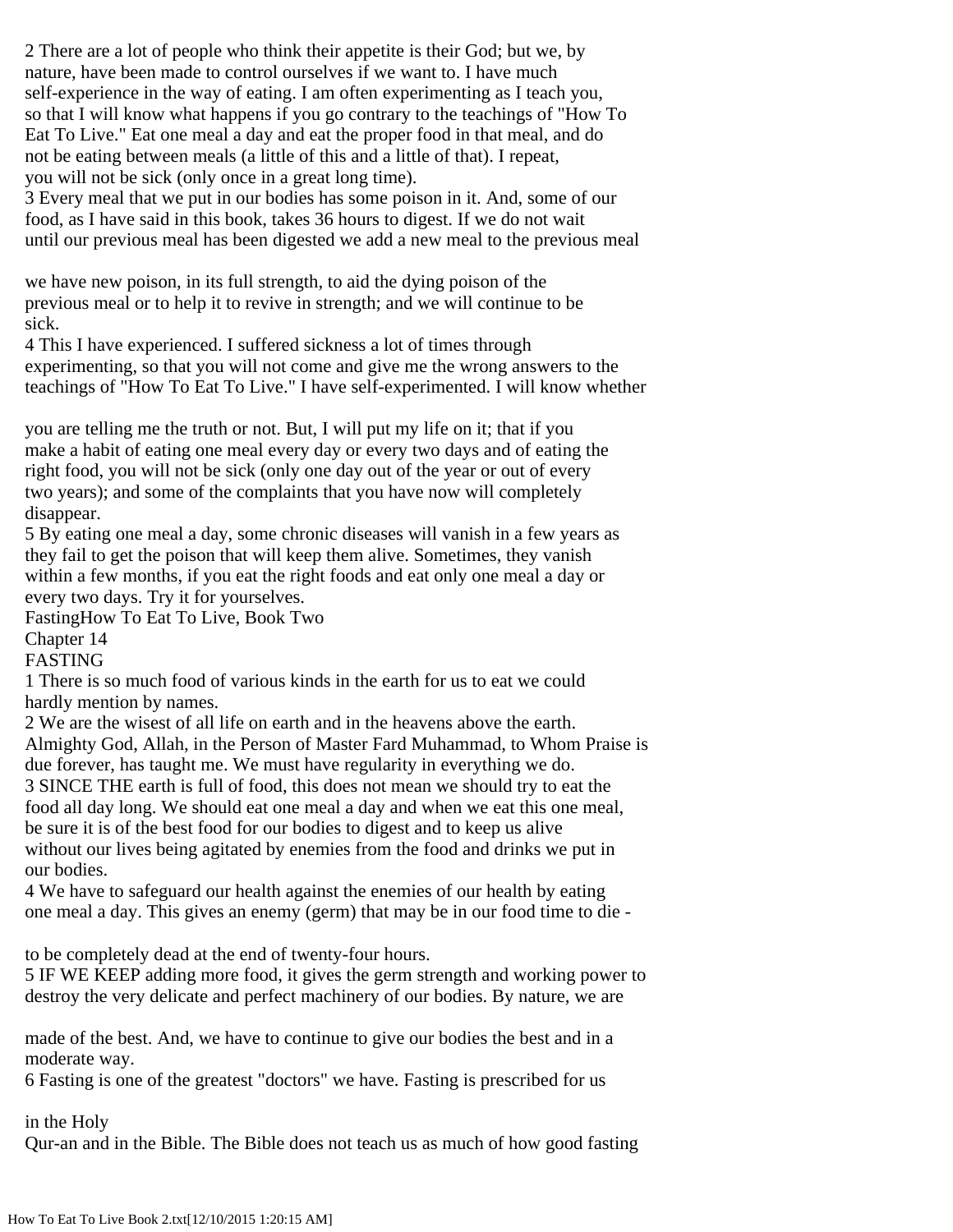is health-wise, as the Holy Qur-an does.

7 THE BIBLE'S teaching on fasting is mostly spiritual purposes. On one occasion,

we find where Moses fasted for the cure of his sister, Miriam, who had contracted leprosy because of speaking carelessly of Moses. Her brother (Moses) then had to seek a cure from God for her.

8 But fasting, as Allah prescribed for us, is to prolong our lives with better health by eating the right food and not eating too frequently.

9 FASTING DOES much for us. A three-day fast will tell the story - you feel better; your body begins to feel lighter and not weighty as it felt when it was filled with food; your thinking is clearer.

10 Let us fast as often as we feel that we have not a desire for food. If you do

not desire food, do not eat it. Eat when you are very hungry (of course, this does not apply to the sick, because the sick are exempt from fasting). 11 When fasting is practiced for good, good results will follow. But, if we fast, as the Bible mentions in Isaiah, just for debate, our fast is no good. The

Bible teaches that the facts of people who go out and tell others that "I had a dream" and then call dreams, visions, are not accepted.

12 SOME PEOPLE tell stories about something they accomplish on the fast that they did not accomplish. The Bible answers such a person in these words; If you dream a dream, tell a dream and do not try to tell a dream for a vision from the

Lord, when you did not get such a vision.

13 We must remember that we cannot be "holier than thou," unless we are really holy. So, let us say of ourselves what we really are and not what we are not because it is good in the eye sight of God for us to speak the truth. 14 FAST! It cleans the impurities out of the blood and causes the body to eliminate the poison stored in it from previous meals - sometimes from previous meals of many years, as the folds in our intestines can carry particles of food for a long time, and holds strength enough in them to keep us alive for two months. Our bodies store food in the folds of the intestines and in the blood stream.

15 After a fast of three days - and from that to nine days - these particles of food and poison that have accumulated will be eliminated. The blood is being cleansed of its impurities because the impurities have nothing to keep them in power to live; therefore, they die and leave the person happy and enjoying the results of a healthy body - which is the greatest enjoyment we can have. 16 WE ARE TAUGHT...and all religions teach fasting...so that includes us too. Of

course, as long as we are in the Presence of God, we do not have to fast. But, we are not always in His Presence. In the Hereafter when all people will receive

rewards of goodness who see the Hereafter, there will be no fasting. 17 WE, THE RIGHTEOUS, must fast as long as we are present and among the unrighteous. So, fasting is prescribed for us as well as those (people) before us. Let us look at the verse in the Holy Qur'an 2:183 translated by Maulana Muhammad Ali (copyright-1963): O you who believe, fasting is prescribed for you,

as it is prescribed for those before you, so that you may guard against evil." Here it tells us why fasting is prescribed for us. It guards us against doing evil. Read the footnote of Maulana Muhammad Ali's translation of this chapter for footnote. No.225.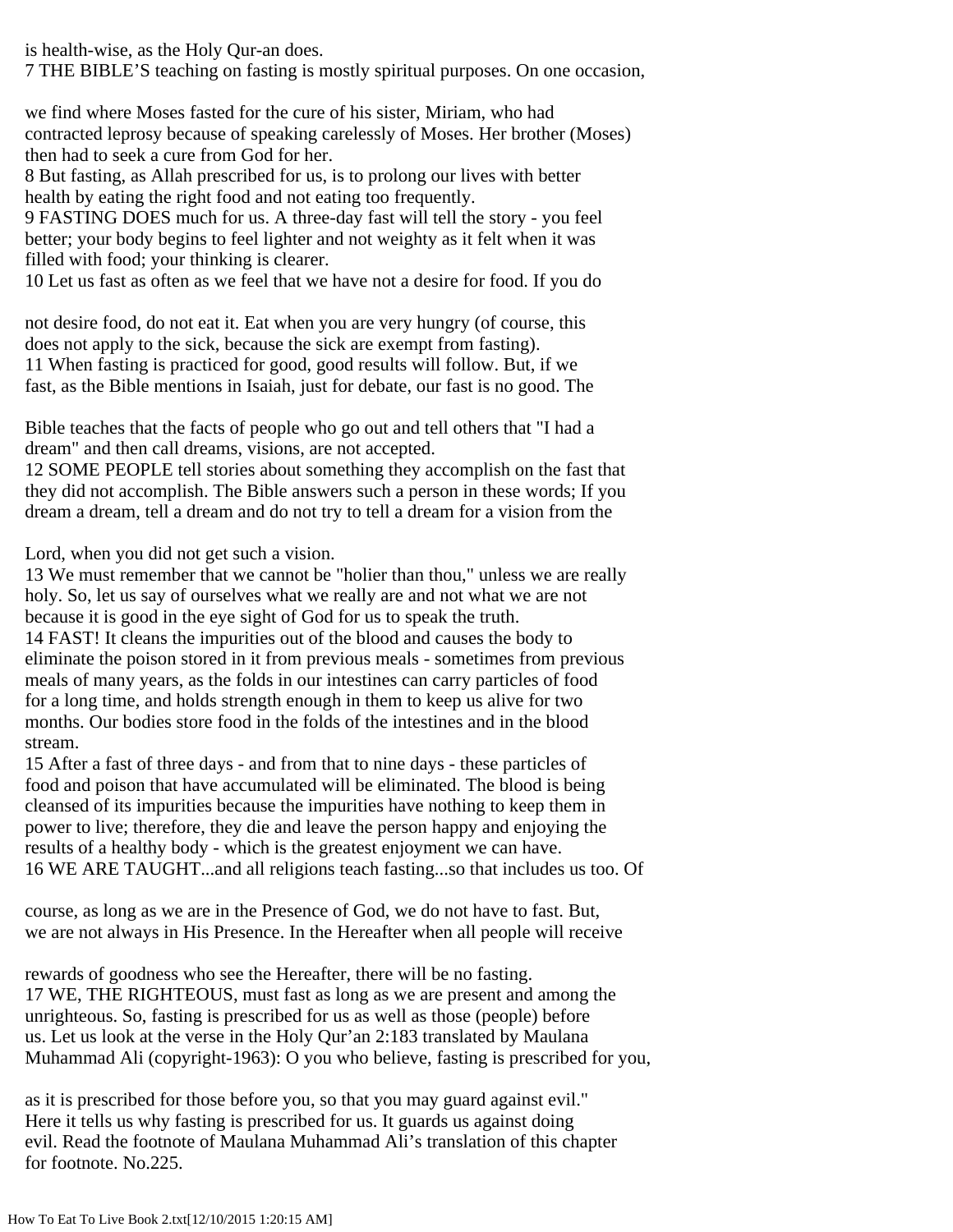18 WE HERE (Elijah Muhammad and his Followers)...I prescribe for you the month of December to fast in - if you are able to take the fast - instead of the regular month that travels through the year, called Ramadan by the Muslims; the month in which they say Muhammad received the Holy Qur'an. 19 WHY DID I prescribe for you the month of December? It is because it was in this month that you used to worship a dead prophet by the name of Jesus. And, it

was the month that you wasted your money and wealth to worship the 25th day of this month, December, as the Christians do. The Christians know that it is not the birthday of Jesus; for they do not know the birthday of Jesus. No one knows it, because being persecuted by the Jews, Joseph and Mary feared the death of not only their newborn baby that they were bringing to birth, but even feared for their own lives for committing the act out of wedlock. They feared Herod and

his army and the religious set of the Jews condemning them to be punished with death. But, they were not to be killed for they were for a sign of the Black Man

in America, according to the Holy Qur-an. See Holy Qur-an, Chapter 4:171. 20 While Christians have deceived you in worshiping the birthday of Nimrod who was born the 25th day of that month, no man knows the day Jesus was born, but they (Joseph and Mary) themselves. This is a sign right there; no man of the evil world was to know when the spiritual birth of Muhammad was to take place. And, surely they do not know. So, do not fast as the other religious people fast, for they have different objects and ways in which they fast, which are against the meaningful fasts that we take.

21 FASTING takes away evil desires. Fasting takes from us filthy desires. Fasting takes from us the desire to do evil against self and our brothers and sisters. We are created of the material of goodness. Therefore, good belongs to us...and it should not be hard for us to turn to our own selves in which we were

created...good.

22 WE are approaching the month of December, in which we usually abstain from eating in the daylight hours, as the Orthodox Muslims do, the ninth (9th) month of their calendar, the month of Ramadan.

23 I set up this for you and me, to try to drive out of us the old white slavemaster's worship of a false birthday (December 25th) of Jesus.

24 ALLAH (God) Who Came in the Person of Master Fard Muhammad, to Whom Praises are due forever, Taught me, that Jesus was not even born during the entire month

of December.

25 THE scholars agree, that according to their history, Jesus could not have been born in December.

26 ALLAH (God) Taught me that Jesus was born between the first and second week in September, instead of December. But no one knew the day of Jesus' birth except Joseph and Mary.

25 BECAUSE of the Jews' hot persecution against the birth of Jesus, the exact day of his birth was kept a secret, from the public. So, to break my people up from the worship of a false birthday of Jesus, we turned to abstaining from eating in the daylight hours during the month of December. This is, in no way, a

### FAST!

26 WHEN we abstain from food for so short a time as for early morning until after sundown and darkness begins to appear - we cannot call this a FAST, for we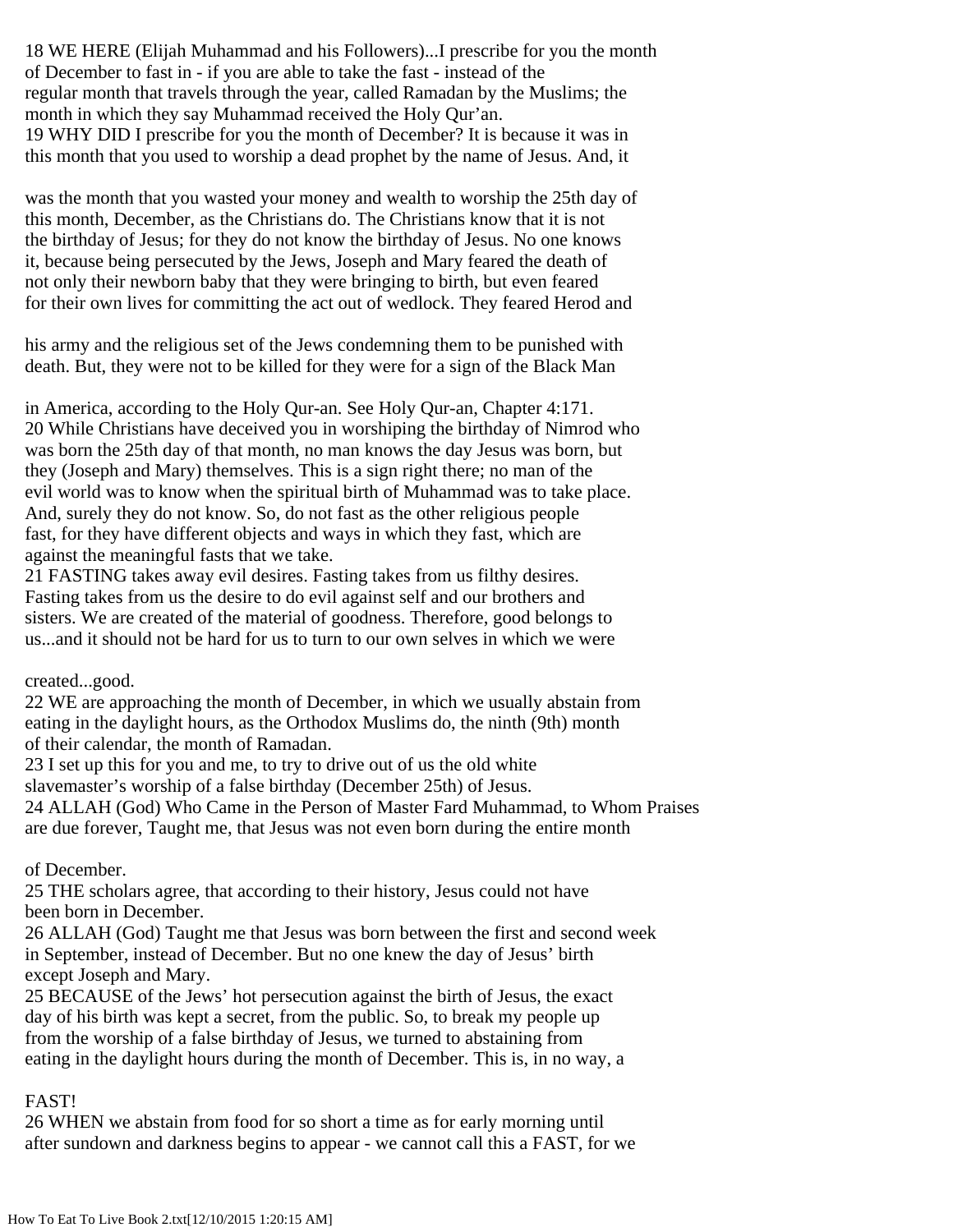are eating the same way that we have always been eating (one meal in that day). IT is no FAST to me and to my followers to eat a meal after Sunday. We cannot call it a FAST!

27 A FAST should be from two (2) to three (3) days without eating food. If we are seeking spiritual advancement, we should fast for three days.

28 IN the case of Orthodox Muslims worshipping Ramadan by not eating until after

sunset, and darkness approaches (they can eat all night long if they want to, until the next morning at dawn) - they call this a FAST!

29 THEY say that they do this in the Month of Ramadan because Ramadan is the month in which the Holy Qur-an was revealed to Muhammad.

30 BUT, the way that I understand scripture, it teaches us that Muhammad

received the Holy Qur-an over a period of twenty-three (23) years.

31 MUHAMMAD did not receive the Holy Qur-an in one night or in one day. And, if he received the whole Holy Qur'an in the month of Ramadan, WHY FAST in that month?

32 IF we are given what we want (Holy Qur'an) in that month, without FASTING, I cannot understand why we should FAST in the month of Ramadan, for the first revelation of the Holy Qur'an was already given in that month, without FASTING. 33 IT would look more proper for us to be rejoicing over the great salvation (Holy Qur'an) that Allah (God) sent to us, in the month of Ramadan.

34 If you can convince me it is necessary to Fast in the month of Ramadan because of Muhammad receiving the Holy Qur-an, or the first revelation of the Holy Qur-an, then I will go along with it. However, since the Qur-an was received over a period of years, I am very much baffled in trying to understand why we should FAST in the month of Ramadan.

35 WE should be rejoicing because of receiving the Holy Qur'an and we should teach others to rejoice throughout the month of Ramadan, if it is because the Holy Qur'an was revealed in that month.

36 OF COURSE, this is the Arab way, in their religious belief, that they should FAST. But I do say that it is not necessary to FAST to get something that you have already received.

37 WE should all thank Allah and be grateful to Allah (God) for Giving us the truth, or the Great Revelation (Holy Qur'an), that will guide us into a clearer truth than we have had in the past.

38 SO, I am not asking my followers to FAST in the month of December because of the birth of a prophet (Jesus) nor do we want to worship his birth or worship because some great Revelation was sent down to another prophet. No, it is just to keep my followers from worshipping falsehood, instead of truth, and to prevent them from spending their money in the falsehood of Santa Claus. 39 There are so many untruths that the people of untruth (white race) have mislead us in. We must come out of untruth, we must come out of falsehood. 40 I do know that FASTING is good. I have tried FASTING for many years myself. I

do know that FASTING is good for our health and FASTING is good for our spiritual advancement.

41 IT is actually good for us to take a FAST and abstain from eating food for a period of days.

42 BUT, you are not actually FASTING when you are going to eat everyday, regardless to what time you may set for the meal. If you eat within twenty four (24) hours, you cannot really consider it as a FAST.

43 AND, so I say to my followers, WE ARE NOT FASTING (in December) we are just abstaining from taking a part with false worship. We abstain from eating throughout the month of Ramadan - the month of December.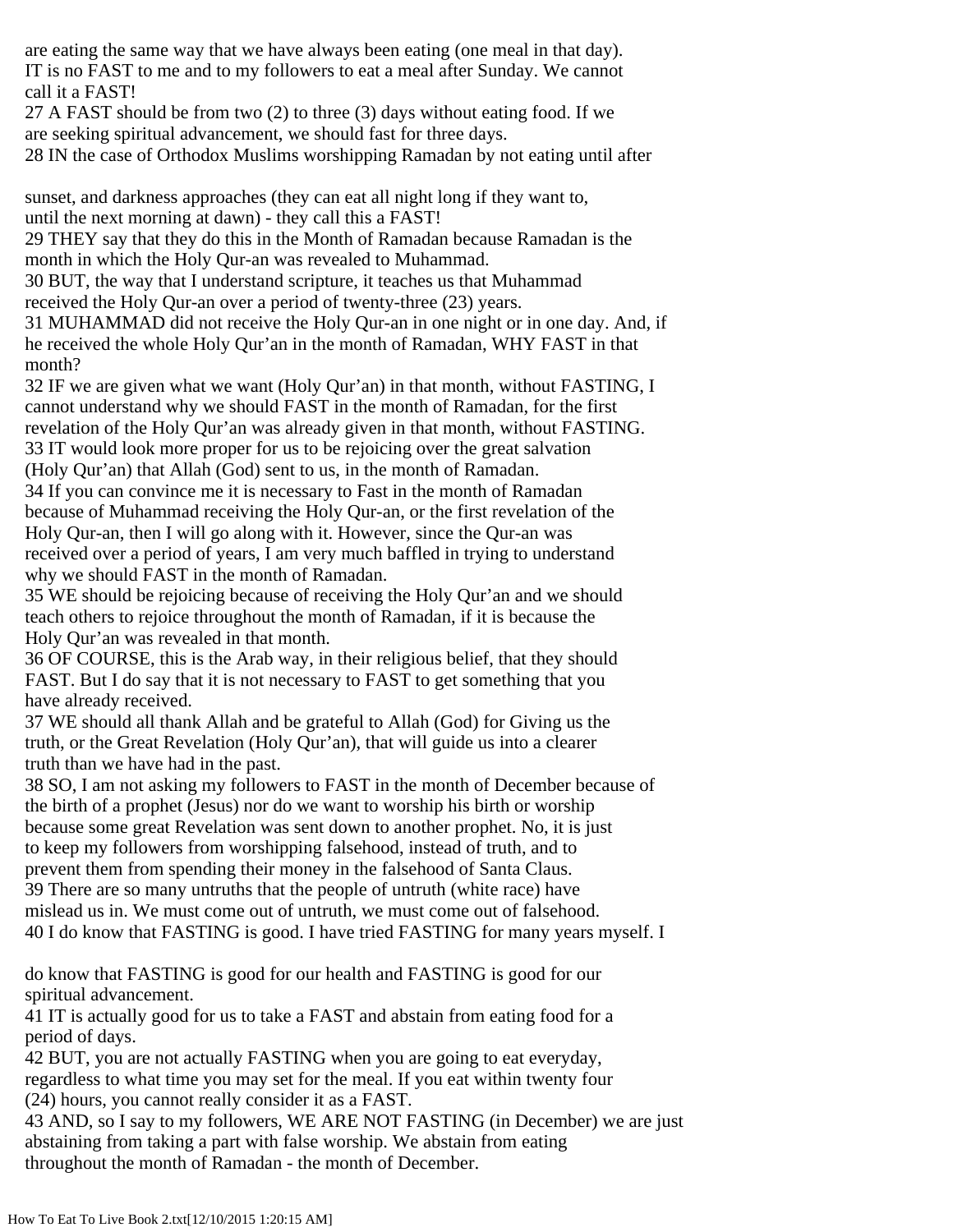44 It is good for us to abstain from eating meat, for we should not eat meat at all. Meat is not good for our health nor for our body.

45 ACTUALLY by nature, we are not made to live off meat.

46 ALLAH, (God) Who Came in the Person of Master Fard Muhammad, to Whom Praises are due forever, Taught me, that no meat is good for us, except the little pigeon (squab) that has never flown from its nest. But, we eat meat.

47 BEEF - coarse meat, such as beef - we should not wear out our stomach trying

to digest this coarse meat. We should not eat any meat - not even lamb.

48 FISH - we can eat fish. Fish is raised under a different atmosphere. Fish is from a different world of life. Fish is born and fish lives, in the water of

life. Fish is good for us.

49 BIRDS - ALLAH (God) Taught me that no bird is good for us to eat, and if you watch the nature of a bird, you will also agree that the bird is not fit to eat.

50 BUT, following a people who the Holy Qur'an describes as 'eating like a beast' (white race) - they eat anything that they want to eat and they do not care concerning the harm that it is doing to their life. It is hard to live a hundred (100) years eating the way the white race eats - not to think of being able to live from 200 to 900 years like Noah and Methuselah lived. 51 ALLAH (God) Who Came in the Person of Master Fard Muhammad, to Whom Praises are due forever, Taught me. That the people of the planet Mars lives 1,200 of our earth years.

52 I do not know what they eat of their planet life, as Allah (God) did not

Teach me what they eat. And I did not ask Him in the first place.

53 THE PEOPLE of MARS eat what their planet produces for them to eat, as the

planet produced the people of Mars and it produces the food that they eat. I do

not know what the planet produces, other than the people of Mars.

54 IF I could fly to Mars, I do not know whether I could say, "Prepare, fish,

lamb or chicken," and have it prepared for me.

55 FAST - for 3 days - FAST for 3 x 3 days, FAST for 9 days or FAST for 27 days.

FASTING is good for us. It gives our blood time to cleanse itself, and in so doing it makes us think clearer.

56 IF you make a habit of FASTING - you are not going to get sick. Abstain from eating, if you are eating the right kind of food, you can FAST but when you eat again, you poison your body.

57 STAY AWAY from that which is not good for us.

58 ABSTAINING FROM FOOD, FROM THE RISING OF THE SUN, UNTIL THE SUN SETS - THIS IS NOT FASTING.

Fasting is PrescribedHow To Eat To Live, Book Two

Chapter 15

FASTING IS PRESCRIBED

1 Eat good food which has been prescribed in this book. Do not eat over one meal

a day.

2 Dry beans (navy beans) and whole bread are good for us. We do not have to go around looking for all kinds of foods. Just one common kind will do. Give the body some time to rest.

3 FASTING is a great act upon true Believers of the true religion of God (Islam). This also helps prolong our lives.

4 It is prescribed for us in the Law of the religion of Islam (Holy Qur-an). All

Muslims who respect fasting should take the fast of Ramadan. We are not taking the month of Ramadan as prescribed in the Holy Qur-an. We take the Christians'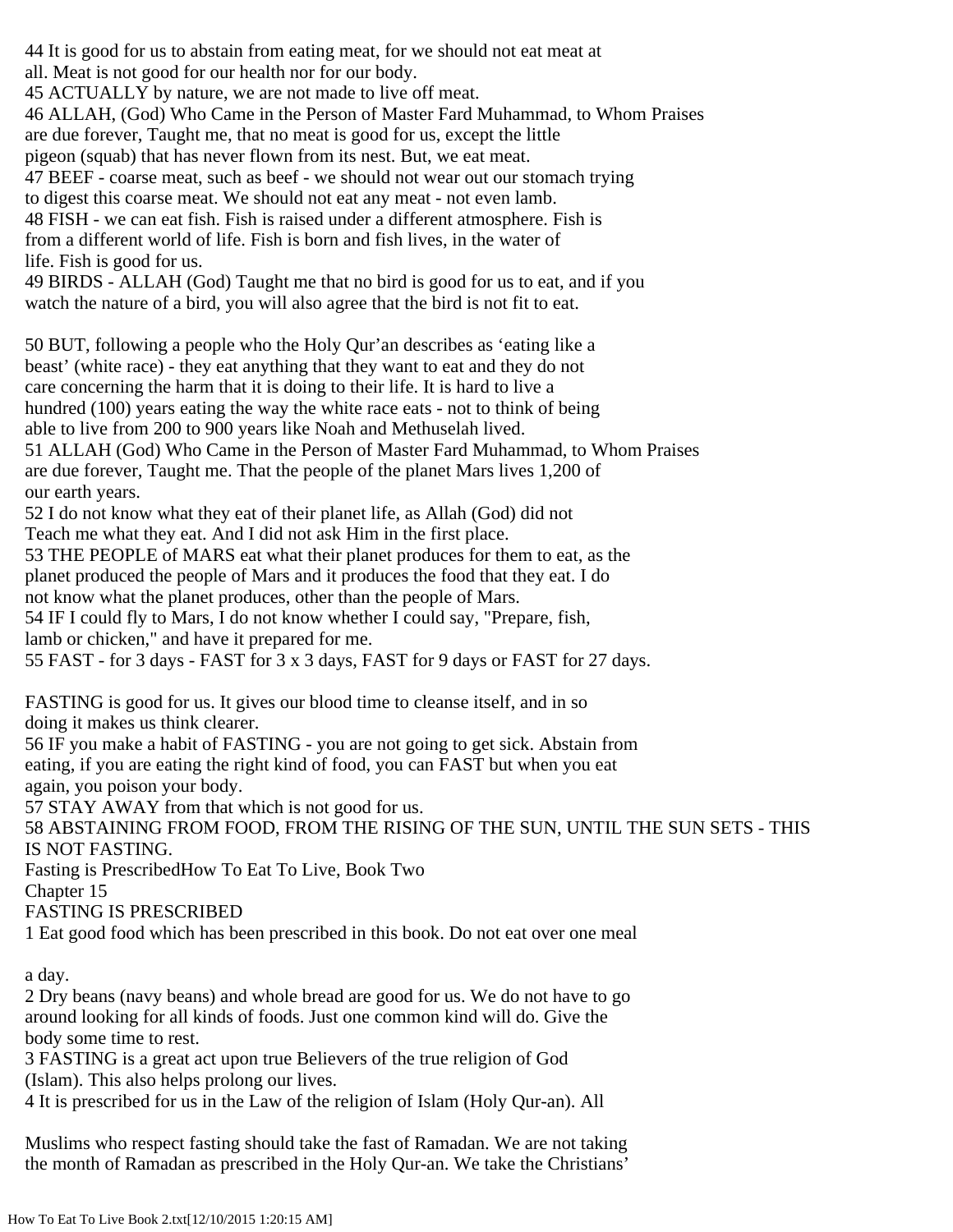month (December, the twelfth month), instead of the ninth month. 5 This month I prescribe for you to fast (the twelfth month of the Christian year) for the purpose of getting you away from the false teaching of the Jesus' Birth on the 25th of December. God Has Taught Me that he was born between the first and the second week of September and not December. 6 This day, (the 25th of December) He Taught Me was the birth date of that demon

Nimrod, who was born in the Seventeenth century of Moses' era before the birth of Jesus.

7 He was so wicked that the Scholars and Scientists of Scripture of the Prophets

do not like to teach you of this history of Nimrod. And, if it was the birthdate

of that righteous Prophet Jesus, you most certainly in your celebration of the 25th of December have not been showing a clean and holy celebration of a righteous person with your drunkenness and your gambling. Your everything but right is committed on the 25th day of December in celebrating the birth of a righteous man. But, you are not doing so for righteousness, you are celebrating the birth date of an evil person and the white Christians will send you all the whiskey and beer and wine and swine that you want to eat and drink on that day. 8 RAMADAN is the ninth month of the Arab year (which is also twelve months and not nine months). The Holy Qur-an teaches that twelve months have always been a year with God. We are not able to satisfy the astronomists if we do not have a twelve month year, for it takes the earth 12 months to make its complete circuit

around the sun and this is why we call it one year (after its completion of this

circuit made by the earth as an average distance of 93 million miles). 9 Ramadan, the Holy Qur-an teaches us, is the month that the Holy Qur-an was revealed to Muhammad. And they worship the month by abstaining from eating and drinking during the day time from sun up to sun down or before the sun rises until after she sets in the Western skies.

10 Then, after dark, we can eat and drink until the sun rises again the next day. The significance of this Arabic fasting in Ramadan is that the spiritual darkness of Yakub's made man (the white race); eating and drinking, sport and play was the order of the white world, until the day break of Truth coming in the first of the seven thousand years after the six thousand years of spiritual darkness and evil of the white man's world.

11 WE ARE living now in the bright spiritual world of Allah, the Great Mahdi in the Person of Master Fard Muhammad, to Whom Praise is due forever, therefore we are not the children of darkness, but the children of light and truth. 12 Actually, Divinely, there is no fast set for the children of the light of God

and their fasting ceases. But, until we have accomplished our work of perfection

of self and separation of us from the spiritual darkness of Yakub's made man and

teachings, we fast to get out of it and take a month that we used to worship as being the month in which the birth of Jesus came about.

13 There is no such thing that we should worship any white people's holidays. All that they worship are their days and not the slaves (the Black peoples) days.

14 There is not one that we should worship. The past Thanksgiving Day that you were celebrating - what you have to thank God and man for that last Thursday of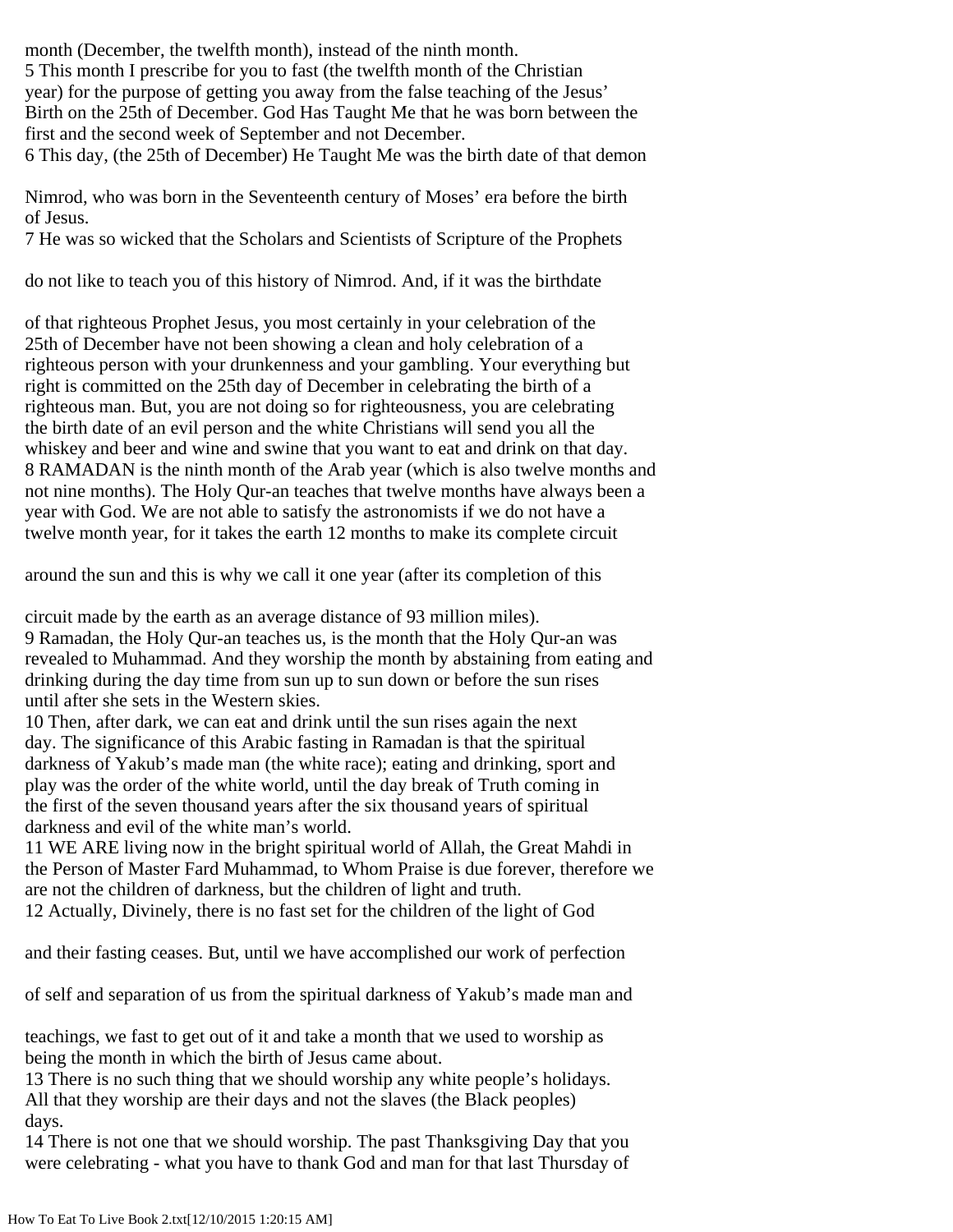November? Surely you should thank God for allowing you to live to see that day, but this was the man's day (Yakub's made man).

15 The Black Man should not take any part in any white people's holidays not even to Sunday. These are not our days. Please remember this.

16 I WILL take you further into this knowledge if you write me, as space here in

our book is limited.

17 The Muslims, as I foresaid, do not eat nor drink from before sunrise until she (the sun) ha set. If you take it (the fast of Ramadan) with them, you are doing the right thing, until this evil world has vanished. 18 BECAUSE OF the fascination of food to the eye, the smell of food, and the imaginary taste of food, we follow our eyes and our tastes to our graves, by eating the wrong food too often. One Meal A DayHow To Eat To Live, Book Two Chapter 16 ONE MEAL A DAY

1 The way we eat is one of the greatest problems that we have. It is the base of

our illness.

2 ALLAH (GOD), in the Person of Master Fard Muhammad, to Whom praise is due forever, Says that what we eat keeps us here and what we eat takes us away. This

is a very logical way of saying it.

3 He also Said that nature has not set a certain time for anyone to die. We live

as long as we are able to keep living, according to what we eat and drink. This is universally known by the wise.

4 There are so many complaints about the poison that is now in our food and in our drink, which is placed there deliberately by the enemy, according to those who have the knowledge to detect the poison that is present in our food and drinks. The enemy has complete access to the food and drink (water).

5 A COUPLE OF years ago, in Phoenix, Arizona, after the burning and wreckage of our Mosque in New York, there were a few shots made at my house in Phoenix. One white man in Phoenix used these words: "Do not soot him; get him in his water." 6 People of that type cannot be trusted. They are very dangerous, especially when they have access to your food and water. There was nothing to have caused this act of evil against me and my property, but evil is already there in the very nature of the people. They only want an excuse to practice that which they are made to do, by evil nature (evil and murdering the poor black man). 7 The slave master's continuous desire to murder his loyal free slaves, is a proof that there is no love, mercy, and peace in the hearts of these people, as

God Has Taught me.

8 Why keeping looking for that which by nature is not there? Separation is the only way out of it.

9 STAND UP for self and let us do something for self and quit laying around yourselves down to be nursed by others. Eat to live; one meal a day and not three meals a day.

Meat is against LifeHow To Eat To Live, Book Two Chapter 17

MEAT IS AGAINST LIFE

1 We have found that eating one meal every 24 hours of the best food we possibly

can find - which contains not so much poison for the body to assimilate - with long intervals between meals is better for our health, and also will prolong our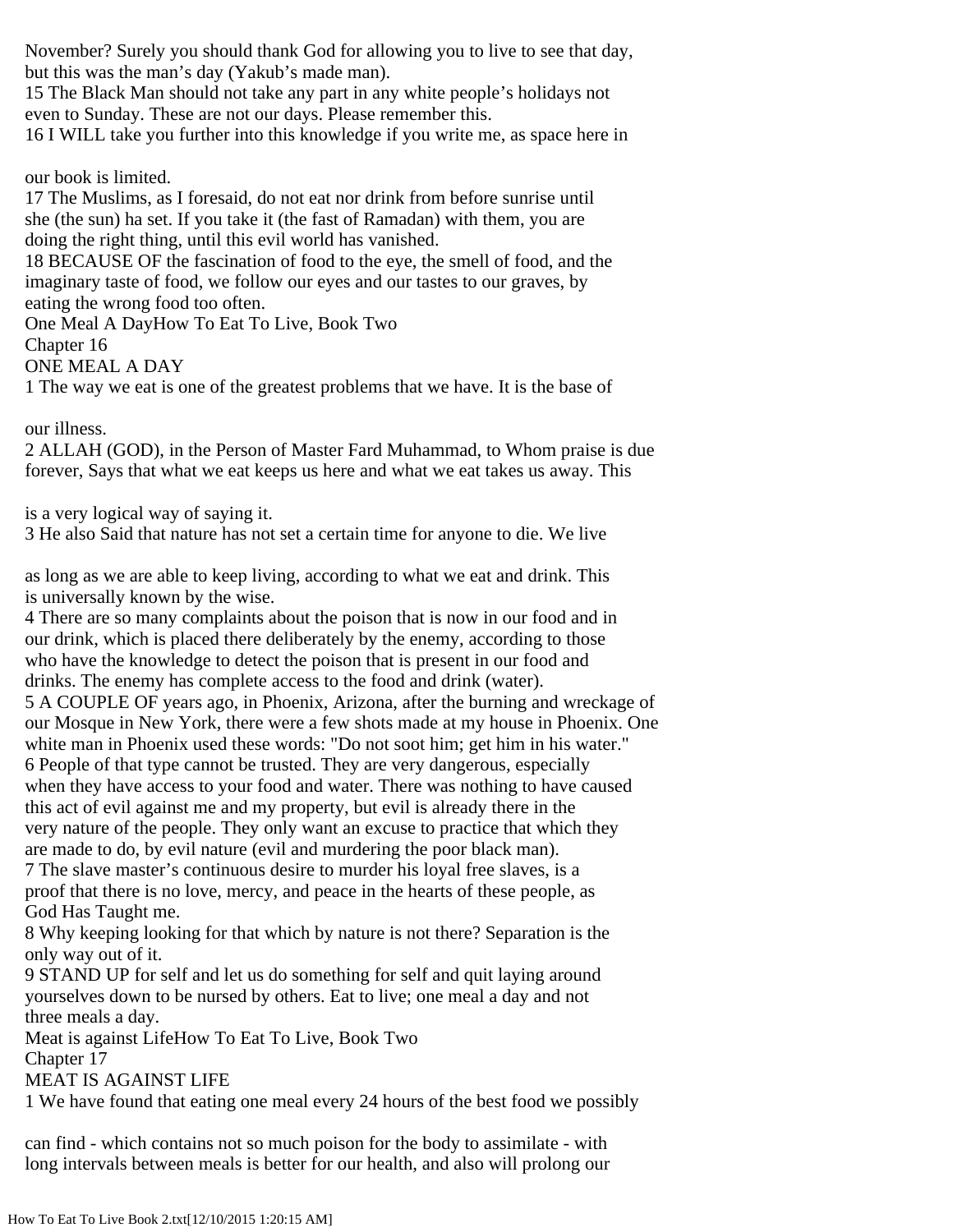lives.

2 IF WE EAT twice a week, this would make us to live twice as long as we would live by eating once every day or every other day.

3 Our bodies are made of the earth and contain a little of every matter of the earth's chemicals, stone, gold and silver.

4 TO EAT MEAT is against our life and shortens the span of our life. We eat meat

because it is a habit from childhood. But if we eat meat only once a day or every other day or twice a week, it will not be so hard on our digestion. It won't shorten our lives as fast as eating it two or three times a day. Beef is hard on our digestion. It is too tough and coarse.

5 Lamb is not a salvation meat for us. It is also hard to digest, though it is a

little better than beef. Lamb does not attract germs as beef, because sheep will

not eat certain types of vegetation that cows will eat. Sheep are very careful about what they eat - like horses.

6 THE MILK OF these animals is all right to drink if their health is safeguarded

against diseases, especially tuberculosis.

7 Fresh fruit and fresh edible vegetables and good pure wheat bread, pure milk and butter are the best food for man.

8 A LOT OF SWEETS is not at all good for man. There is enough sugar in fruits, vegetables and bread for us (notably sugars from sweets, wheat, cane and beets),

without our need to prepare and refine any to such a sweet degree that it causes

sickness in the body of man, i.e., diabetes and other such ailments caused by too much sugar in the body.

9 But whatever you eat, by taking long intervals between the meals (such as days), the effect will have time to destroy itself, if not added to by new meals.

10 OF COURSE, SUCH things as swine flesh, which creates a live poison in our body - often called "pork worms" which also produces larger worms called "tapeworms," - and destroys human life, from our early childhood to a short span

of 50 - 75 years (which should be just the beginning of life).

11 Do not be a meat consumer. Be a vegetarian, This is the best menu for our health.

12 A MAN 200 or 300 years old is not an old man, if he has eaten the right food and taken it once every two or three days. A man can live 1,000 years if he eats

the right food twice a week.

13 This is the teaching of Master Fard Muhammad (God in Person) to me. Follow it

and you will lengthen your life. Eat the Best of ThingsHow To Eat To Live, Book Two Chapter 18

EAT THE BEST OF THINGS

1 MAN AND MANKIND'S best scientists have studied for centuries and for thousands of years on what one should eat to live. Now this great knowledge comes from the Mouth of The Wisest of them all to Guide, Teach, and Train the victim (you and me) of the world. We should be thankful for the attention,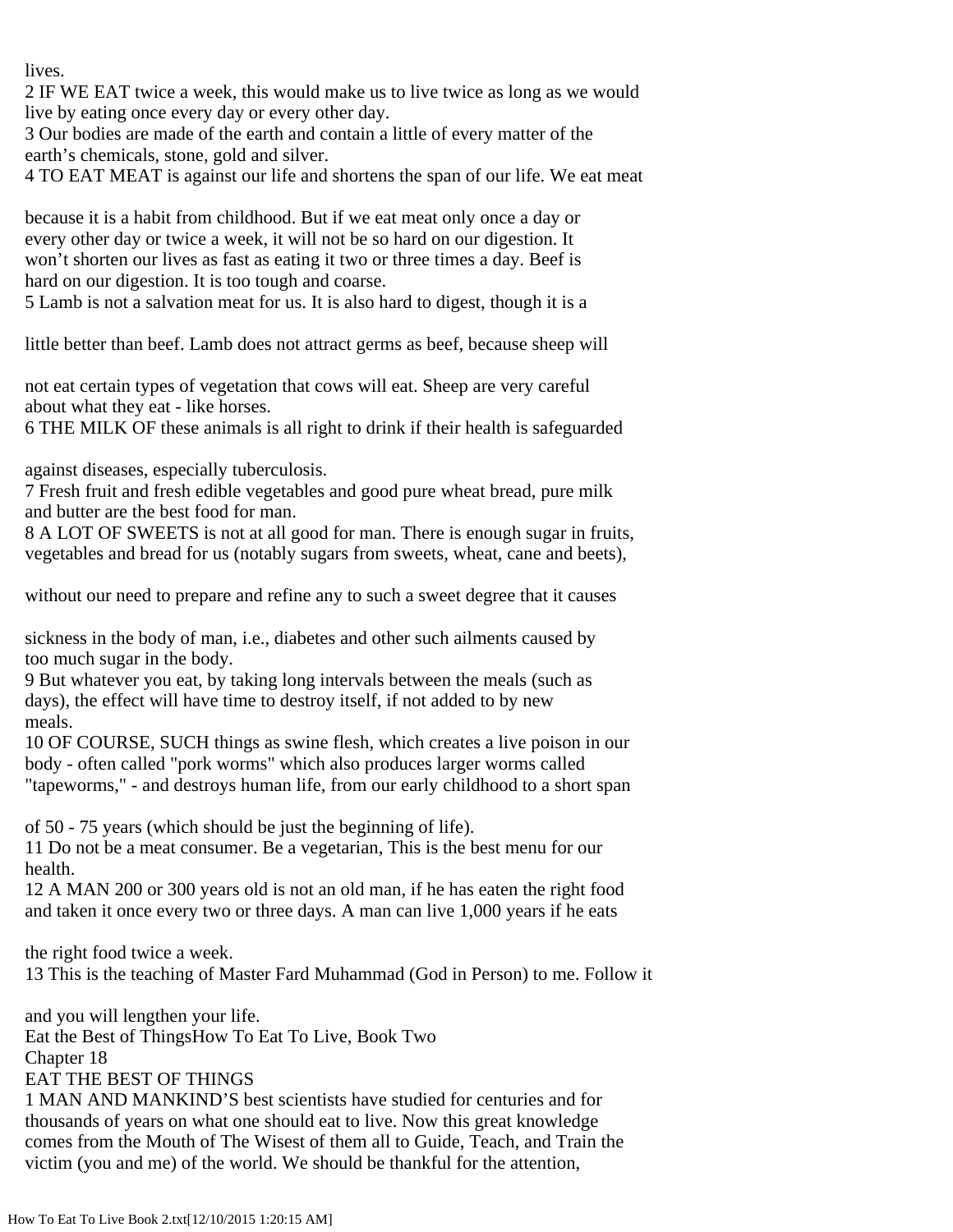sympathy, mercy, and forgiveness from such a Great One as God in the Person of Master Fard Muhammad. 2 THE GREAT STRESS of 'How To Eat To Live' is made upon one meal a day. There is

no doubt that one meal every 24 hours of the right food will lengthen our lives and produce better enjoyment of our lives. Some of the various kinds of foods, of which you have no knowledge of its reaction in the stomach before you eat it,

shortens the life. Never say that you will eat anything. Say that you will eat the best of things.

3 THE GREAT POISON dishes that are set before you and that you are dining off of

daily, and that some of you eat three and four times a day are:

Number 1: The filthy hog meat

Number 2: Beans that cattle should eat. And, that is what they are made for and not for human consumption Lima beans, butter beans, field peas, black eyed peas,

and even soy beans are not good for anything but for shortening your life. CORN BREAD, half - done flour bread, and sweet potatoes, all shortens your life.

The sweet potato is not good for any human to take as a food. White potatoes do very well but thy produce too much starch which would add fat, and too much fat shortens the life. This, I want you fat readers to remember; that your rolly, rosey fat does not mean long life. It means short life to you. Stay away from eating corn bread. It is too rough for the stomach. It wears out the stomach like sand grinds away a delicate rug on your floor.

4 THERE ARE MANY vegetables that we could eat if the right kinds are pointed out

to you. Stay away from collard greens and cabbage sprouts, such food is horse and cattle food. Oh, I know what you may say, my Black Brothers and Sisters, "I have been eating it all my life and my grandmother and father ate it and they lived 65, 75, or 80 years." That is no time to live! You need to live not under 100 years, and from that to one thousand years. But, your life depends on what you eat. What you eat keeps you here and what you eat takes you away. Try and Eat Fresh FoodsHow to Eat to Live, Book 2

# CHAPTER 19

Try and Eat Fresh Foods

1 EAT ONE MEAL at the end of every 24 hours and nothing between, if you are not sick. If you are sick, that is different. Sickness takes away strength. Therefore, you have to eat something like food to replace it. But, if you are well and want to stay well, eat only one meal a day. And, eat good food. Regardless to the variety of foods that which is best for you to eat, and eat it. Do not try eating all the different types of foods, lest you will be found dead one morning in your bed. And, try and eat fresh foods and not stale foods. Cook it done, and not half done. Just done and that is all, not too done that all of the taste is out of it through cooking.

2 STAY AWAY FROM eating a lot of meats and do not eat too much fish that is weighing from 20 to 50 pounds. You should eat fish weighing a half pound to ten pounds. And, be sure not to eat the scavenger fish that lives off of filth. Do not eat a fish that sucks its food, but eat one that swallows its food whole. Do

not eat fish that look like animals, with heads like animals, nor forefronts built like an animal. Do not eat such fish as eel, which should not really be referred to as a fish, but as a water snake. And, never eat slimy oysters,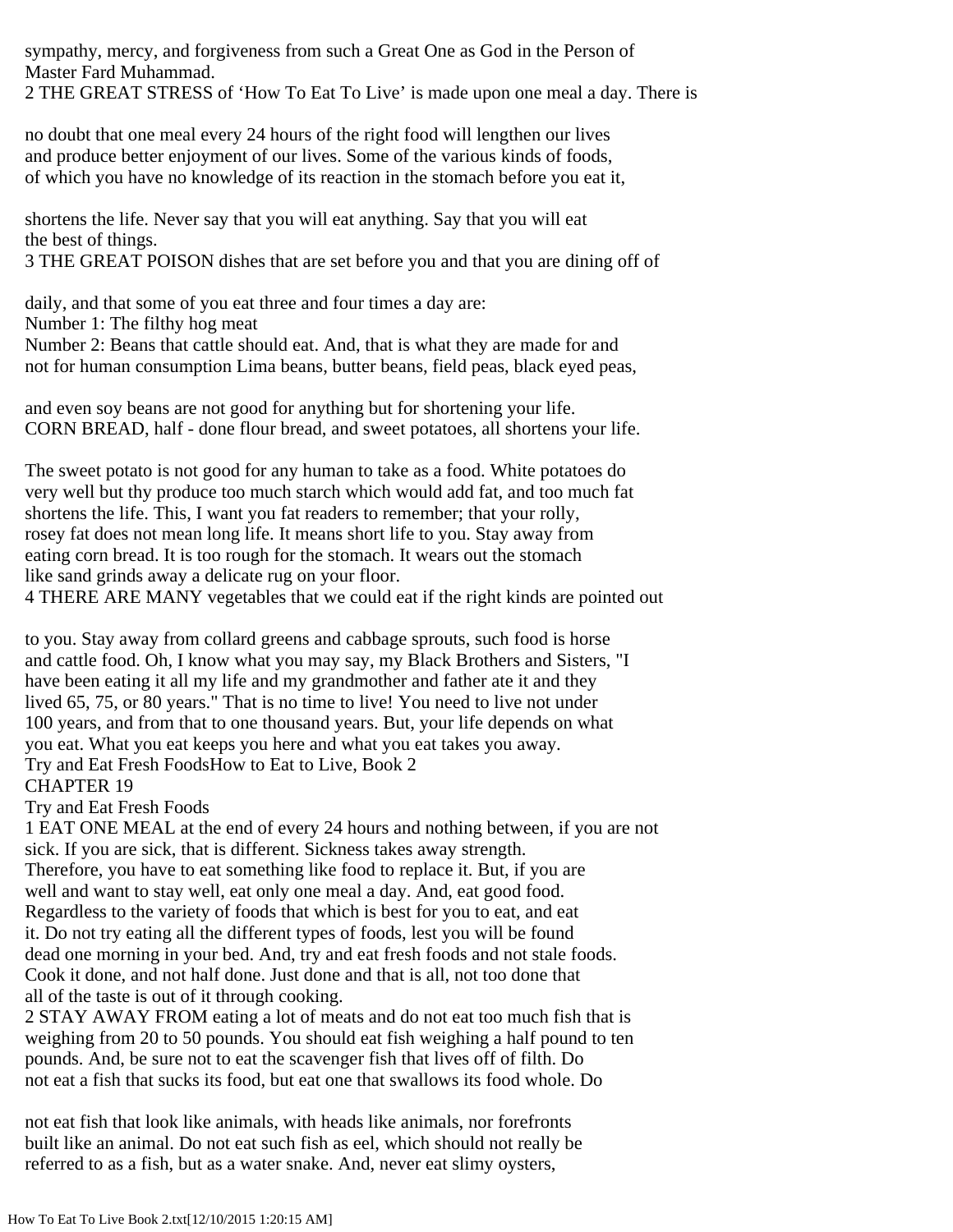lobsters, crabs, clams, shrimps and snails.

3 FOR YOUR OWN good health, and for the sake of the Law of Allah (God), do not think of going near a piece of carcass of the swine (hog). Do not burn your hearts and brains up with alcoholic liquids.

4 DO NOT EAT field peas, black eyed peas, brown peas, yellow peas nor red peas. Do not eat the great big lima beans nor the little lima beans. The only kidney-like bean should you eat, as Allah (God) Taught me, is the navy bean. There are the white ones and the red ones. You may eat them. Do not eat too many

green greens. They are not good for you. Especially the collard greens and the cabbage sprouts. Do not eat them. There are plenty of herbs and vegetables that you can eat other than these. But, seek mostly the white ones, such as white-head cabbage and white cauliflower.

5 YOU MAY SAY this type of food, that I am mentioning to you, is high. But life is high and to keep it, you had better eat the things that will maintain that high life. You and I live only but once. Eat the good things of life and think good things. Do not fill the brains up with evil thoughts. Think good things and

then you will be good. I hope that you will take this for your own sake. How to eat to live.

Simple Food are BestHow to Eat to Live, Book Two

## CHAPTER TWENTY

Simple Foods are Best

1 Allah (God) Who Came in the Person of Master Fard Muhammad, to Whom Praises are due forever, taught us how to eat to live without being tormented with sickness and disease.

2 DO NOT LOOK at me when you see me sick. This suffering is what I have to go through with to prove myself worthy of being the Last Messenger of Allah. I am afflicted with everything that you are afflicted with. According to the Bible, Isaiah, Chapter 53, 'In all of your afflictions he was afflicted.' Allah (God) Wants To Show you in the example that He makes of me, that I have suffered the same afflictions that you have, so that you will not have this as an excuse for your disbelieving. You cannot claim that I did not suffer the same things that you suffered, that God Would Not Have Found me to be the good Messenger. 3 I suffer sickness with you. I suffered imprisonment with you. I suffered the deprivation of family as you have. Show me what you have suffered, that I have not suffered. It is necessary for the Last Messenger to suffer a taste of what all of the prophets before him suffered. Therefore, the Last Messenger is called

the fulfillment of the prophets. He fulfills the same history of the former prophets...except death. He is not to be murdered...God Will Not Suffer that. 4 IT IS hard to get pure, good, health food for those who desire it. The enemy, the devil has poisoned everything. He has poisoned the Bible and the food that we eat. But, do the best that you can until he has been removed. The devil seeks

to remove you with himself. Allah (God) Has Power over all things. 5 WHEN I was in Phoenix, Arizona, a few years ago, before I arrived some one had

fired shots at my house. Another devil said, "Do not shoot him, get him in his water" What had I done to be shot or poisoned for? That shows that they are the murderers of the prophets of old, and that Allah (God) Should Take revenge on this generation for the righteous that they killed before.

6 WE look too much at the fancy and the artificial foods that the enemy made and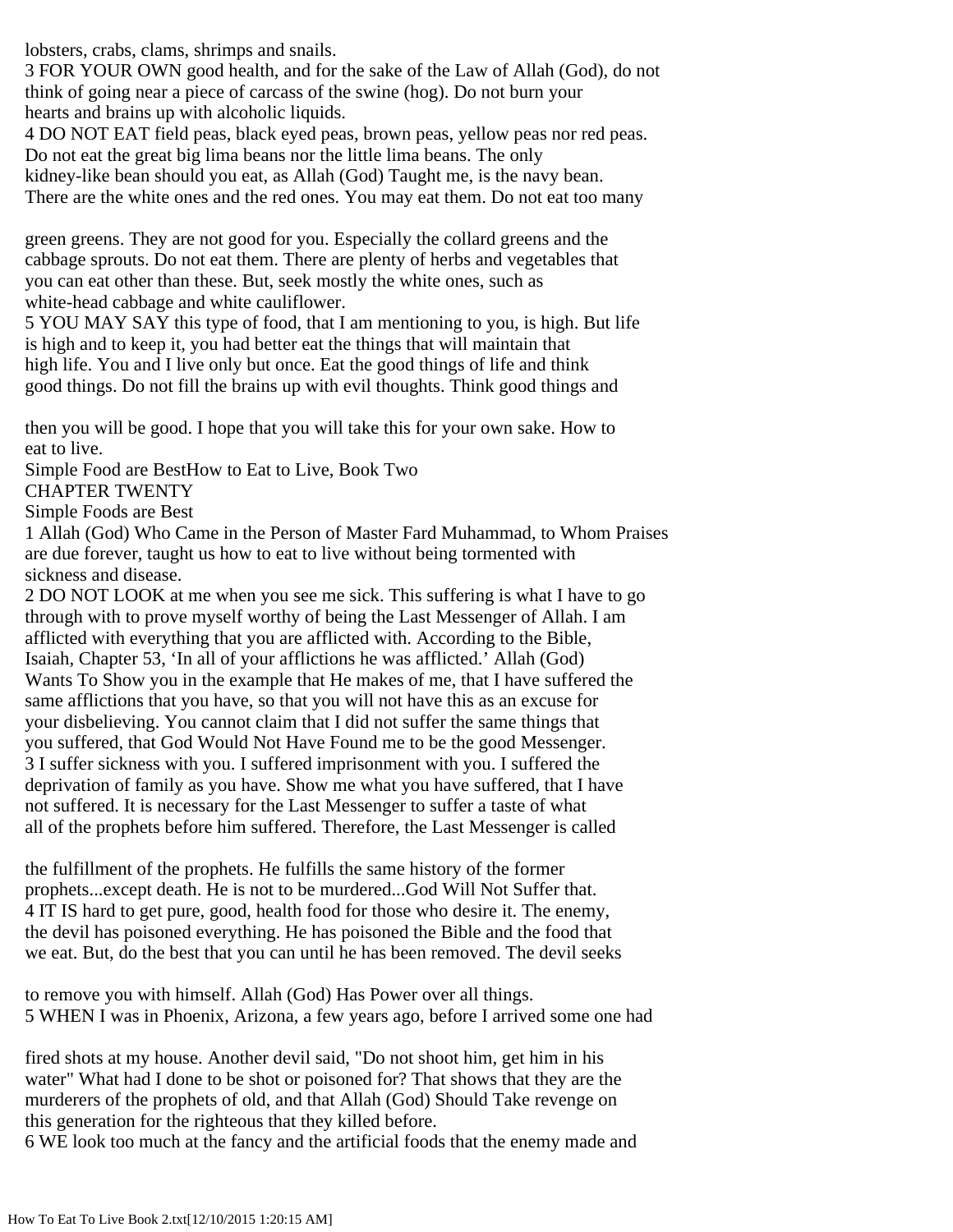accepted for himself. He eats just the opposite things from that which the righteous eat.

7 SIMPLE foods are the best. The Bible warns us to beware of the dainty foods of

the enemy. Meats are not good for us, but we eat meat. 8 But, do not eat the swine flesh. We should not eat any stale meat. What I mean

is that we should not eat food that is ready to become rotten -- poison. When food smells like it is spoiled, we should not eat it.

9 THIS is why I ask you all the day long to help me and my followers to purchase

farms, although they are hard to get. When they look up and see the poor Black once-slave wanting to buy the farm, they raise the price and keep the Black once-slave at his mercy to eat whatever food the enemy, white slave master prepares for him.

10 Allah, (God), Master Fard Muhammad, to Whom Praises are due forever, Has Taught us that the white man is the devil and you will agree with me one of these days...that he is just that...the devil. He cannot help himself. He is doing what he was made to do. Neither can I help doing what I was made to do - to preach the truth while the devil preaches falsehood.

11 SIMPLE navy beans is one of the best foods that we can eat. You do not have to strain the beans to eat them. Straining the beans is a real habit that we took up years ago. But, they are better if you eat them in their hull (skin). 12 DO NOT put a lot of spices, or what you call season, in such good food. Do not do this. You will ruin your food. The value of the bean is taken away by your putting so much seasoning in them. Just put the beans on and cook them until they are done. Let the beans stay in its jacket. Of course I see them crush the beans, and since the cooks and the eaters like it like that, I go along with them. But I like it better when you just cook them right in the jacket.

13 I FEEL like I could eat a bowl full of beans right now while I am talking about it. You can eat that bean seven (7) days a week. It is very appealing to the appetite.

14 WE SHOULD have a great field of hundreds and thousands of acres of beans to feed our people. It is a very cheap and a very healthy food for us. We should buy canning factories for ourselves and can beans. If you want meat in them, just put a taste of chicken in them to give them the flavor of meat. Or put a little piece of lamb or beef, but not enough to make it part of the contents of the can of beans. Just put enough in them for flavoring. Or you can take the essence of lamb or beef and pour a little of it in the beans. You will have to put a little piece of the flesh of the lamb or beef in the beans if you want meat because the tallow of beef does not taste good.

15 THE Bible and the Holy Qur-an both forbid us from eating the fat of anything,

regardless of what life it is -- fowl or animal.

16 LET US take a look at the bread of the Southern Black People. They were born eating corn bread. It was the first bread that they ate. It is a very shameful thing to do to give an infant rough corn bread to put in his tender little milk-stomach. This is why so many of them have stomachs with ulcers and cancers.

17 FEED your children good navy beans (small size pink, red or white) there are many that are good for you and me. Take those freshly cooked and iced cakes off of the table. They are not good for you and me, unless they were cooked two times. Cook plain cakes and do not ice them over with bought essence to make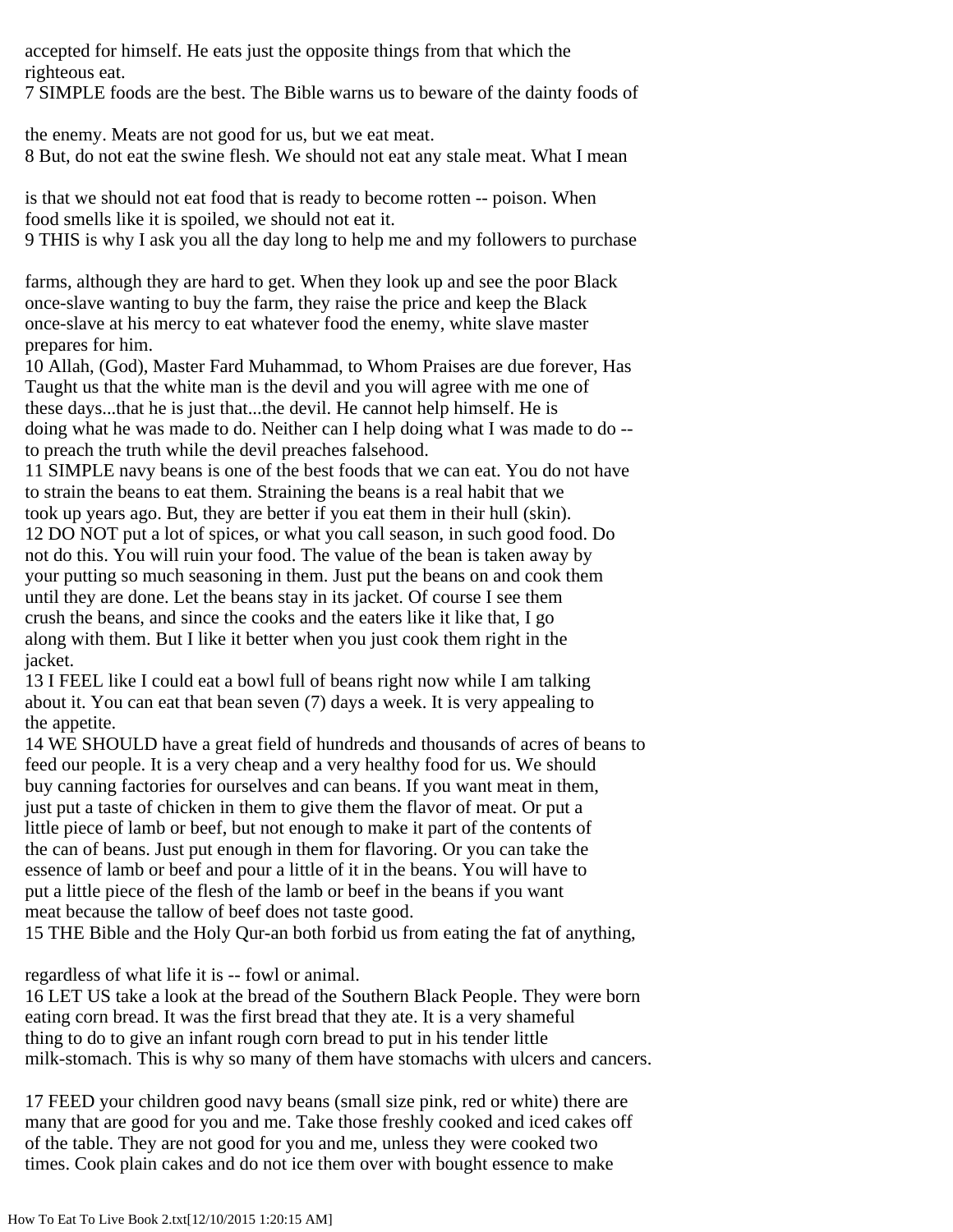icing with. If you want icing, make your own icing with sugar or eggs. 18 EAT THAT which is good. I am not saying that there are not good foods. I am just telling you that the simple foods are the best.

19 IF you just love corn bread because our fathers were brought up by the white slave-master to eat all of these rough foods, Allah (God) Master Fard Muhammad, to Whom Praises are due forever Taught me that we should cook it two or three times. Each time add a little flour to it and let it set for RISING. Put yeast in and let it rise and rise and rise.

20 Allah (God) in the Person of Master Fard Muhammad, to Whom Praises are due forever, Taught me that the food that we eat keeps us here and what we eat takes

us away from here. I thank Him for Teaching me what was good for me to eat and what was bad for me to eat.

21 WE the Black People need to plant wheat and to raise all of the wheat flour that we can rise. We need to have great farms of pigeon-birds and eat only the ones who are too young to leave their nest. We call them squab. Allah (God) Said

to me that this young bird is the only one that is fit for us to eat and do not eat Him after he flies from the nest. Chicken is not good for us to eat although

we eat it. As you know the chicken is as filthy as the swine or the dog. He is a

very filthy fowl and if you want to eat him, do not let him get away from you and stray out of the coop. Keep him closed up and feed him what you want him to eat. Never let him get out and eat bugs and worms. Feed him the things you know are good and pure. When he is fat you can kill and eat him. This still does not mean that he is too good for us. You have to study up on ways to protect his eating, for he will turn right around and eat his own droppings.

22 SO, for the habitual meat-eater, it is hard to get the right food, especially

if you want meat. It is dangerous for your health to eat daintily prepared meals

with all kinds of meat and all kinds of sugary bread prepared by someone's recipe.

23 STAY away from the foods and the styles of the Christians. Ninety-five per cent of the foods that the Christians eat are unfit for good health and long life.

24 THERE is much fruits and vegetables that are good for us, but I do not have space to take them all up with you. Many of these are not injurious to our health. There are some people who eat only fruits and vegetables. They are vegetarians and they live a long time -- those who do not go after the wrong kind of vegetables and fruits.

25 DO NOT EAT such foods as collard greens. Do not eat black eyed peas, or brown

black and many other peas. They are not good for your stomach. Feed them to the cattle. Do not eat baby or adult lima beans. Do not eat belly-busters. Allah (God) Taught me that no peas are good for you other than the ones that I have already announced to you.

26 HOW TO EAT TO LIVE -- there are many of my little Black Brothers who are hungry for offers and for leadership and they commercialize on what you find me writing. They take my writings and put it into other aspects and add in, and out

of it, and offer it up, for a sale price because he does not want to do something for self. He wants to take everything that he can and commercialize on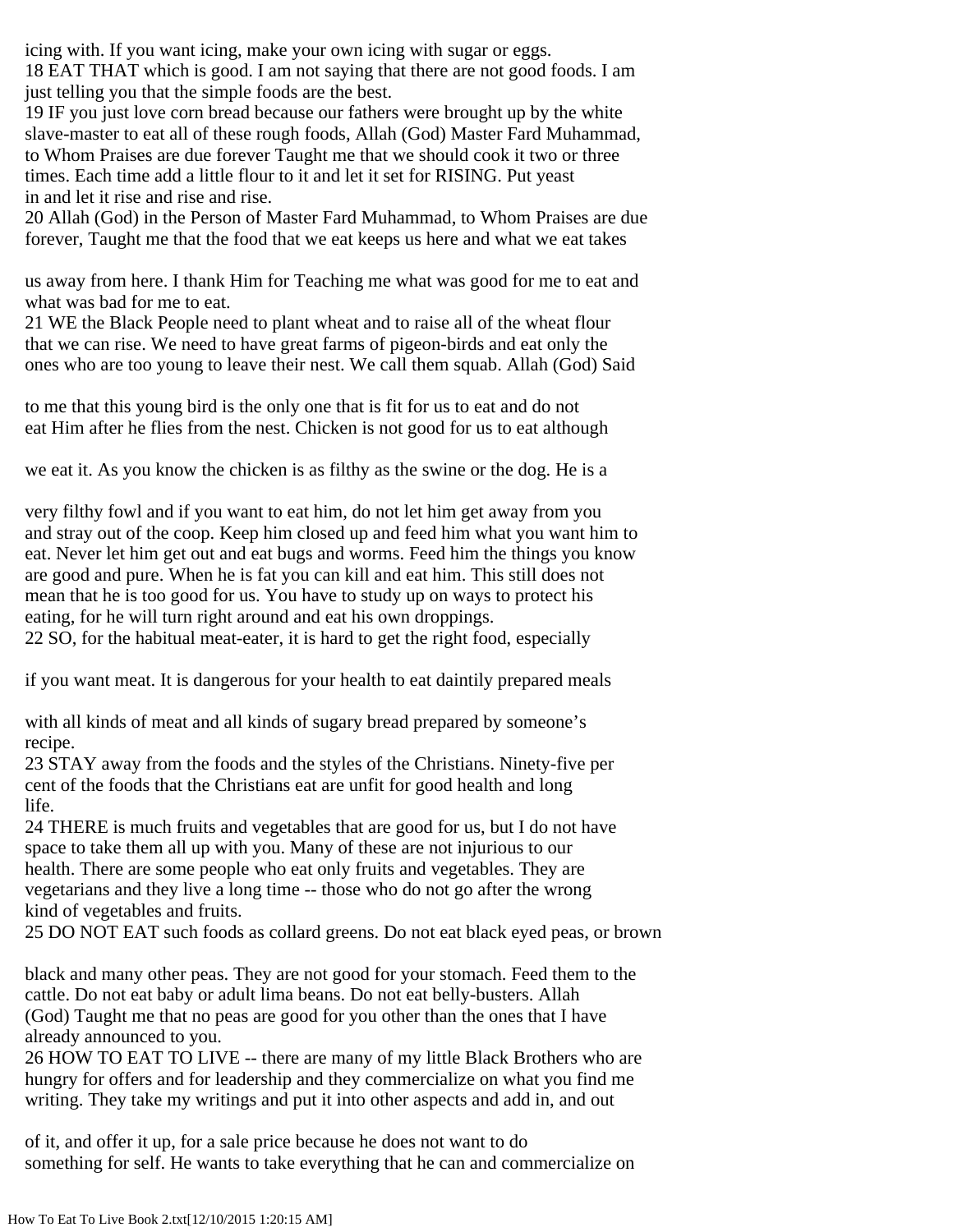it. He is a thief and a robber under the disguise of putting out the teachings of the Messenger. You know my way of putting the teachings out. If I charge for some literature it is because I want to get back what we put into it and put the

profit to work to build a nation. But, you are selfish and this why I do not give you any credit. 27 TAKE this that I give to the people directly, and do not add to it and try to

make money. Allah (God) Has Already Promised you Money but do not try to make money out of His Word. There are people now who are trying to put some of their work, copied from my work, and with their own no-good additions to it. 28 LEAVE MY teachings as it is. No wonder the Jesus had to run the money-changers out of the Synagogue. They who were turning it into a market-place to sell their produces of this and that. You are doing the same. 29 You want to give little parties and dinners to commercialize on your place of

teaching. They do not do that in their Holy Land. They do not take their prayer-house and turn it into a market.

30 WHEN a person is sick, he may have to eat two or three meals a day. The Holy Qur-an does not prescribe fasting for a person if he is sick. You cannot take fasts if you are sick. And you have to eat more than one or two meals a day until you are well again. But, Black Brother, if you have a pretty good hearty appetite do not do this and claim that you are sick when you eat that way. 31 HOW TO EAT TO LIVE. Eat only when necessary, when you are hungry and not before. Eat the right food. When you eat, fill up and eat until that is gone away and then fill up again.

32 LOOK at the camel. He fills his stomach with water then he goes a long time off of this one drink. Do not eat another fresh meal while the other is in the process of digesting, if you are well. If you are sick the complaint or the disease eats up the value of the food quickly, and you have to replenish it, so that you can continue to stay strong or rid yourself of the complaint or sickness, as the doctor will prescribe for you.

33 WHEN you are well again eat one meal and eat the right kind of food and you will live one hundred and forty (140) years, so Allah (God) Taught me. Eat one meal every twenty-four hours and eat good simple food. Remember to cook your food thoroughly before you eat it. This does not mean that you should cook your food into a waste, but just cook it so long as it is done and it is not half-done. Half cooked food will ruin your digestive system.

Do Not Eat ScavengersHow to Eat to Live, Book Two

### CHAPTER TWENTY-ONE

Do No Eat Scavengers

1 Eat the best food you can obtain. Never deprive yourself of good health, at the price of cheap food. Just remember, when you are feeding your stomach with cheap, poison foods trying to keep a dollar in your pocket, you are not saving a

dollar in your pocket.

2 IT WILL only go to the hospital, the undertaker, and for the ever increasing drain on the families' savings in purchasing drug pacification's for the ill body from eating the wrong food.

3 There is not one of you who would not like to live a long, long time. That long time depends on what you eat and drink. So, eat and drink that which is good. Go to the farm and try raising your own food, or have collective farming. However, try seeking some of this earth that you can call your own; and, raise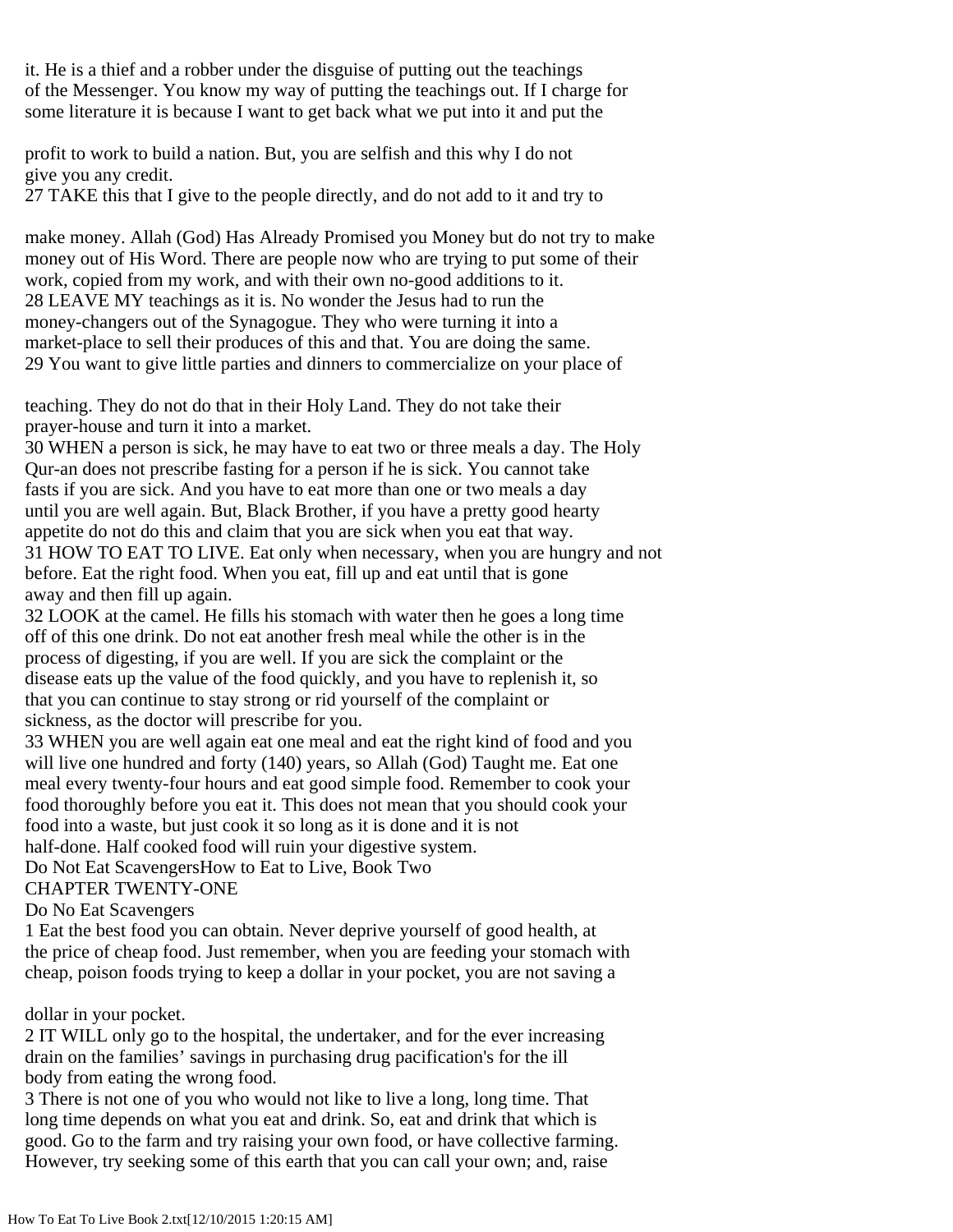on it the necessities of life.

4 And, in this way, you may be able -- if you can keep your lurking enemy from slipping poison into your good and innocent crops -- to grow pure food. We cannot blame the white man for his evils, because by nature he was made like that. But, we can blame ourselves for accepting such evil. 5 I have received many questions in regard to meat, fish, and poultry that have

not been mentioned. The main thing Allah, as well as the Holy Qur-an, reminds us

of is that when it comes to meat and fish, Allah forbids us to eat the flesh of a swine and a fish weighing over 50 pounds (or even weighing 50 pounds). 6 SOME PEOPLE will not even eat fish at all. There are many fish that we can eat; some even weighing as little as one or one and a half pounds. 7 When eating fish, we should confine our fish-eating to those fish weighing between one and ten pounds. As I previously said on "HOW TO EAT TO LIVE," do not

eat the scavengers of the sea such as oysters, crabs, clams, snails, shrimps, eels, and catfish.

8 The fish last mentioned (catfish) is a very filthy fish. He loves filth and is

the pig of the water. Some people write in complaining about the fish that swim on their sides, but these fish can be eaten.

9 ALLAH HAS Taught me that chicken is not good to eat. They are quite filthy (in-as-much as they do not eat the cleanest of food), but we eat them. 10 We eat beef and lamb; but Allah also said that it is not so good for us. It is not a sin for us to eat it. It is not a sin for us to eat camels. But if we can find better food, we should not eat the above mentioned food. Many write and

ask if they should eat meat at all. It is not a sin for you to eat meat, but it is a sin for you to eat the hog-meat.

11 If we want to prolong our lives, it is best that we do not eat meat or do not

eat it so often. Beef is very coarse and many of our people do not eat it because of that. Horsemeat can also be eaten. It is cleaner than the average meat. But we should not eat it unless we are extremely hungry and have nothing else to eat because it is a domestic animal and is gentle and close to the home.

12 IT IS NOT A sin to eat even, rabbit. But since Allah said that the rabbit is so near kind to the house cat that they are relatives, we do not eat it. The rabbit, however, is cleaner than the house cat because he eats vegetables, roots, and herbs and he does not eat anything alive.

Always Prepare a Good MealHow To Eat to Live, Book Two

CHAPTER TWENTY-TWO

Always Prepare a Good Meal

1 Since God Almighty has give us the truth -- the spiritual truth -- then He (Allah) must give us physical guidance to protect the life of the spiritual truth.

2 THERE ARE MANY varieties of food that the earth produces to which we can help ourselves if we want. But there is only a small amount of the variety of foods that we can eat in order to live and prosper.

3 The white race has produced all kinds of foods, but they are not all good for human consumption, in the way of enjoying good health and long life. Eating the wrong food can cause you to suffer much sickness.

4 The Bible has a very ignorant way of teaching us the proper foods. In the beginning of the creation of Adam, in Genesis, it says, every herb and all the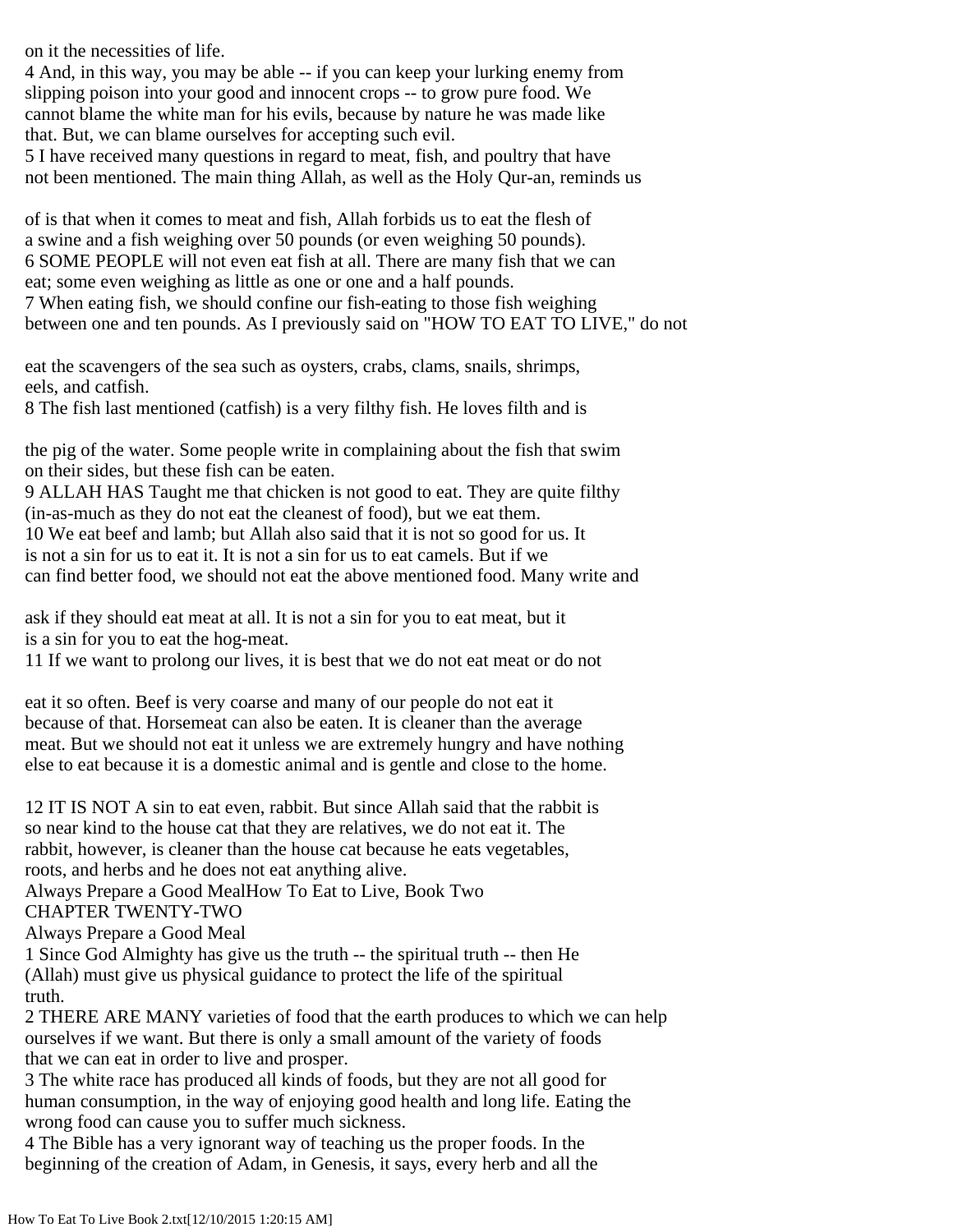fruits of the trees are good for you to eat. It is ignorant to believe such a thing as that. You try it (eating all of these things) and you will die. 5 The earth produces every kind of fruit for every kind of life on the earth. Whereas the monkey can live off nuts and bananas, and other animals thrive on such foods, just these foods will destroy us. Making our stomachs digest nuts will shorten our lives.

6 IF WE MAKE a habit of living off the flesh of their lives, it will shorten our

lives. Our stomachs are not made by nature to digest flesh and yet continue to produce or prolong our lives, because the flesh wears away the stomach. The eating of the flesh of other creatures is not good for our flesh.

7 There are many varieties of sea flesh -- fish as we call it -- that we go to sea to capture for food. We should be careful not to eat every fish, because every fish is not good to eat. If a fish weighs 50 pounds, we should not eat it.

God Almighty has taught me that it is too hard on your digestive system. 8 He (Allah) said to me that even eating peanuts, walnuts and all of the other types of nuts you find these people (white people) eating, will take away five years of your life. Just one meal of them destroys five years of your life. 9 Question the doctors on how the nuts react in the stomach against good health and the prolongation of life -- they will bear witness.

10 THERE IS ONE flesh that the enemy has brought us to eat that is an abomination in the eyes of Allah (God); that is the flesh of the swine. You cannot even join onto your own people today if you are a swine eater.

11 White America will do its utmost to test you if you say you do not love the swine. This proves, beyond a shadow of a doubt, that the white race is an enemy to the law of Allah (God) and wishes to make everyone of us disobey the law of Allah (God).

12 What God said "thou shalt not do," they teach you to do. The white race has been an enemy of Allah (God) ever since they were made. Therefore, their way of eating shortens life. Sometimes their life is less than half of a hundred years.

13 By eating this poison food three times a day, you cut off 2/3 (two-thirds) of

your life. Always prepare yourself a good meal once a day, and do not eat any more until the next day at the same time, if you can. You will find a change in the way you feel and you will find that you can say to the doctor, I do not need

you and your poison drugs.

14 WE CANNOT blame doctors for commercializing on us after they have studied for

their profession, for it makes them anxious to benefit from their profession. The proper way to live is the way that nature and the guidance of Allah (God) teaches us to.

Cooked Food is BetterHow to Eat to Live, Book Two CHAPTER TWENTY-THREE

Cooked Food is Better

1 For good health and long life, God, in the Person of Master Fard Muhammad, taught me that we should eat one meal a day and it should be 24 hours from the last meal. If we eat one meal once every day at four o-clock or six o-clock (whatever is the best hour for your meal), then wait until that hour comes again

before eating again.

2 TRY EATING one meal a day for yourself and you will tell me you feel much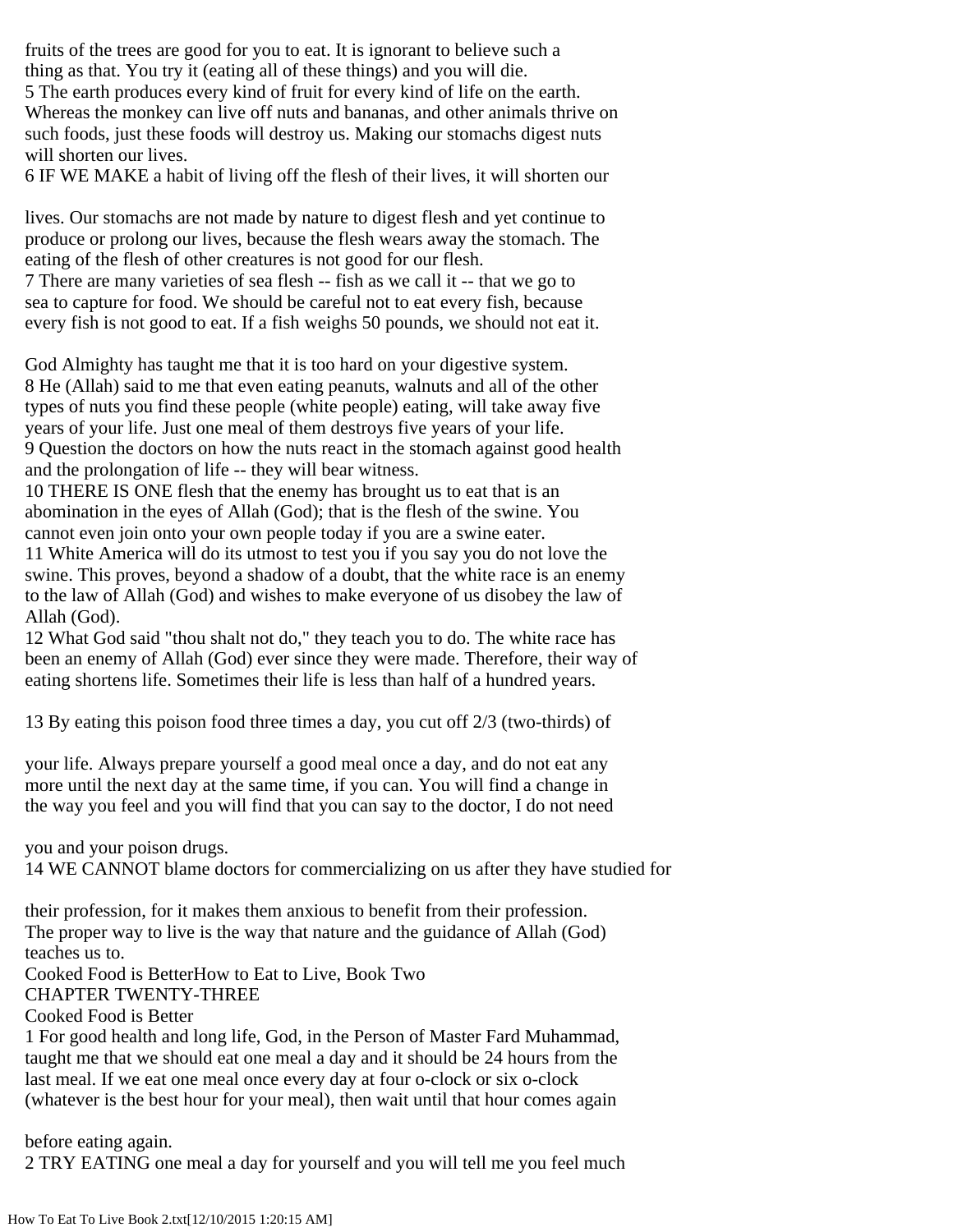better than you did eating three times a day. A lot of little complaints or ailments will disappear.

3 You do not have to eat every menu that is prescribed by this civilization. If you do, you will be dead -- and soon. This civilization is rapidly turning back to raw food and raw juices, but our God and Saviour Allah (God), in the Person of Master Fard Muhammad, taught me to cook our food and most of the doctors agree that cooked food is better.

4 THERE ARE many doctors who will not agree with you on drinking a lot of raw juices -- not even a lot of raw grape juice, orange juice, or any kind of fresh juice. It is too much for our stomachs. The vitamins in it are good for us but there are other enemies in raw vegetables and fruit juices from the land where they were grown and from the insects that fed upon them.

5 When we eat raw vegetables as they come up from the earth and other roots and salads which are raw, we are not doing our stomachs good. Our stomachs were not made to digest these foods in their first raw stages. Therefore, I do not agree with anyone on eating too much raw food or drinking too much raw juice. 6 A LITTLE raw salad is good for us, if eaten along with cooked food -- even if we eat it daily -- but do not make meals of such raw salad.

7 We cannot follow the white man in his eating habits, because his habits are from the days of savagery in the hills and caves of Europe, where he ate all his

food raw, because he did not have the knowledge of the use of fire to cook his food, as he does today. EAT TO LIVE AND NOT TO DIE. Natural FoodHow to Eat to Live, Book Two

## CHAPTER TWENTY-FOUR

Natural Food

1 We are often making suggestions of the various kinds of foods that the earth produces for us to eat.

2 SINCE the coming of the white race, they (white race) have set forth one of the greatest confusions of what foods the human family should eat, and today everything like food is eaten by the human family. Whether this food is good for

human consumption or not, it is offered in the market for us to eat.

3 Naturally, all follow what the white race offers to us in the way of eating, clothes, shelters and money because of their given power to rule over us for a limited time (6,000 years). We have followed their dictation as to what we should accept and what we should reject almost to the letter for the past 6,000 years.

4 Now, a New Ruler and His way of civilization stands knocking on our door with his list of how to eat to live.

5 In the Creation of the earth, the Creator caused everything to grow in the earth that would be, or act as, the sustainer of our lives.

6 The natural food value of the vegetables that we go to the market and buy should not be destroyed with a lot of additions. They contain the vitamins and proteins nature put in them for us, if the experimenters and poisoners of food do not interfere.

7 Natural food will give to us natural health and beauty and prolong our lives, if the poison hand of the commercializer does not touch it.

8 None of us should suffer with sugar diabetes if we would eat natural food, because the sugar in natural food is not enough to poison our blood with sugar. It is the sugar that is manufactured by the commercializers on sweets that causes the dreadful disease of sugar diabetes.

9 All sufferers from sugar diabetes should abstain from eating sugar after they learn they are sufferers from diabetes and they should eat the natural food that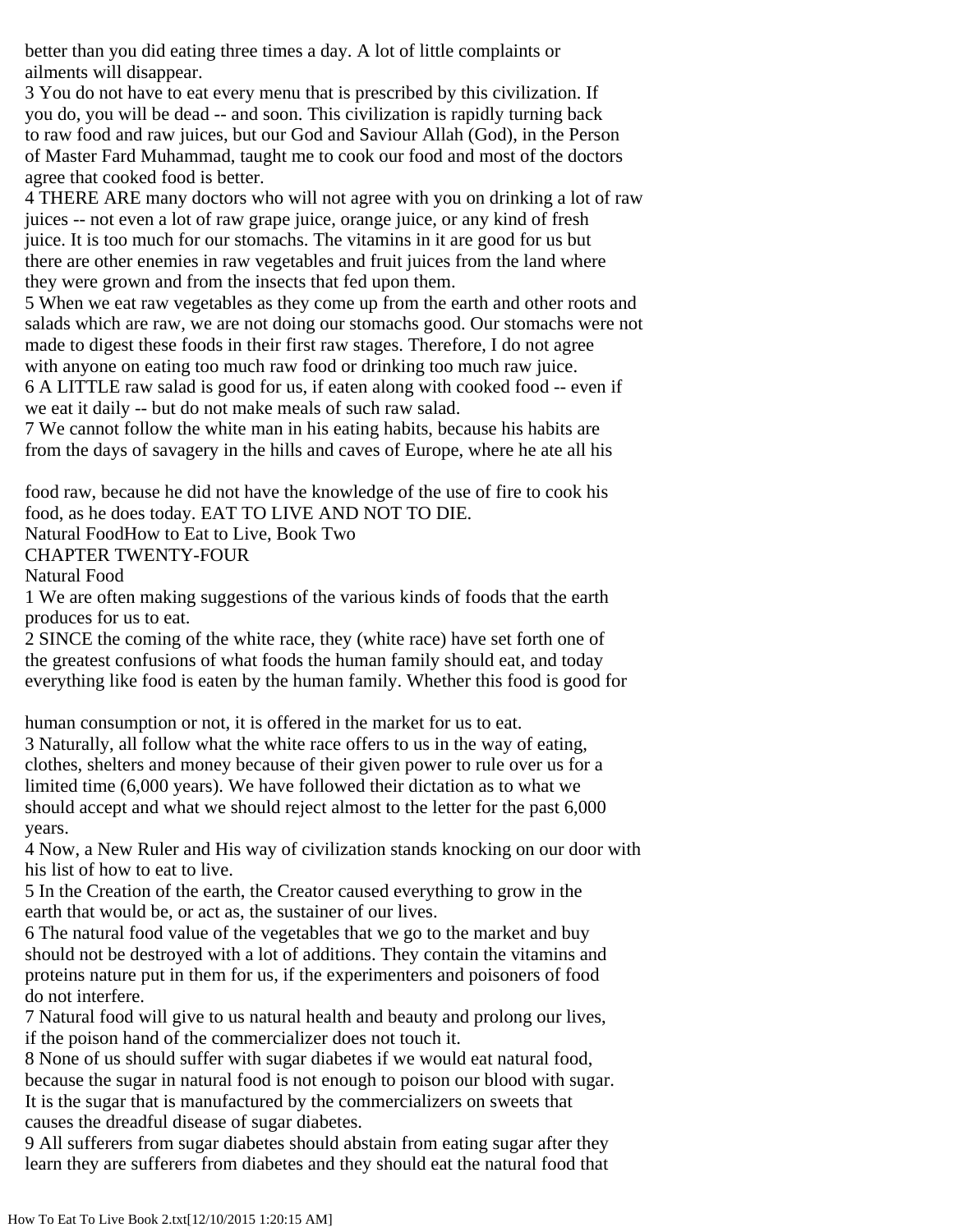Allah has placed in the earth for us, without the addition of sugar.

10 WE SHOULD cook the food the way we like it and season it with a little natural salt and natural pepper the way we like it.

11 It is sometimes hard to get natural salt. There are several salts on the market that the commercializers on food have put before us. The best salt is the

natural salt or that which the Jewish people eat and season their food with. The

Jews are old settlers of the white civilization and the first guides of the white race in the natural and commercial fields of foods.

12 The Holy Qur-an teaches the Muslims that the food of both the followers of Moses (the Orthodox Jews) and the food of the Muslims is good for each, because the foods of the two people do not vary too much. There are some weak Muslims and there are some weak Orthodox Jews but they (Orthodox Jews), as God taught me, live more closely to the Muslim way of eating than any of the rest of the white civilization.

13 The Jews and Muslims have always been able to settle their differences between each other better than Christians and Muslims. The Meccan white Muslims claim to be first cousins to the Black Man through Abraham's two sons (Ishmael and Isaac). But, nevertheless, among the three parties now (Muslims, Jews, and Christians) -- and four party (Hindus) a great conflict arises and is growing to

reach a bitter end if wisdom is not found to curb it. But, the American Jew and the American Black Man may yet find some way of making a separate relationship out of the other world.

14 Eat the natural food and do not try eating all of it at one time. Do not seek

to "gobble" down all the refined sugars and sweets that are made from natural foods, lest you find yourself being put in a refined "box" that carries the dead.

15 Do not feed your children all sorts of processed foods (such as cereals), IF you can give them fresh foods. And do not give your child ready-prepared food. Prepare it yourself as mother used to do a long time ago. You were more healthy in those days than you are now. Prepare your child's food and give it to him; but do not feed it to him out of your mouth as grandmother used to do (smile). But still, we survived from that better than we are surviving from these processed foods today.

16 A SICK mother's milk is better for her baby than a healthy cow's milk or any animal's milk. You may give your babies cow milk, but if you can breast-feed them, yourself -- as nature intended -- then you should do so. You will have a healthier baby and a baby who will love you. When a baby is nursed on cows' milk, the baby may love the cow more than he loves you. (smile)

17 EAT GOOD FOOD so that you will be able to give your baby good, pure milk. 18 You can drink cows' milk; your own milk glands will put it into the right stage for your child. Be careful as to what kind of drugs you take while nursing

your baby. And do not take fasts while you are breast-feeding an infant or even while you are pregnant. If you like, you may eat once a day while pregnant or breast-feeding your baby, but you are not forced to do so. You should not go for

two or three days without eating.

19 IN ANSWER to your questions on whole-wheat cakes and muffins: Yes, you may eat them. But do not eat them or any bread the same day you bake it if you can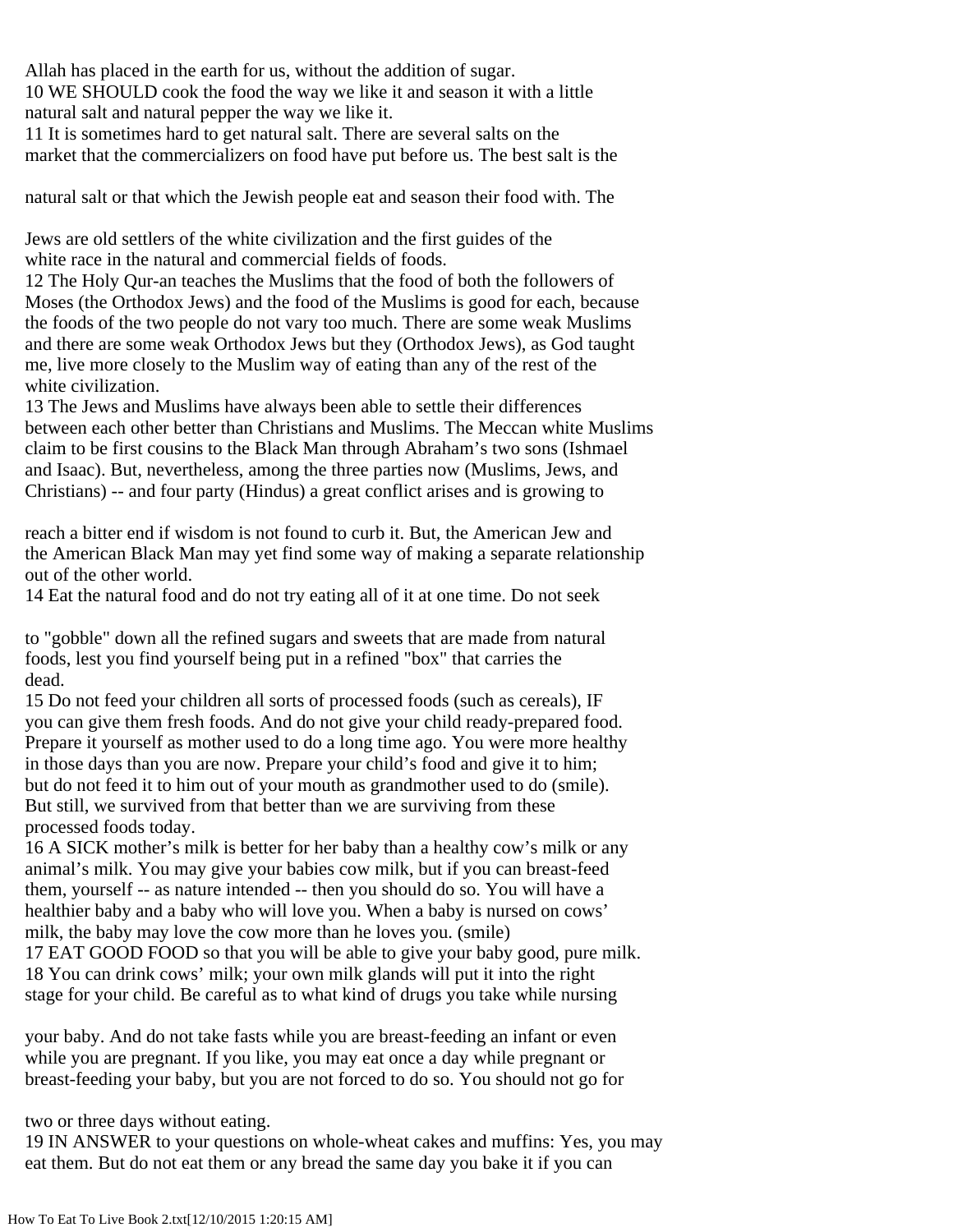avoid doing so. Do not eat fresh, hot muffin rings and hot cakes because they are half-cooked breads. Everything in the line of breads should be thoroughly cooked. There is no such thing as stale bread. The bread you call stale bread is

the bread you should eat.

20 When children suffer from bronchial-asthma or any asthmatic conditions, do not give them too much milk. Give them more fruit and juices; (fresh juices, not

#### canned juices).

21 Adults should try to eat one meal a day. If you eat one meal every two days three days or five days it is okay, but do not force children under 16 years of age to do the same. They are growing and most of them need two meals a day. 22 The scientists of this world (the white race) failing to gain the confidence of the people ran a race of commercialization between each other. This commercializing on foods has put forbidden, divinely forbidden, and poison foods

on the market for human consumption. Now these poison foods have created another

commercial field (drugs) to temporarily reduce the effect of the poison foods eaten by the people, that they purchase from the food markets. Therefore the health and span of good happy lives without drugs of the whole white race and the Black people who are under the rule of the white race are being destroyed by

the artificial and poison foods put on sale in the market (which is backed by the government and communities to be eaten by human beings for the sake of that "commercialized dollar").

23 SUGAR -- For an instance, sweets and meats have become the greatest desire "dishes" of America. Food is eaten with many artificial flavors and colorings (slow death) added. There is no need to draw sweets out of sugar cane and sugar beets to sweeten other foods that we eat when by nature all foods that we eat have some natural sugar or sweetening in them. Even meats are sweet enough for our taste and digestion. A little salt added and a little pure pepper added to make it taste hot is sufficient. The other flavors are not necessary.

24 FRUITS -- Fruits are all good and best for our consumption in their natural state. Fruits should never be cooked to get the better value out of them for our

health. Fruits should be eaten raw and not cooked. The drying of fruits is only for preservation so that it can be eaten later but not with the value that it contained when it was fresh.

Food Robbed of Natural VitaminsHow to Eat to Live, Book Two

### CHAPTER TWENTY-FIVE

Food Robbed of Natural Vitamins

1 We must be careful of what we put in our stomachs because what we put in our stomachs will maintain life and it will take life away.

2 THE WORLD THAT WE ARE now living in, as I have repeatedly written in this article, is a commercial world, which commercializes on everything on which they

can make an extra dollar.

3 The food that we eat is robbed of its natural vitamins and proteins. Do you want some vitamins and proteins? Go to the drugstores. There, you will find them

on the shelves in the drugstores in pills and in liquid form.

4 Now, you may eat a lot of what you used to think was good "vitamin and protein" food but those vitamins and proteins are not there in the food anymore.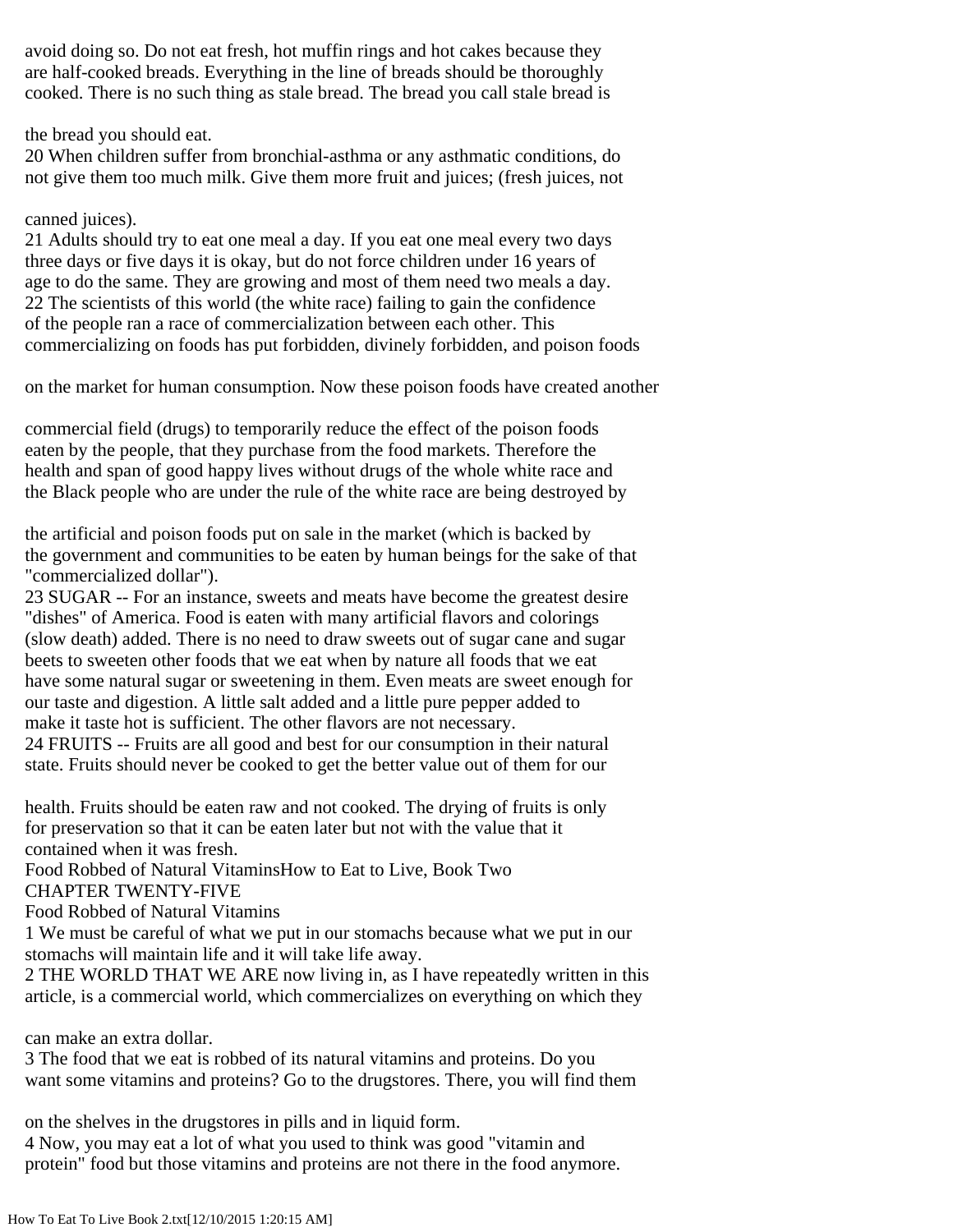5 When the vitamins and proteins have been taken from natural food (where nature

put them and where they should be eaten) you then do not have the original pure vitamins and proteins.

6 When the vitamins and proteins are chemically taken out of natural foods, it makes the food less valuable. The chemicals used to take out vitamins and proteins from their natural place in food and the chemicals used to keep and preserve the vitamins and proteins make it not too safe for us to eat vitamins and proteins in pills and liquid form.

7 It is a pity that the good food is robbed for the sake of a commercial dollar.

Do Not Ignore Divine LawHow to Eat to Live, Book Two

### CHAPTER TWENTY-SIX

Do Not Ignore Divine Law

1 IT IS very hard to find pure food that is not poisoned by the enemy for the purpose of making it unfit for our lives, when the enemy has access to the food and freedom to do so. He admits that he has poisoned the poor old cow's grass and now has poisoned the water and the atmosphere, which is also hunting him. It

is a shame. But, as David says in his Psalms, let them be caught in the trap that they set for others.

2 A MAN should pay for such evil planning against innocent people. He should suffer the same as that which he would like for the people to suffer.

3 WE HAVE a Just God on the scene today, and His Greatest Desire is to Make everyone bear the consequences of their own evils. For the American white people

to do such evil things against the lives of men and of animals, beasts and fowls, is a dirty shame.

4 EATING one meal a day will prolong your life. Try and get the best foods you can. And, eat it in the Name of Allah. This will prolong your life. If you eat one meal every two days (every 48 hours), you are adding more days to your life than when you eat 24 hours. But, get away from that hog. Get away from grinding out your stomach with rough corn bread and with peanuts and all kinds of nuts. Keep these things out of your stomach. They will kill you and shorten your life,

and will cause you to start looking old quickly.

5 THIS IS a "nut" civilization (the white world), because of their habits which were taken up four thousand years ago and beyond. When they were in the hillsides and caves of Europe, they ate the foods other wild beasts ate. That is

why you see white people eating all kinds of foods today. It is due to their inheriting it from their fathers. As you know, they will eat anything. Only a few of them reach 100 years of age, when they should be reaching two or three hundred years of age. To ignore the Divine Law, which God Has Taught you and me,

is to ignore your own life.

6 EAT TO LIVE. Eat the right foods.

7 Allah has said that no wild game should be eaten at all. Regardless as to how you love deer meat, the deer is not good to eat. No game that runs wild in the woods or birds that fly, with the exception of baby pigeons that have never flown away from the nest where they were born, (called squabs) should be eaten. Please do not eat coons, opossums, turtles, turtle eggs, or frog legs. None of these are good for us.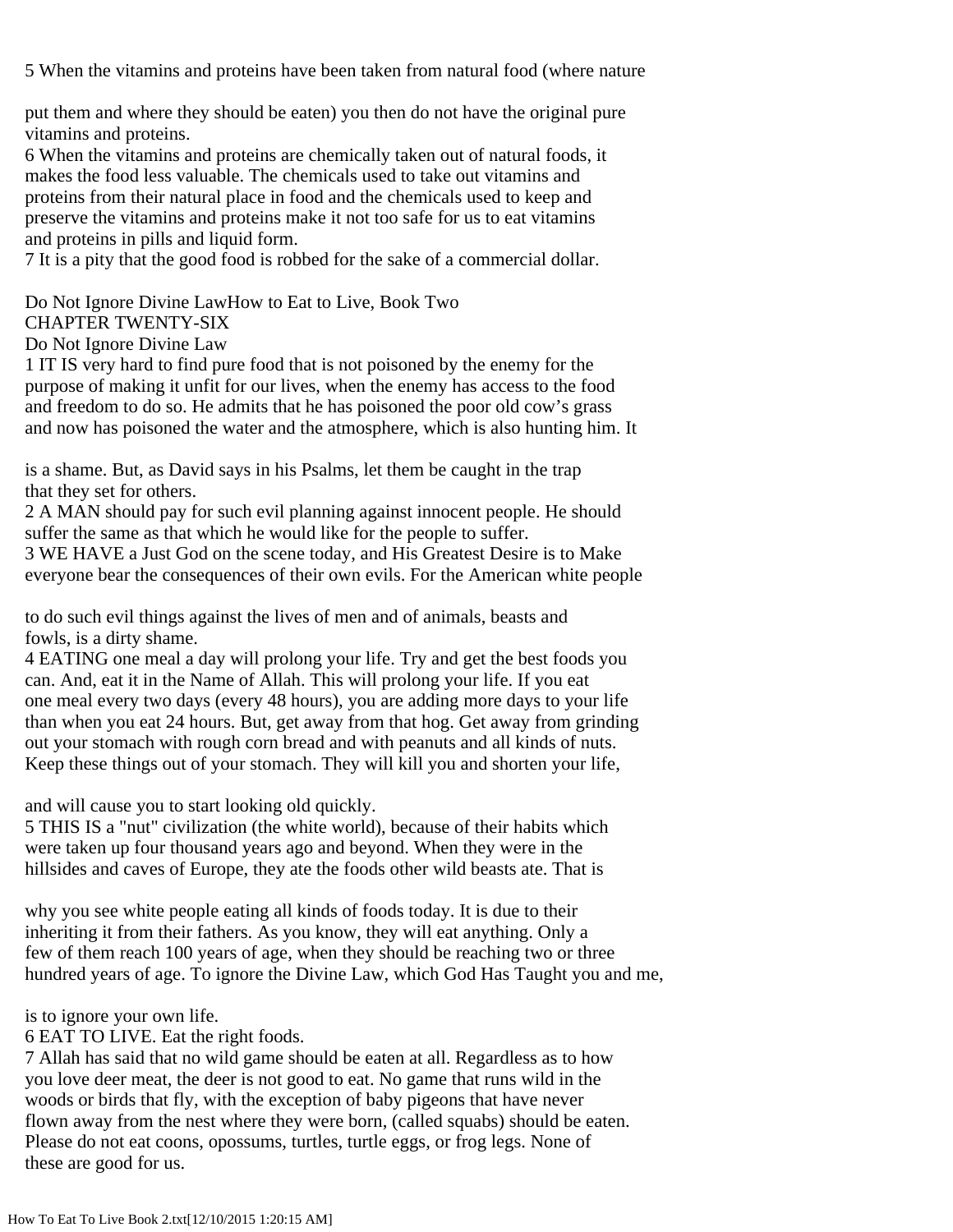8 MILK AND BREAD that has not been robbed of its value is good for us. If you must have some type of fat take the fat from milk (butter). Cheese is also good for us. Some people will make a meal of cheese and eat it as though they were eating bread. But, we should not eat too much cheese. Please do not eat corn bread, and do not fry your foods.

9 NO NUTS, whatsoever should be eaten. Allah taught me that they take away five years of your life every time you eat them. And stop eating that concrete-like peanut butter.

10 Do not eat popcorn; eat fresh corn in its milk stage (known as milk corn). And do not eat hominy grits.

11 DO NOT EAT crackers. As long as you have good bread at home, eat your own cooked breads. Eat crackers whenever you are traveling. This kind of food is made to keep you together until you can get to your own cooked foods. Eggs are all right to eat in some cases, but do not try to eat all that the hens lay at one time. (smile)

Pig, Pork or SwineHow to Eat to Live, Book Two

PIG, PORK OR SWINE

CHAPTER TWENTY-SEVEN

Hog Made of Cat, Rat and Dog

1 Eat one meal a day or one meal every other day, if you are able to. And, eat the food that Allah has prescribed for us. Stay away from the poison food that dresses the Christian's table. You do not have to eat every variety of food on the earth to be healthy, for two varieties of good food is sufficient.

2 THERE ARE GOOD vegetables for you to eat and there is good fruit for you to eat. And, if you want some meat, there is some good meat growing out there you can eat without eating the poison meat (the pig). The white man's greatest desire is that you do that which breaks the Divine Law by eating this poison flesh. Everything God says "Thou shall not do," he says "Thou shall do." 3 You watch him. He is not a friend of God nor is he a doer or a lover of His Law. They were made by nature to be opposers to God and His Law and the righteous people. And, you see them living other than Divine Law. 4 They are always in trouble; always sick; fighting and disagreeing with each

other. 5 No people should expect peace and contentment who are opposed to the Law of God or obedience to Him that brings us into such conditions of life. Since God has exposed them and exposed the hog, they now will say to you "cook it thoroughly done and it is all right to eat." It is not all right to eat it if you cook it thoroughly and kill every pork worm there is in it. The actual flesh

then is still poison and is divinely prohibited flesh that you should not even touch -- not to think of eating it, for it was not made to eat. It was made for medical purposes for the white race and I have taught you time and again, that God taught me they did not make the hog to be taken as a food, but made it for medical purposes.

6 Since there is a poison in it, the flesh of swine will cure most any kind of disease. Take a slice of this "fatty" and "salty" pork and you have a boil on you some place, full of fever; lay a piece of fat on it and it will soon draw it

### out.

7 IT IS A MEDICINE and not food. This is not all it will do in a curing way. I do not have time and space here to put this in this article, but the white man knows and he will bear me witness that I am teaching you the truth of this hog. Medical scientists and our own doctors are fast learning, since I have been writing this article on HOW TO EAT TO LIVE and are now cooperating with me and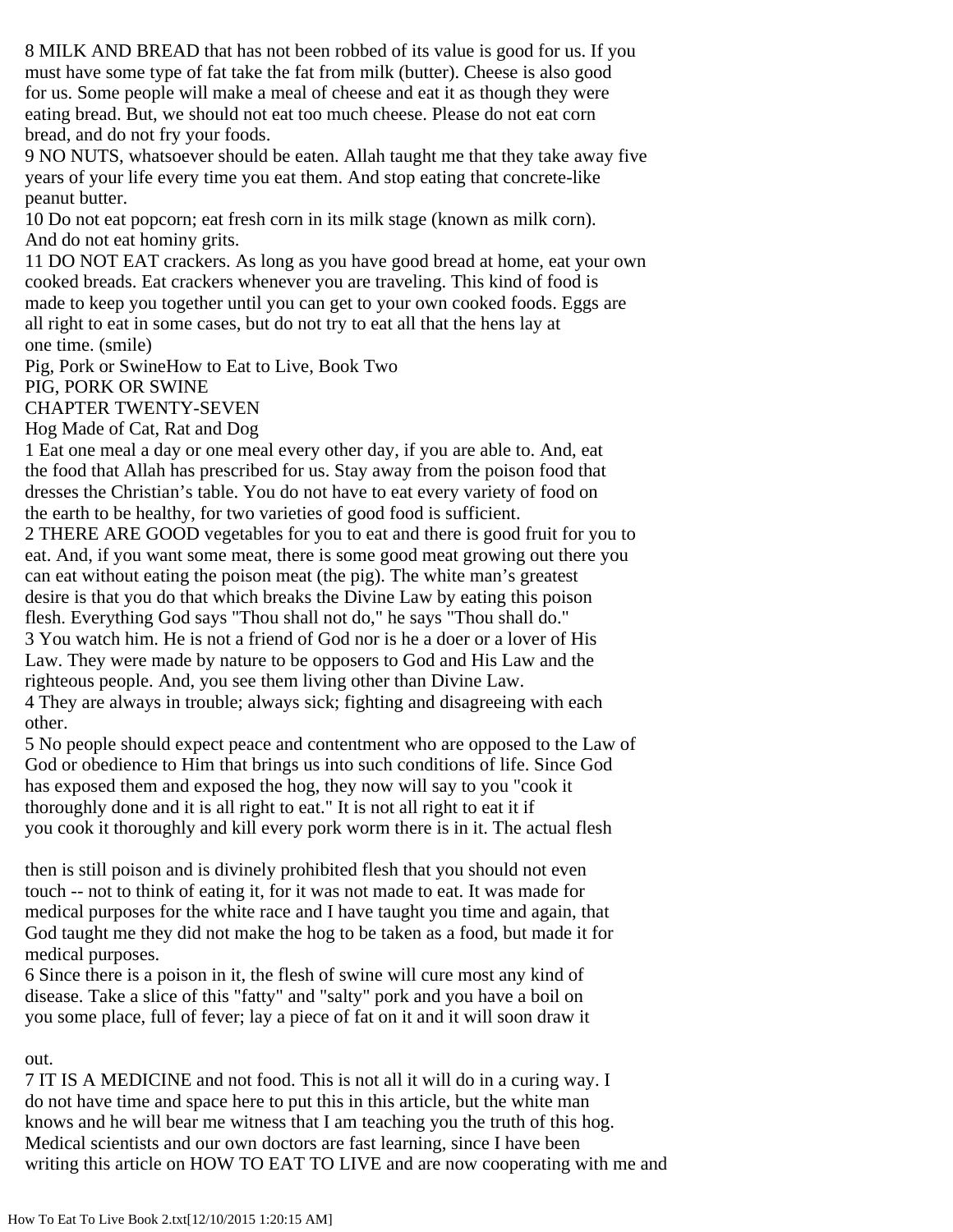agreeing with me that the hog is a poison that we should not eat, though they may be eating it themselves. But, they have to acknowledge the truth. Some of them are intelligent enough now, for the last few years, to start getting away from eating it.

8 Who wants to eat the combination of these fleshes: cat, rat, and dog? This is what the hog is made of -- the dog, cat and rat, and the Bible teaches you that he is from a mouse. Read Isaiah 66:17, "They that sanctify themselves, and purify themselves in the gardens behind one tree in the midst, eating swine's flesh, and the abomination, and the mouse, shall be consumed together, saith the

### Lord."

9 The so-called American Negro is a product of evil and filth, produced by the white man of slavery. He is more a true believer in the evils and filth of the white man than the white man himself. As it is written (Bible), when he (devil) makes a convert, he makes him seven times more the child of hell than himself. This is the so-called American Negro. He is turned into a person seven times worse than he originally was.

10 So, do not think that you are Divinely safe eating pork after you think you have cooked it so done you have killed the pork worms in it. The flesh alone - not to say eating it -- is Divinely prohibited to touch. This, the white man knows, but what does he care? He eats anything.

11 EAT TO LIVE AND COME FOLLOW ME.

Hog Divinely ProhibitedHow to Eat to Live, Book Two

CHAPTER TWENTY-EIGHT

Hog Divinely Prohibited

1 Eat one meal a day of good food that Allah (God) prescribes for us.

2 Strict Orthodox Jews follow the law that Allah gave to Moses on what food to eat and those strict Jews will not eat the prohibited foods that Allah made prohibited. So, their food is good for you, Allah teaches us in the Holy Qur-an.

And, the strict Muslim food is good for the Jew.

3 TOUCH NOT that which Allah has forbidden to be touched. There are many tricks that the devil is playing on the total population in our foods and drinks so we have to be on our guard when we go to the market to purchase our food. 4 There are some people who love to eat poison foods and drinks and they write me trying to defend themselves in eating other than good foods. One writer asked

me a question on the eating of hog for cure. Sometime ago, I wrote that the white race is saying if you cook it (the hog) thoroughly done, you are destroying this pork worm in it. But, I also remind you that the very flesh is Divinely prohibited and that you should not even touch the flesh -- not to think

of eating it.

5 Regardless of how long you cook it, you still should not eat it. Swine Eats Anything How to Eat to Live, Book Two CHAPTER TWENTY-NINE Swine Eats Anything

1 The safest way of all to eat, is to stop eating so often (three meals a day and meals between those three meals). In the past, our appetites were as the appetites of swine. The swine has no certain time to eat. It will eat until it is sick and has to lay down, but as soon as it finds a vacancy in its stomach, it eats more food. It doesn't matter what kind of food it may be; the swine eats

anything. The swine's life is very short, because it comes here eating itself to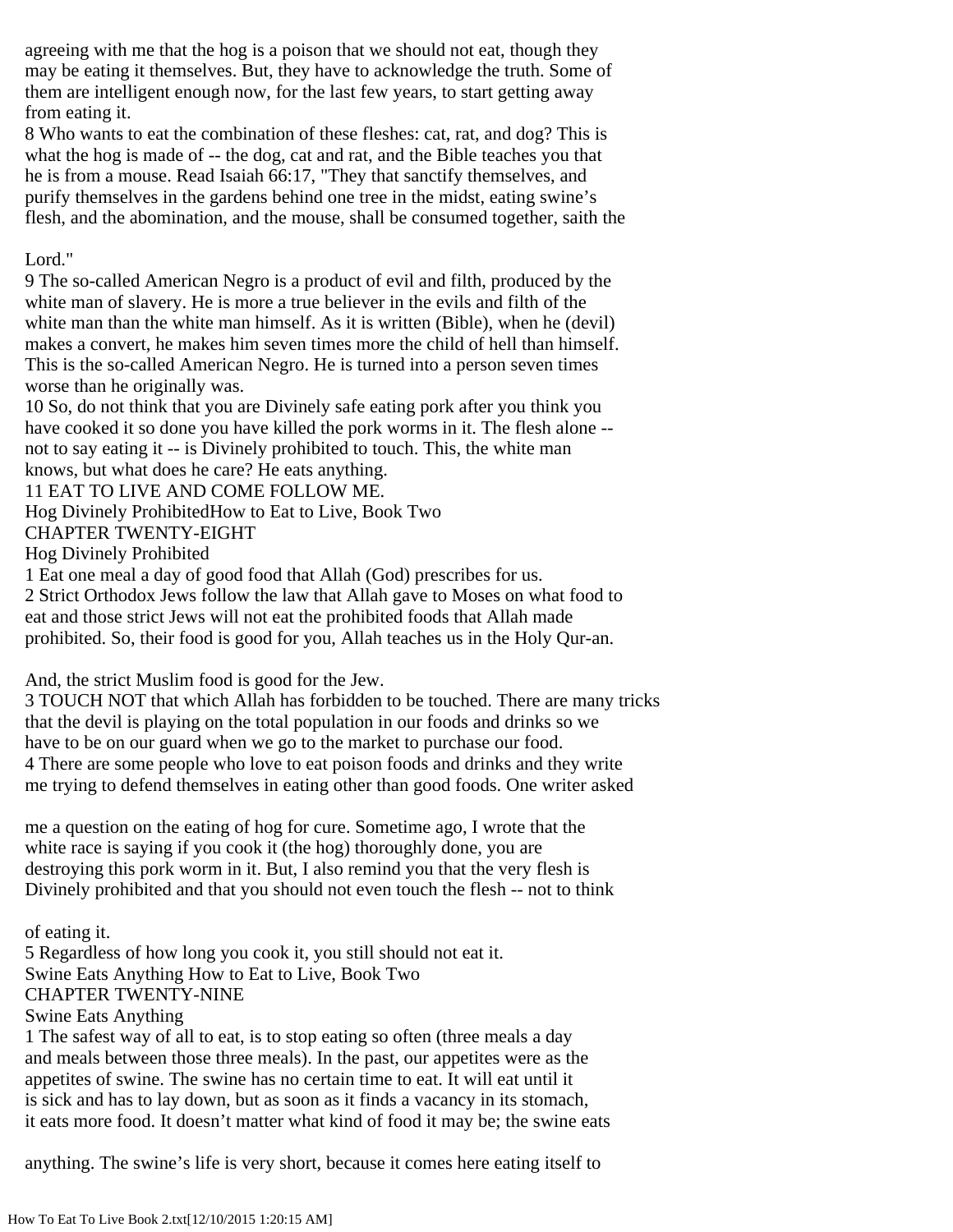death and death soon takes it away.

2 WE EAT TOO much too often, and we eat the wrong foods (poison foods). Most of our drinks are poison.

3 Allah has blessed America with the best of foods and with good water that is plentiful. America has been blessed with everything that she could desire, but after all of these blessings, she is ungrateful and turns good things into bad, and wages a war against the God of good and His People.

4 After telling the slaves they were free, America kept them here in order to prey upon them. Now today, many of the slaves wish to be free of America, but her reply by her actions to our wanting to be free is "no." And America continues to give the so-called Negroes the same bad food and drink that her (America's) fathers did in the days of servitude slavery.

5 AMERICA'S markets are loaded with swine, and loaded with vegetables and fruits

which are preserved and made to look beautiful by having poison chemicals poured

upon them. There are thousands, tens of thousands, and hundreds of thousands of herds of cattle and there are hundreds of thousands of fowls. Yet, Americans decorate their tables with the divinely prohibited flesh -- the swine, and represent themselves as being the true Christian followers of Jesus.

6 Americans have poison whiskey and wine by the barrels and vats all over the country, yet when this does not make them intoxicated (drunk) and crazy enough, they resort to drugs (the poison weeds).

7 ALLAH HAS blessed them with so much bread that they set whole fields of good wheat on fire. They burn up the wheat in order to obtain higher prices for it. They are crazy over money and wealth.

8 Now today, Allah threatens America with all kinds of plagues -- not one kind, but many kinds. Allah withholds the rains from her wheat fields; sends terrific cold and snow upon her fertile bread basket areas; kills her cattle, livestock and fowls; and kills her fish that are inland in ponds and rivers, with droughts.

9 ALL OF these plagues are falling upon America because she is against God's giving freedom, justice and equality to the so-called Negroes, whose labor she has had for 400 years. Because of America's having broken the Divine Law which prohibits eating swine flesh, and because of her having fed this forbidden meat to her slaves and to other nations of the earth, Allah (God), is now taking His blessings away from her.

Pork contains Worms (Trichinae)How to Eat to Live, Book Two CHAPTER THIRTY

Pork Contains Worms (Trichinae)

1 Eat one meal a day or one meal every two days, if you are able. If you eat the

proper food, and not poison food and drink, you will prolong your life, make yourself youthful, and will keep away sickness, and suffering (even colds), said

Allah to me in the Person of Master Fard Muhammad, to Whom praises are due forever.

2 KEEP THE body and the mind clean. Do good to self and to others. Keep away from evil and remember Allah always, and He Who Came in the Person of Master Fard Muhammad, to Whom praises are due forever, will remember you. But, you must

eat pure food (the food that Allah has pointed out to us to eat) and stay away from that which He Forbids us to eat, such as swine flesh (the hog).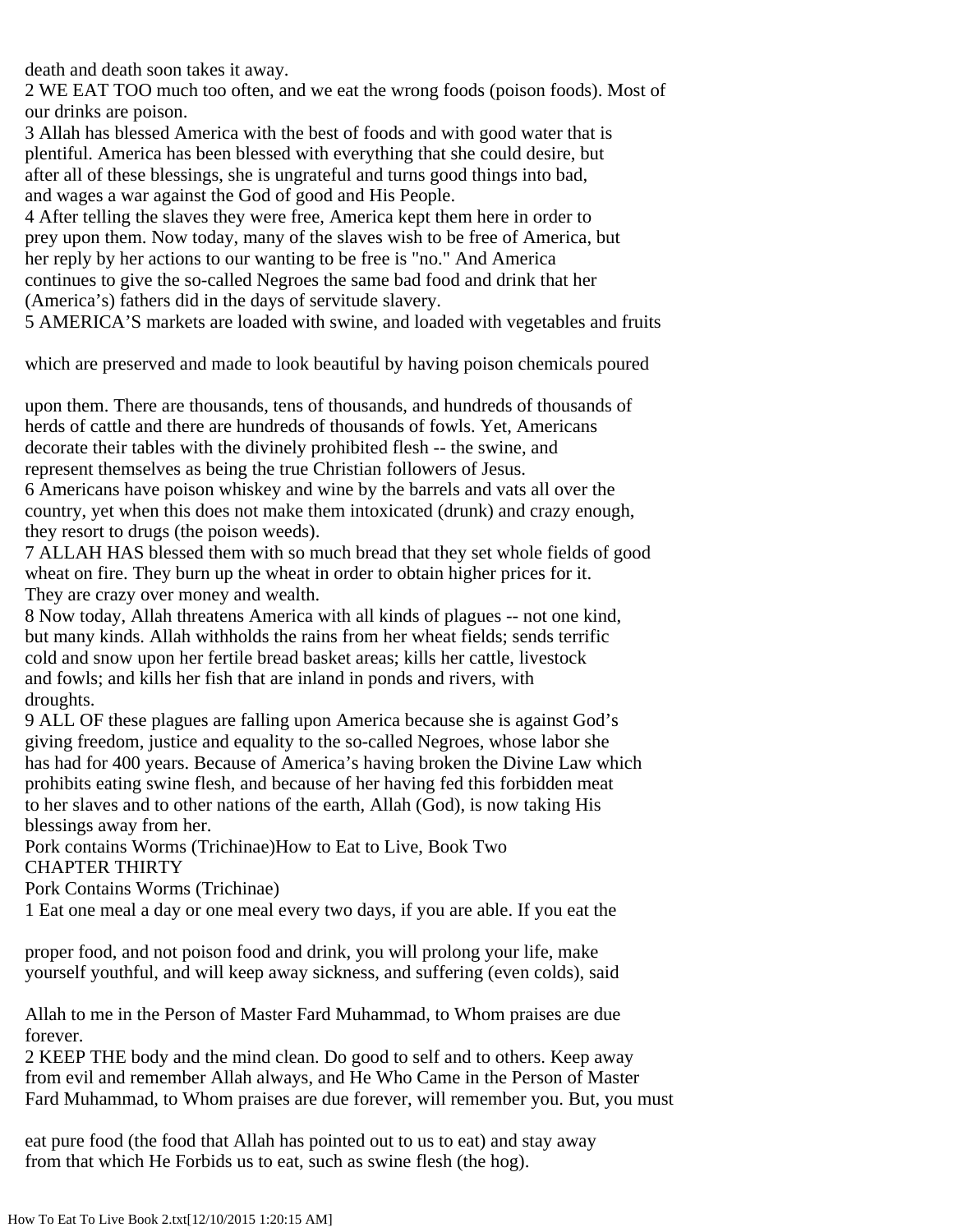3 I will be a happy man when I see the day that our Black people forsake the hog. This divinely prohibited flesh (the swine) can be the cause of most of our sickness. The professional people, such as doctors and religious scholars and scientists, know this to be true. But, in this wicked world (of the white race) they were made to teach against the good Law and Guidance of Almighty God, Allah, to Whom praises are due forever.

4 ALL THAT God Says "thou shall not do" the white race says "thou shall do," or "thou should do." And then, they are bold enough to ask you "what is wrong with eating pig."

5 The hog, according to the teachings of God, in the Person of Master Fard Muhammad, to Whom praises are due forever, is very poisonous. It contains more poison than a rattlesnake. Of course white people eat rattlesnakes. It is not the flesh of the rattlesnake which is so poisonous, but the sac full of poison, which it carries in its mouth. When the rattlesnake strikes it empties the sac of poison into your flesh. This causes death to the victim, if he does not receive attention quickly. But, the actual flesh of the hog is 999% poison (nearly 1000%) as taught to me by God, in the Person of Master Fard Muhammad, to

Whom praises are due forever. This poison is not going to kill you instantly. It

drags you along for many years.

6 IT IS a very deceitful poison. It is in the form of live worms commonly called

pork worms (trichinae). In a hog eater's body, these worms multiply by the millions. They first enter the walls of the stomach and then from the stomach pass out into the intestinal walls. And from the intestines they travel up the back in the spinal cord into the muscles of the body and finally into the brain.

When these worms get into these two places, last mentioned (of the body), the disease becomes incurable.

7 Look at the pictures in physiology books or in the dictionary where this worm is enlarged several hundred times. The lives of people with such poisonous worms

in their bodies are usually limited to less than one hundred years, and for many, less than seventy years. There are a few who live past a hundred years, whose constitutions may have been much stronger than others.

8 YOU MAY say, "one hundred years is all I would want to live." No, this is not the Truth. You would like to live a hundred thousand years if you could, when death approaches you, for this is the law of life; it always wants to stay here.

9 Eating any kind of flesh is not good for us, not even beef. No animal flesh can be said to be good for human consumption, not even fowls, and very few fish,

not to think of the scavengers of the waters, such as crabs, shrimps and oysters.

10 We must learn to eat vegetables and fruits and stay away from land flesh. It is a little difficult for us to suddenly stop eating beef, lamb, and chicken, but we must wean away from such flesh gradually.

11 EATING one meal a day prolongs your life if you eat the right food. People will soon live a life of one thousand years, after the removal of this wicked world.

The Truth about Pork (The Pig)How to Eat to Live, Book Two CHAPTER THIRTY-ONE The Truth About Pork (The Pig)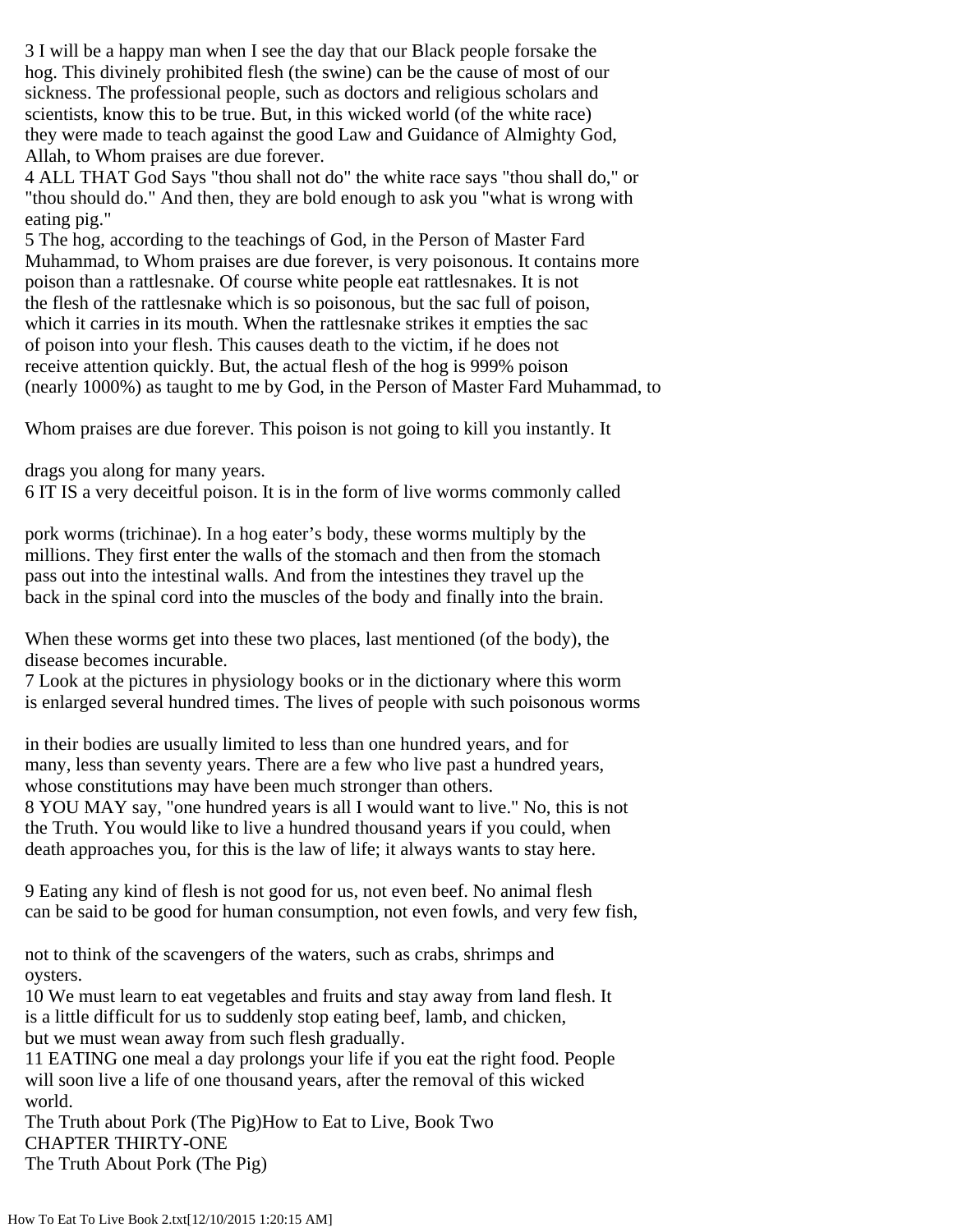1 Pork or pig, all its parts and by-products, has been a chief food for the so-called American Negro since the days of his physical bondage. The pig was not

made for human consumption. The pig is the chief cause of many of the ills and mental deficiencies occurring among the so-called American Negroes and any other

people who eat it.

2 The pig is a mass of worms. Each mouthful you eat is not a nutritious food but

a mass of small worms the naked eye cannot detect. Worms thrive in the hog. When

these worms are digested into your system, they cause a high birth rate to hundreds of new worms called larvae which travels the blood stream of your system and lodge in your muscles. These worms even enter your brain, lungs or your spinal fluid. They cause muscular aches, fever and many other symptoms of sickness. The worm has an amazing ability to go undetected in your system for many years.

3 The scientific name for the ill-causing worm found in all pork is Trichinella spiralis which causes trichinosis.

4 Despite what veterinarians, public health officials, the Agricultural Department or your doctor say, the best defense against the pig is DO NOT EAT IT! When you do eat it, you do not hurt God, His Messenger, the Muslim or anyone

else. You hurt yourself.

5 Thorough and slow cooking of pork does not remove the danger of the worms found in all pork. Additional cooking of pork purchased in the summer or processed pork products does not make the worm-infested pork safe for eating. 6 Inspection and governmental seals on pork do not remove the danger of the worms yet in the pork to make it safe for you to eat.

7 Some say never taste raw sausage or any raw pork. It is best not to eat pork, raw, processed, cooked, smoked, cured, or seasoned.

8 You are what you eat, so why not eat the best and be the best. Do not allow this rotten, diseased meat to be sold in your neighborhoods or brought into your

homes.

9 Pork is often referred to as "cured." The world "cured" is the past tense of the verb "cure." If a meat has to be cured before we eat it, we should not even take the chance to eat it.

10 In the Bible and the Holy Qur-an, it is the Divine will of God that the pig should not be eaten and God has never changed this instruction, despite the white man's setting up governmental bureaus to grade and approve the selling of pork.

11 The so-called Negroes should ban this meat from their communities and all those who sell and eat it!

Know the Truth about Flesh of the SwineHow to Eat to Live, Book Two CHAPTER THIRTY-TWO

Know Truth About Flesh of the Swine

1 I told you how Allah taught me the birth of the swine, and for the purpose for

making this animal only was for the whites. Because of their being a grafted race, they were made weaker, physically, through the man from whom they came (the Black man). Since the body of the grafted is weaker than the original body,

it would be easier for them to attract germs than the original man. You should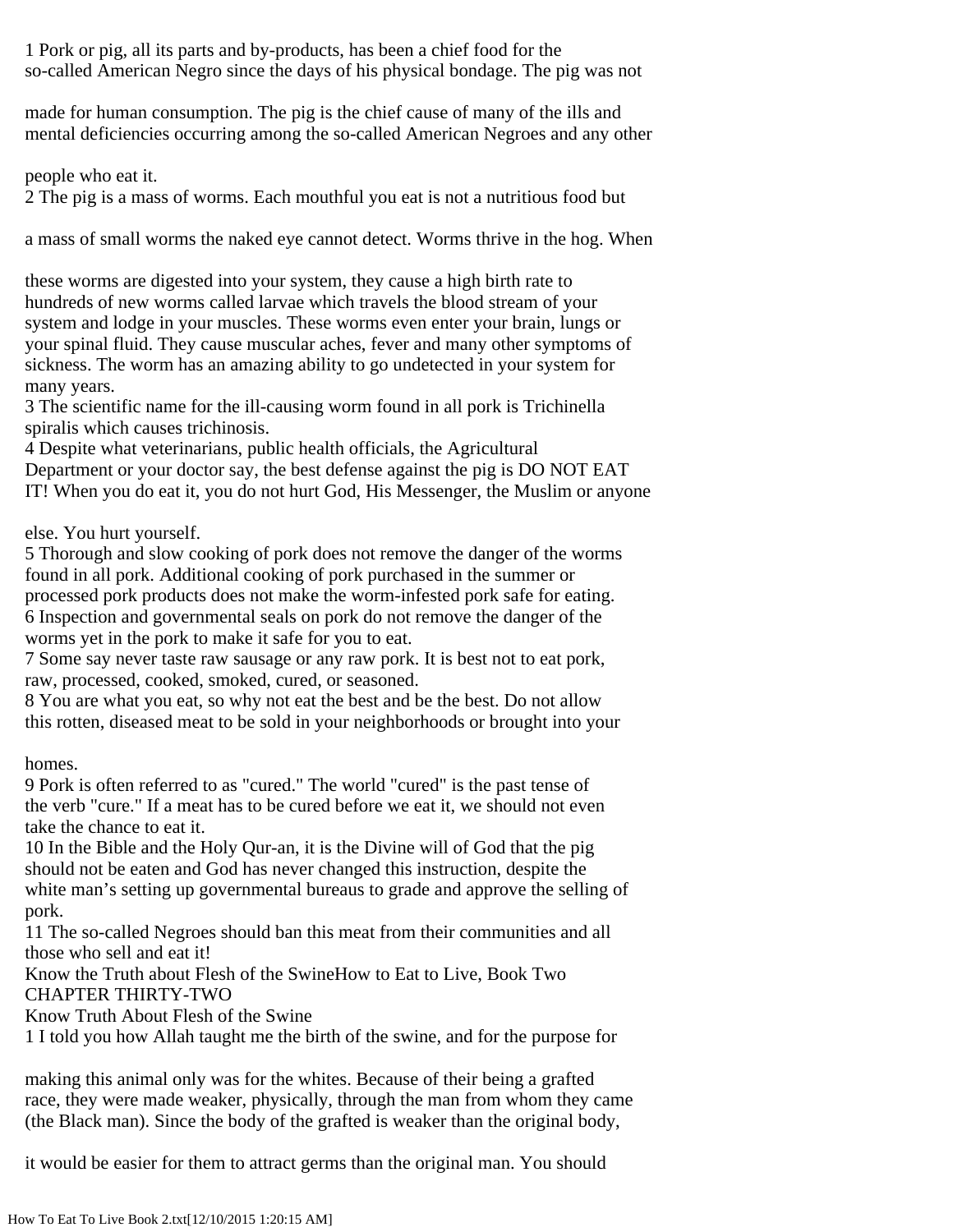not argue with me about this because all of the diseases that trouble us today -- from social disease to cancer -- came from the white race, one way or another.

2 Do not tell me about four or five hundred years or one thousand years; I am referring to this people's entire historical scope. They have had 6,000 years to

mix and poison our people. Some of you are foolish enough to accept all the blame. But God clears you of it. This refers to those who love the devils so well they would like to dispute God about them. I am teaching, only, you the truth -- take it or leave it.

3 They are too wise to dispute the truth. Read the story in the Bible where Jesus met a man who was possessed of evil spirits. When the evil spirits recognized Jesus to be from God -- knowing they would have no chance to contend with him over their presence in the man where they did not belong -- they pleaded with Jesus to let them go into the swine, and Jesus agreed. The man who was possessed of evil spirits was none other than the American so-called Negroes. The evil spirits in them are from the white race, making them eat the divinely-prohibited flesh of the swine. The devils were allowed to go into the swine. They ran down a steep place into a lake or sea and perished. 4 Here the picture changes; the meaning changes a bit. The hog was made for the white race for medical purposes -- not even for them to eat it -- but they could

eat it if they wanted to, since they were created to be destroyed. They use this

hog in much of their medical preparation, even to the German 606 (606 poison germs).

5 Allah taught me that one of these germs came from the swine. However, the white man will advise you to eat it. He would have you think the sin is cleaner now than he was in Jesus'

time, but wouldn't God know -- 4,000 years from Moses -- if this swine would be clear of poison? You admit God is a Fore-knower.

6 The whole story was twisted around. They want you to think God did not know about this process of the devils leaving the man and entering the swine until after it happened. Actually, God knew it was going to happen before it took place. Using deceit, they have succeeded in getting you to eat the swine as food, though it was made to produce a poisonous germ for medical purposes in curing the diseases of the white race.

7 This is how he makes you to break all of the commandments of God. Because he is God's enemy and yours and mine, he has you breaking the divine law. We did this because we saw him doing it and at that time had no teacher of our own. These are the tricks of your hidden enemies and their own concocted religion called Christianity, which is deceiving and leading you to your doom with them. 8 I am your brother, and Allah has revealed to me the truth for your salvation. Jesus also prophesied that the truth would free you -- that is, if you accept the truth. The thing you must understand in this parable of Jesus is that, actually, the visible swine could not have gone crazy and choked in the sea or lake, because of the spirit of the devil was sent in them in the meaning that Jesus wants you to understand. The swine that was choked to death in the sea after the spirit of the devil was taken out of the man, the believers among the so-called American Negroes, and the swine that ran into the lake and perished, is the disbelievers among the so-called Negroes who refuse to accept the truth. They will be cast alive in a lake of fire with the devils.

9 As you have in the Bible, Lucifer's (Yakub) fall also represents the fall of his race. The lake or sea in which they choked and perished, is the same lake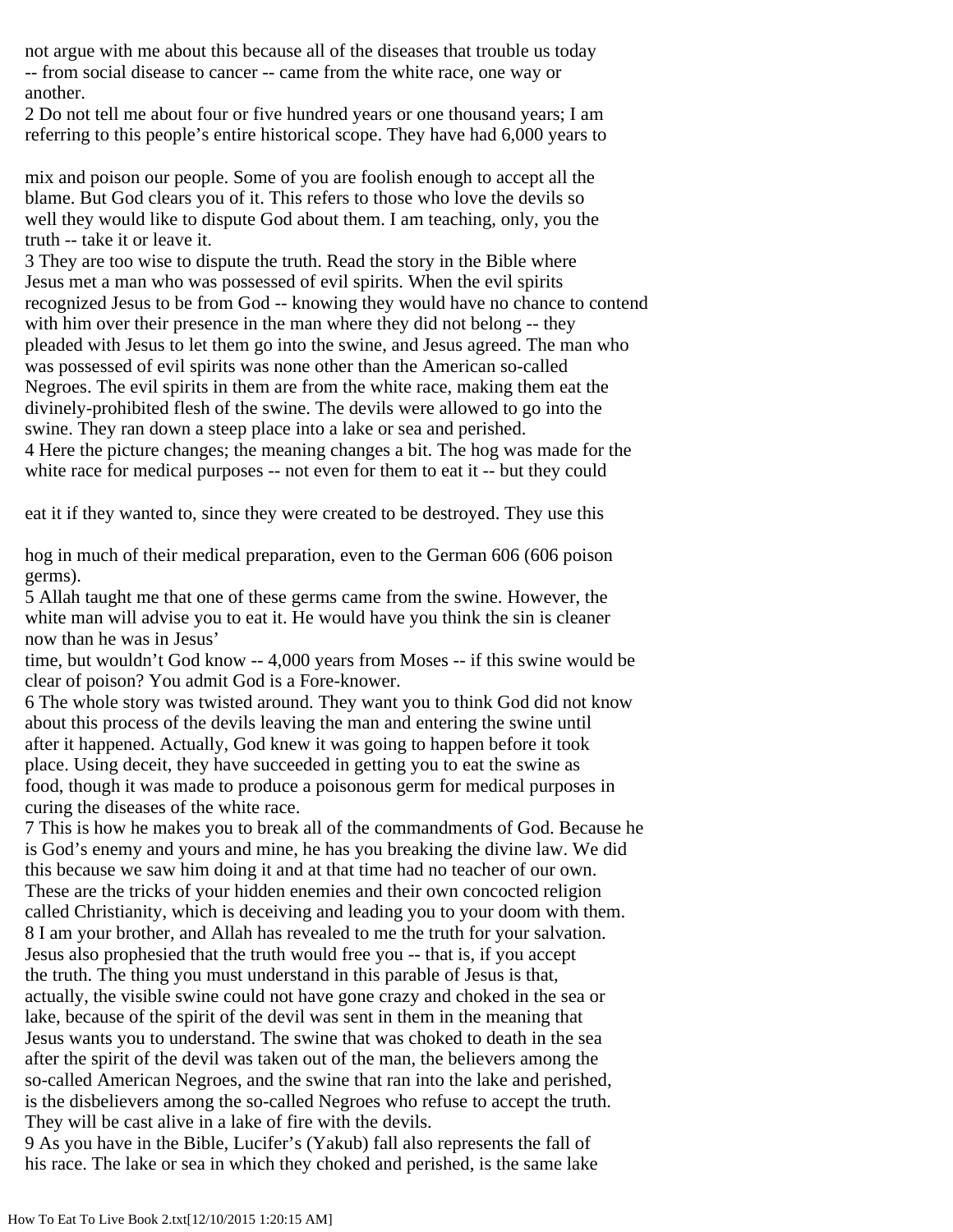mentioned in the Revelations of John -- that 'll that had the mark of the beast,

the representatives of the beast and the false prophets (priests and preachers of Christianity) referred to as being cast alive in a lake of fire.

10 I hope you understand. What I am trying to get over is that you who reject Allah and His true religion -- entire submission to His will as the Arabs call it, Islam -- will perish in the lake of fire with this race of adversaries of Allah and His true religion, to which they refuse to submit. They now are trying

to woo you into sharing hell-fire with them, though they know that you have a chance to go to heaven while they do not.

11 I cannot force you to halt your down-hill plunge with them into the lake of fire. I only have been missioned to warn you in the simplest language. I cannot force you to go to hell or heaven.

12 Your sweethearting and wanting to marry them is like a frog trying to court a

rattlesnake. The rattlesnake gives the frog freedom to do so because he intends to swallow the frog. Taking the death dealing pill and the knife to destroy your

future generations are examples. Socializing with them is no sign of justice, but a sign that they have deceived you into going to hell with them. Take it leave it.

Stop Eating It (Pig)How to Eat to Live, Book Two CHAPTER THIRTY-THREE

Stop Eating It (Pig)

1 I think we have said enough about the poison animal called, in Arabic, khanzier (khan meaning, "I see," and zier meaning "very foul"). Beyond a shadow of a doubt the swine is the filthiest and foulest animal human beings could have

resorted to for food. The flesh of the swine, while cooking, has a very different smell from that of other animal's flesh while cooking. And even when it is not being cooked, it is full of worms.

2 In many cases, the eater of the flesh becomes nauseated when the flesh is being fried in the early morning. It is a divinely prohibited flesh and God (Allah) has prohibited you and me, my Brothers and Sisters of the Black Nation, from eating it or even touching its dead carcass.

3 Please for our health's sake, stop eating it; for our beauty's sake, stop eating it; for our obedience to God and His Laws against this flesh, stop eating

it; for a longer life, stop eating it and for the sake of modesty, stop eating it.

4 Do you know, that if we, the 22 million lost-found members of our Nation here,

in America, would stop eating this pig, (his poison swine flesh), it would mean a great economic savings to us? And I do not think the government would be so eager to eat it themselves if we would obey this Divine law against the divinely

prohibited flesh. There is an old, foolish answer our people have given to such advice: "the white folks eat it, and my grandparents ate it, and they lived to be 75 and 80 years old."

5 If Noah and Methuselah had heard you boasting that your parents lived only 75 or 80 years eating poison, they would have considered your parents as never having grown up to become adults, according to their good way of eating the best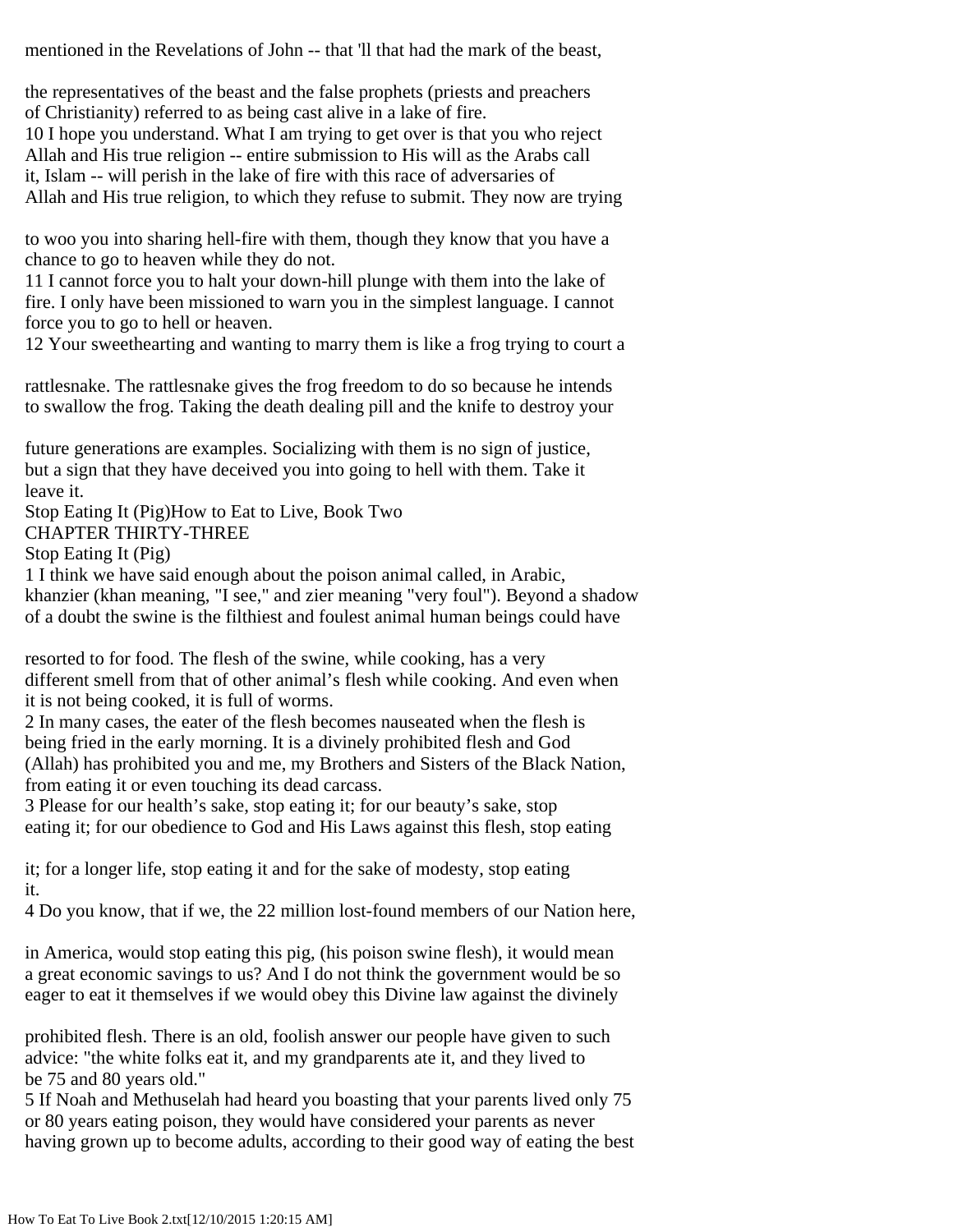food, about twice a week, and living nearly 1,000 of our present calendar years which consists of 365 days.

6 God does not punish us for the crime of disobedience to His law if we are ignorant of His laws. But after knowledge of His laws, He is justified in punishing us be setting the full penalty according to the disobedience. 7 As I have previously said in this book, most vegetables that are sold on the public market are good to eat with the exception of those Allah prohibits, such as collard greens and the rough turnip salads. You have plenty of other vegetables to eat. And, you have good peas other than lima beans; field butter beans, called baby lima beans, and black eyed peas (field peas as we called them).

8 Eat the good fruit and the good vegetables according to your condition. Some of us cannot eat even the best of these because of the condition of our health. 9 You are your judge there.

## HogHow to Eat to Live, Book Two

### CHAPTER THIRTY-FOUR

Hog

1 One woman judge in Washington, standing against the force-feeding of the swine

to the Muslims through their food was one of the voices against pork that I have

ever read. The eating swine flesh is against the Christian religion according to

its teachings. The Christians make this swine flesh a prohibited flesh among their own religion, but then they force it on another religious group. This shows the hypocrisy of the Christians.

2 It is in papers that they transport all over the world for people to read and follow after, while they, themselves, are not following it. It is in the Bible where we have so much against the eating of the swine flesh, and it goes so far as to teach against even touching the carcass of the swine. But, in Christian America, selling and eating swine is one of the greatest markets that she has. The hog is sacrificed in the church, is barbecued on the church grounds, and they ask the God's Blessings on the curse that He Made against eating the hog. This action of the Christians is one of the most open condemnations of the law and rules they represent against using this Divinely prohibited flesh of the hog.

3 They glorify the eating of the hog as though God is with them to eat what He has made a curse, as Isaiah mentioned it, they called themselves in eating hog (Bible 66:17) Now here comes the Muslims who have been the slaves of Christian America, wanting to obey the Bible, but they are tried by force to not obey the Bible. The Brotherhood of the Muslims is what Paul and his Epistles preached; the Brotherhood gets to clear sunshine.

4 Christian America is not Christian, because Christian means to be one and one in Christ. Everything that the Bible teaches is against the Divine Law of God, is practiced by the Christians.

5 I think this judge, Mrs. Burnita Shelton Matthews should be given credit not only by us, the Muslims, but by the world of Christianity; as she is not speaking so much in our favor as she is speaking to Christians who are failing to do these things themselves. Stay away from the swine, instead of trying to force the swine on others. The Christian religion teaches the same against the eating and partaking of the swine flesh.

The Pig is PoisonHow to Eat to Live, Book Two CHAPTER THIRTY-FIVE The Pig is Poison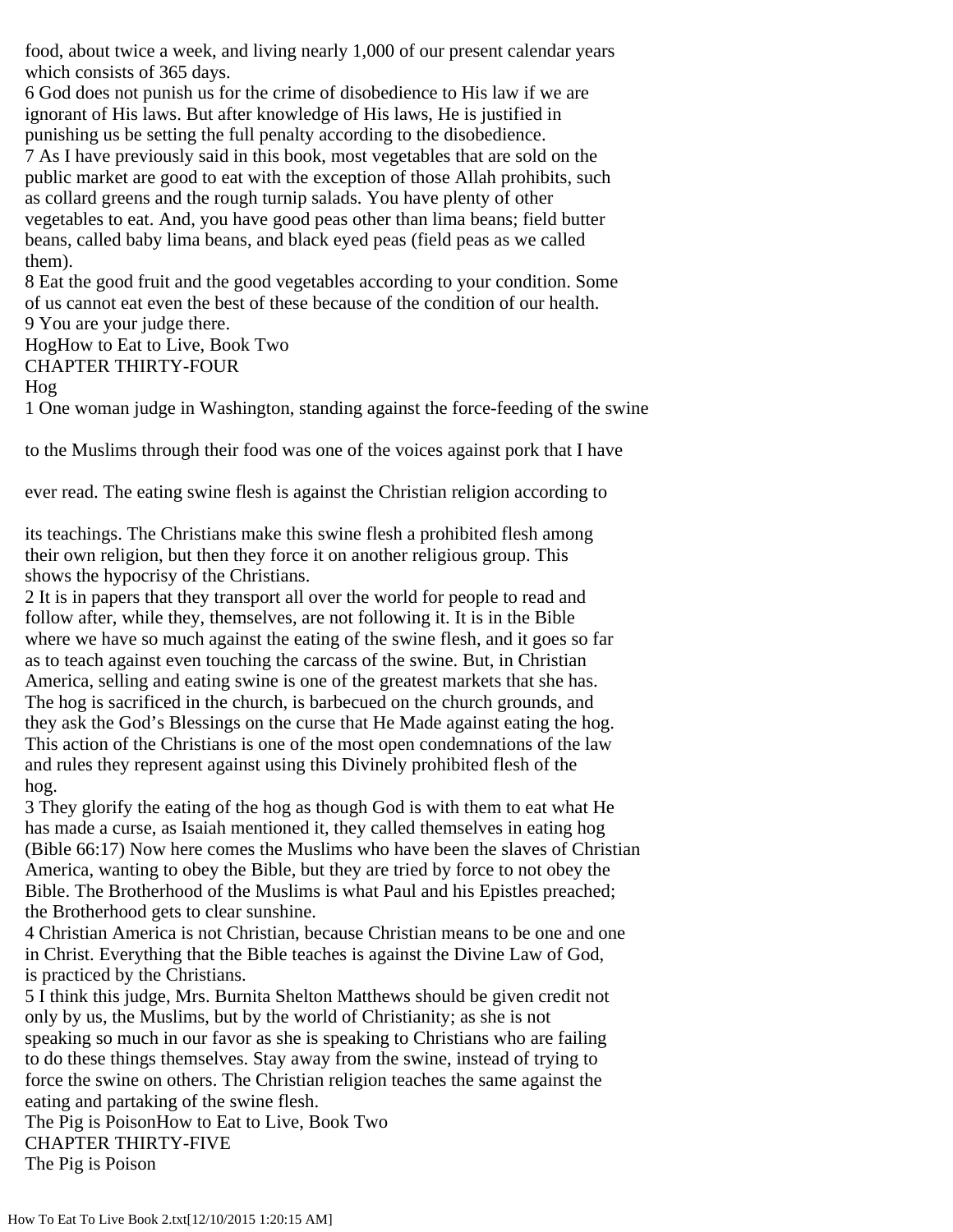1 Do not eat the swine. Do not use any form of tobacco. Do not smoke it or chew it. According to medical scientists, the tobacco weed affects the whole body. The heart, lungs, liver, kidney and bladder can be affected by the use of tobacco.

2 WOULD THE government like for you to stop using the tobacco weed -- yes or no?

The government harvests a great revenue from the tax on tobacco, therefore, it would not like to stop

its citizens from using tobacco. But, if the taxpayer is losing his life by producing and using the tobacco weed, the government, yet, will not win. 3 The poor man who uses quite a bit of tobacco and is not able to pay the doctor's bill for the harm that the tobacco will cause in his body, may have to go on charity. The taxpayers will have to pay the doctor's bill to cure the illnesses that are caused by using tobacco.

4 So, it does not make sense for the government to continue to allow the citizens of its country to use a poison that it knows is gradually taking the lives of its citizens.

5 THE PIG IS another poison people are eating. The government takes no steps towards stopping the raising of swine to be marketed for the people to eat, because it is another thing that brings much money to the government. But all the medical scientists know the hog should not be eaten as food by anyone. 6 It just shows how wicked the Christian race is. They preach "Thou shall not do

this" and point it out in their religious book (Bible) and yet they are the ones

who are breaking every forbidden thing of their law.

7 But, since we now have been given the truth from the mouth of God of this race

of people -- that they are not what we thought they were and that they are only a race of devils by nature -- why should we expect anything from the devils but evil? They cannot be devils and be good.

8 WE HAVE been made so blind, deaf, and dumb knowing the people who have exercised rule and authority over us. We have wondered, time and again, why they

treat us so wickedly.

9 But now we have been taught from the mouth of God the true knowledge of this people and ourselves, why should we be so foolish now to continue to follow them

for right guidance? They could not guide us rightly, when by nature they were created to deceive and mislead.

10 The Bible is full of the teachings of the true knowledge of the nature of the

devil, from Genesis to the Revelations, but we did not understand the Bible. Now, the truth has come and the knowledge of the book (Bible) has been made known.

11 SO, EAT THE good food that Allah (God) has given to us and stay away from the

things that are no good and poison. Meat, Beasts, or FleshHow to Eat to Live, Book Two Section Four MEAT, BEASTS, OR FLESH CHAPTER THIRTY-SIX No Meat is Good For Us 1 It is true and understandable that we live in a poison world -- poison food,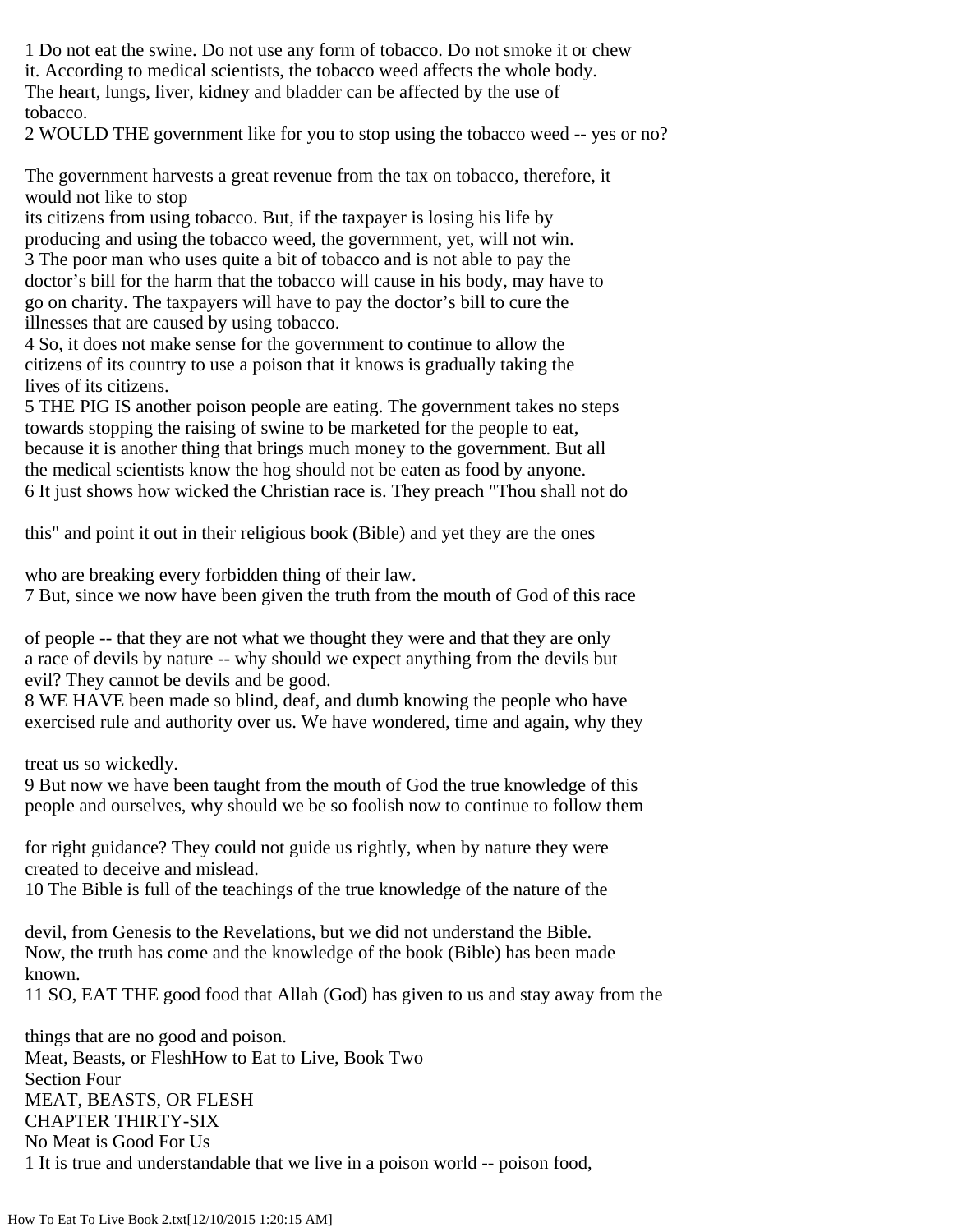poison drinks, and poison spiritual food. The three mentioned above are the base

of our life. Our lives depend upon them.

2 WE MUST again remember that the enemies of God and Righteousness, do not follow the path of the righteousness in any way. They were made to form the teachings of their own. They could not have been the God of this world. If they had followed the World teachings and guidance, they would not have been an enemy

of ours. But, since they had to build a world different from ours, they did so. Do not think hard of them for doing that which they were made by nature to do. We have to be careful.

3 Here is a good example that they did not intend to follow the course of our God, the God of Truth, Freedom, Justice, and Equality. In the Bible, Moses forbade them from eating the swine: "Thou shall not eat the swine, nor touch its

carcass." He says just the reverse; he challenges God by saying, "What is wrong with the hog?" "Thou shall eat it." And, he fills his markets throughout the world with that divinely prohibited flesh, the hog. And, 90 per cent of the people follow them in breaking that law and everything else. 4 If you will study it, you will see that if God says Thou shall not do, he says

thou shall do. God says do not swear or curse, the Bible then teaches that their

mouths are full of swearing and cursing. He is truthfully made a devil, and we must take him for that. But, he would like to deceive us (the Righteous) in order to get us to follow him.

5 I say, eat the best of the food. The Orthodox Jews are right when they do not eat the hog and other poison foods, and if you buy from their markets, you will get the better foods. I do not make any mistake; I mean the Orthodox Jews, who do not carry in their markets the type of poison foods consumed by the Christians.

6 BUT, ONE thing that we should remember is that we can produce our own foods if

we can get into the earth to produce our own. Good whole beans and good whole milk and butter is fine for us. And, if we eat meat, do not make a habit of eating a lot of beef. Eat lamb and sheep. As I have said time and again, that no

meat is good for us, but we eat it, so that which we eat, try to eat the best of

it.

Eat to Live, Not to DieHow to Eat to Live, Book Two

CHAPTER THIRTY-SEVEN

Eat To Live And Not To Die

1 Of all the thousands and tens of thousands of instruction items on health issued by doctors and scientists regarding the type of food that we should eat, none of them is equal to the way that Allah -- in the Person of Master Fard

Muhammad, to Whom Praise is due forever -- has taught us.

2 Eating one meal a day, one meal every other day or one meal every three days is a better way to obtain good health and long life than all of the tens of thousands of pamphlets and books

authored by doctors, quack doctors and would-be doctors. The divine points out the best way that will produce good health.

3 We should not stuff our stomachs with food just because we have the food to put in our stomachs three times a day.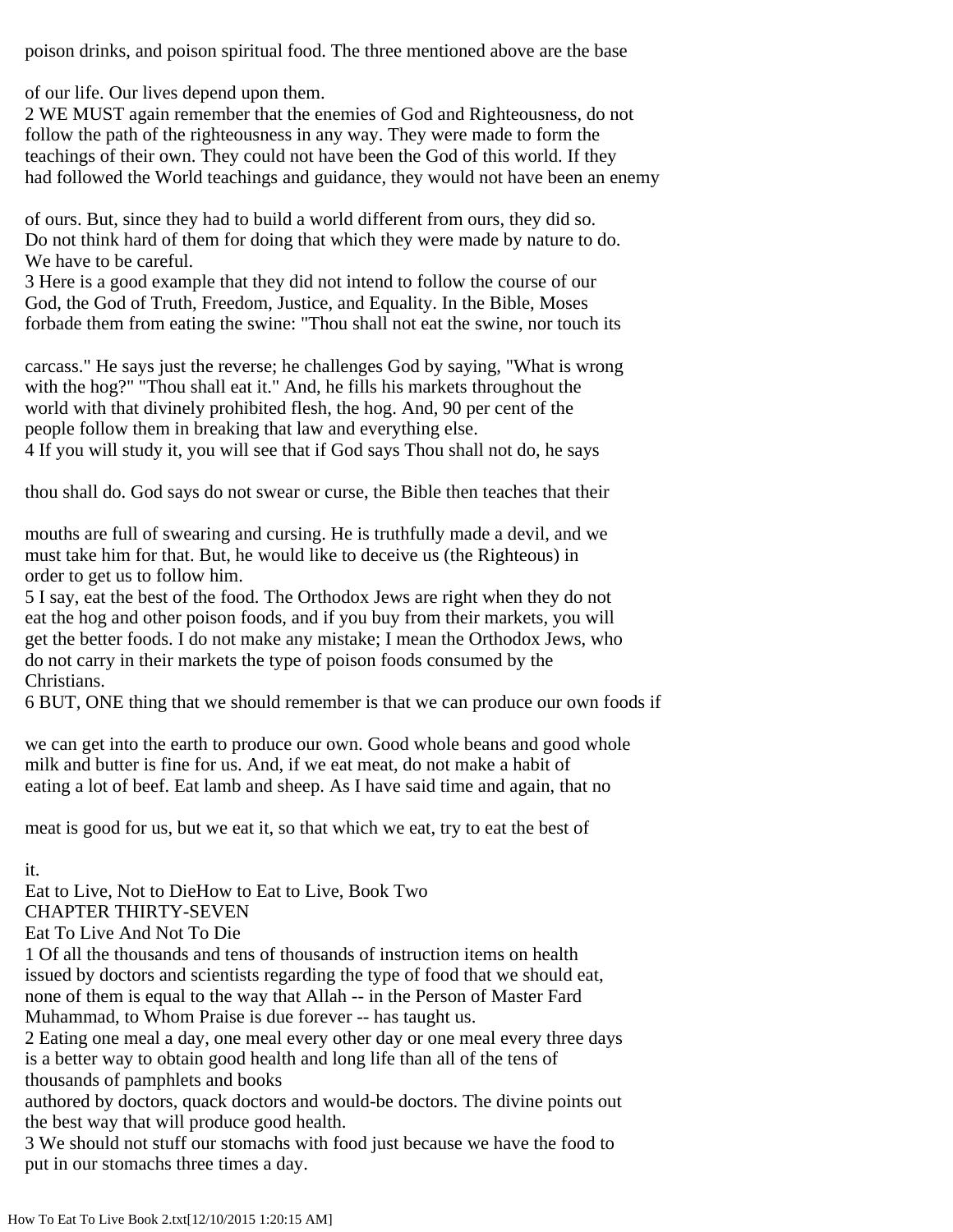4 Some people are foolish enough to think eating three or four times a day is really the way to obtain good health -- but take a second thought of what you are doing. You keep your stomach working all the time trying to digest the surplus food for which your stomach has not even asked. 5 He, Master Fard Muhammad (God in Person), taught me never to eat when I am not

hungry. He taught me to wait until I am fully hungry -- then to eat until I am full and not to eat again until I am really hungry. This is common sense. 6 This pig eats all the time; the chicken eats all the time -- as long as you give them food to eat -- and their span of life is significantly short. 7 They dog is greedy, but the hog is greedier. The dog will stop eating when it has eaten enough. If you continue to feed it, it will try to store the food until such time it is hungry.

8 Often, you hear people say, "Come on and eat" and one will say, "I am not hungry." The reply is: "Eat before you get hungry." This is most unwise. It is inviting sickness and death.

9 The mucous-forming foods eaten by the people should be replaced with such less

mucous-forming foods as plenty of vegetables and fruits.

10 Whole wheat bread should be eaten instead of white bread, which is mucous-forming.

11 Let us try not to eat so much meat -- especially animal flesh. No meat is good for good health and longevity. We must stop eating meat gradually, because actually, meat is not by nature a food for human consumptions.

12 Eating one meal once a day or once every two days, with no meals between, gives the body time to rest the digestive machinery after the previous meal - and this gives the blood time to purify itself of the poison from the last meal.

13 After three days without taking food into the body, the blood is found to be in much better condition.

14 Let us see if we can gradually stop eating animal flesh and chickens or fowls

of any kind.

15 Eat to live and not to die.

They Eat as the Beast EatsHow to Eat to Live, Book Two

### CHAPTER THIRTY-EIGHT

They Eat As the Beast Eats (Holy Qur-an)

1 Since the time of Moses (4,000 years ago), we have followed the way of life taught to us by the white race, which often is referred to now in the religious language as the Christian race.

2 The practice of eating by the white race is not accepted anymore by the people

of Islam, to bring to the people a better health and longer life. It must begin with what they eat and how often they force the body to partake of foods for which their appetites calls.

3 A slight reflection on the eating habits of the Christians and what they eat is enough for you and me to know that one's life would be limited to less than 100 years by such eating habits.

4 The sign in the Bible by David (Psalms) limits the life of the wicked to three

score and 10 years (seventy years) and in another place (In the Psalms) he says that the wicked live not half of their days.

5 We have history on what they made of themselves. Their history was written before they came into existence (or were made), which speaks the truth of what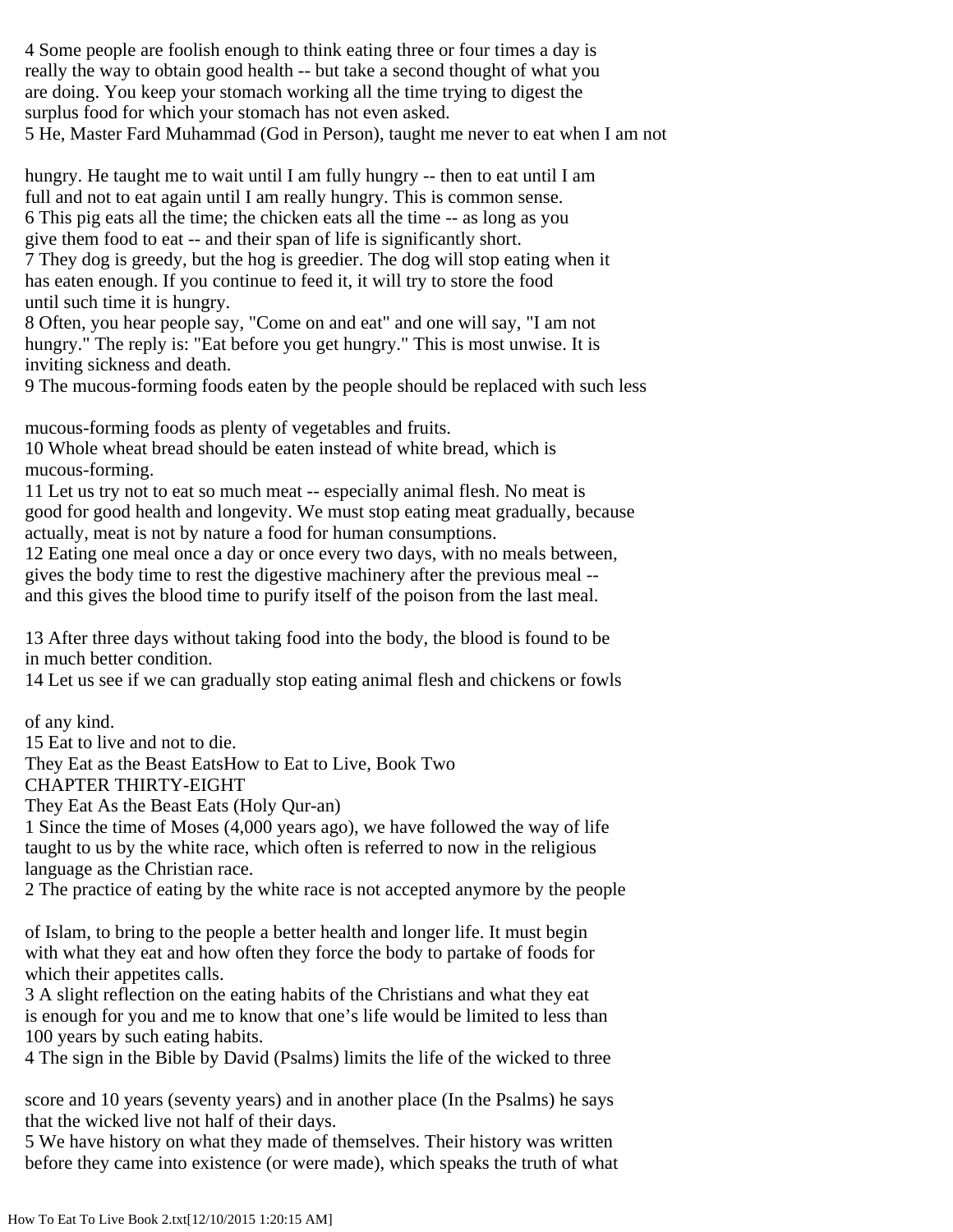they would be (Holy Qur-an).

6 They have not, as yet, done anything as a surprise to Allah and the scientists.

7 In fact, as Allah taught me that the scientists of Islam write all of our life

histories on what we will do, even to the name of any outstanding person among us, 25,000 years in the future. In this way, they must respect the knowledge of fore-knowledge of God.

8 We cannot blame the white race for its way of civilization, which already was written and we cannot blame them for their way of civilization because it is not

like ours, because they are not of us. They are a new people made among us with the nature, training and teaching of their father to do just what they are doing. They cannot help themselves, many of them would like to do differently, but they cannot do that which they are by nature not made to do. 9 Their way of eating like the beast is true. They eat just about all of the time -- three, four or more times a day and even between meals. This is the nature of a beast and especially the hog and dog. They will accept food whether or not they can swallow it and they will eat until they cannot swallow. There are other animals (Beasts) of similar characteristics, but the swine and the dog

are the greediest of all.

10 The white race is mentioned in a teaching of the Bible in St. Mark, Chapter 5:13, in the evil spirits taken out of the man, mentioned there of being possessed with evil spirits and the spirits begging Jesus to allow them to go into the hog. Here, the two are associated with each other -- the evil spirits and the hog.

11 The hog was not made evil by nature, but by nature, it was made to serve the evil person. Therefore, both were made for each other.

Animal Flesh?How to Eat to Live, Book Two

CHAPTER THIRTY-NINE

Animal Flesh?

1 HOW TO EAT TO LIVE is one of the best and greatest of advice to give to a person or a people. Why did we get out of the knowledge of HOW TO EAT TO LIVE? Our loss of knowledge of HOW TO EAT TO LIVE was due to the fact that we were living under the temporary rule of gods (white race) whose nature was not like ours. Since it is the nature of the white race to do the opposite of right and to oppose the natural Good Law of the God of the Righteous, this caused the wrong foods to be eaten by the eater. Therefore we have been eating the wrong food under the rule of the white race.

2 REMEMBER the Bible's symbol like language (in Genesis) of the made-man (serpent, devil) talking to Eve, who represents the righteous. The made-man (serpent) condemned what God had said to Eve and he (wrongly) accused the God of

trying to deprive Eve of knowledge that she should have. However, Eve should have known the difference between the evil and the good and she should not have taken the serpent (devil) for a guide.

3 TAKING the man-made (devil) for a guide is the mistake that the Lost-Found Black People has made and continues to make. They take the opposer of God to be their right-guide.

4 ALLAH (God) Who Came in the Person of Master Fard Muhammad, to Whom Praises are due forever, said to me, "Eat one meal a day and eat the right kind of food in that meal." Animal flesh? NO. But we are not committing a sin by eating animal flesh if we cannot help ourselves. But DO NOT EAT THE HOG, by any means.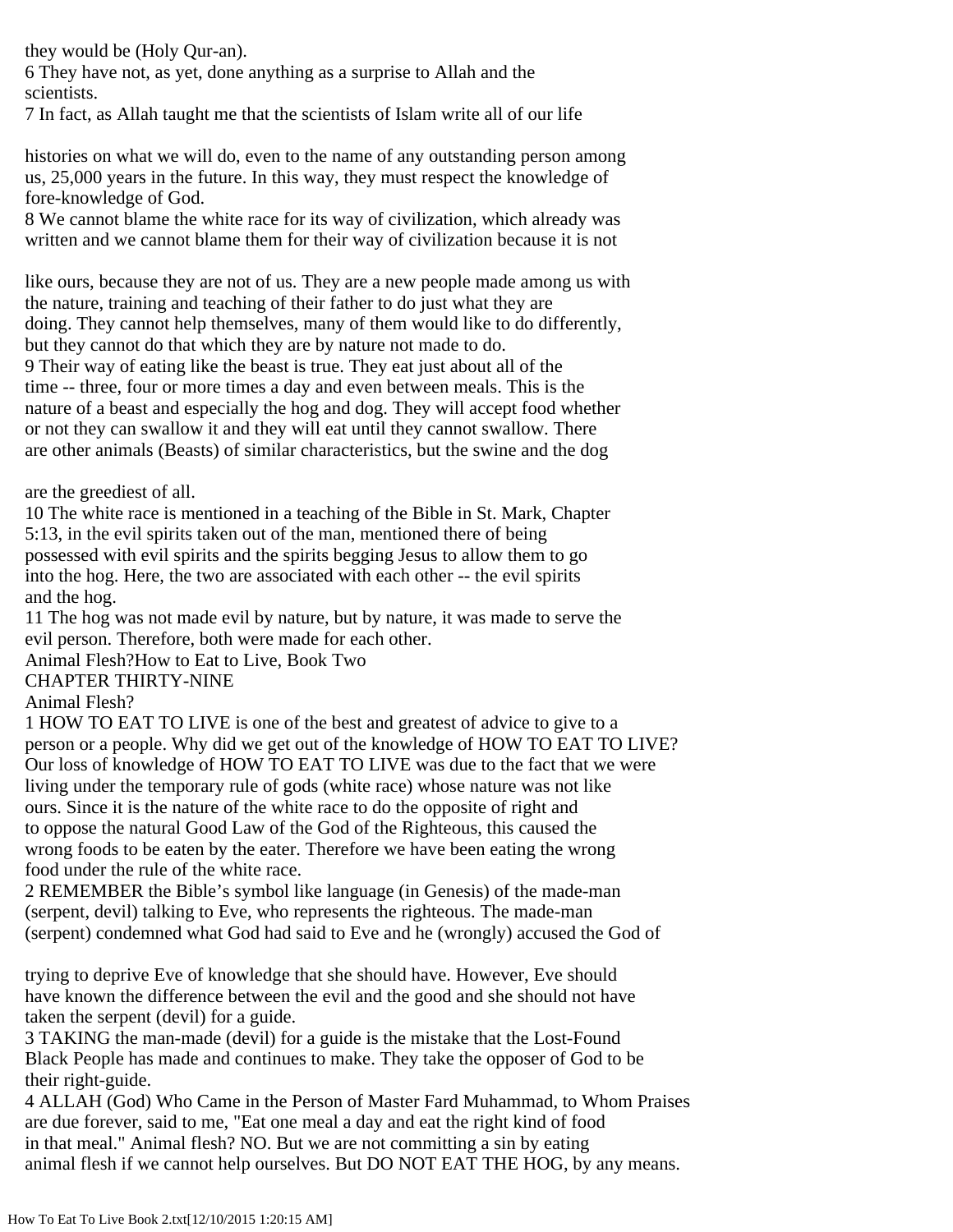Even if we are starving we should not eat the flesh of the hog.

5 Originally, the hog was not on our planet. The hog was made after the making of the made-man (white man) and he was made for the made-man; the hog was not made for the Original Man (Black Man).

6 THE famous meats that the Black Man eats are beef and lamb. We eat chicken and

fowl, but they are not good for us nor are birds good for us to eat, except that

young pigeon which we call the squab. The squab is good to eat when it is young and has not yet flown from its nest, but when the squab flies from his nest, do not eat him.

7 BEFORE the making of the white man the Black Man did not eat animal flesh. After the removal of the white man, there will be no more eating of this type of

meat (animal flesh or even fowl). There will be a complete stoppage and practice

of the eating of land flesh regardless to whether it is animal, beast or fowl. The people will live a thousand years without eating them. Meat Never Intended For Man To EatHow to Eat to Live, Book Two CHAPTER FORTY Meat Never Intended For Man To Eat

1 Eat one meal per day -- nothing between meals and eat the right food.

2 We eat meat but meat was never intended for man to eat from the very creation of man. We have been eating meat. Why? Because the ruler of this nation of earth

for the past six thousand years (6,000 years) is an enemy of the Original Man who has inhabited the earth from time unknown to man. A people that have been populating the earth here for billions and trillions of years would not eat the wrong food if they had not been made to suffer for guidance under a made enemy of theirs. And, the enemy does not follow what we, the Original Man had and was practicing.

3 It is true, according to the Teachings of Almighty God to me that he caused us

to eat the wrong foods. He is doing it himself and any man (the Original Black man) who comes into his civilization, he tries to force him to eat the wrong foods. I have seen him doing this and, we whom he reared himself and had the power over us after destroying the knowledge of self from us. 4 The white race or the Caucasian or devil eats all kinds of poison: frogs, snakes, and all filthy scavengers of water. He eats it and invited you to eat it

but they know it is not good. He eats all kinds of fowls, he knows they are not good for us to eat -- and wild fowls at that. And, he eats wild animals and beasts of the jungles. That which he digs up out of the earth of the live creatures that live under the earth's surface, he knows that it is not good to eat (for himself and you too) but he advertises it that it is all right to eat. Everything he eats, he tells you it is all right. So, if you follow the white race's food eating, you are bound to eat the wrong food for your consumption. So, I warn you against the food of this race.

5 They do not eat the good food because they found us eating the good food and to make a world different from ours, they had to resort to eating the wrong food

so that they could say that they established something which we did not have or were not doing.

6 The Holy Qur-an Refers to the white man as eating like a beast. They eat as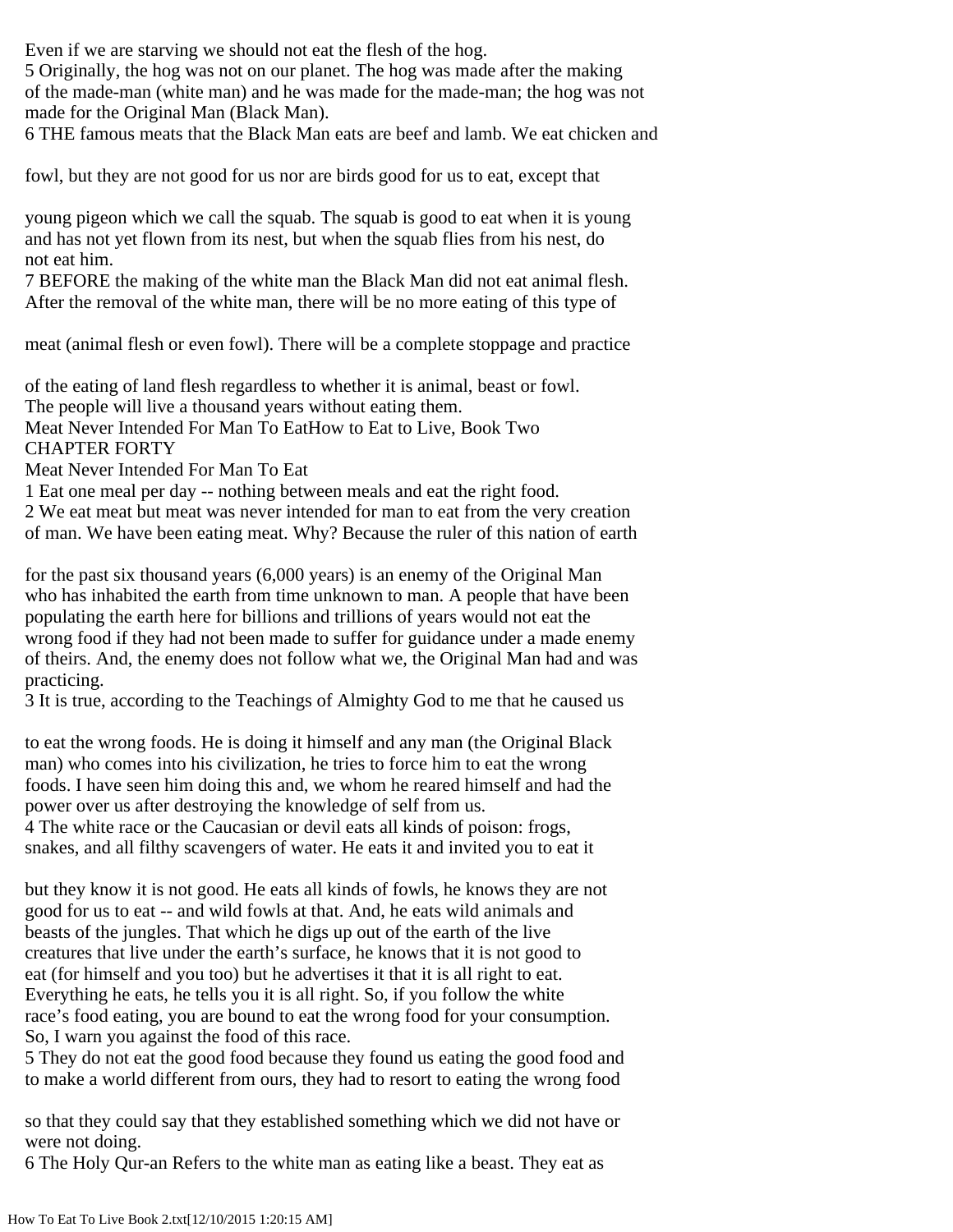the beasts. This is true; they do not deny it.

7 The Bible teaches us against eating their dainty meats, which is a warning that you may be eating the wrong meat.

8 Since they learned that their time was limited among us on earth, they have studied everything possible that was an enemy to us to make us to accept that enemy and like the enemy.

9 The old filthy hog was not made to be taken as food for us, nor them. Allah Taught me from His Mouth that they made hog for medical purposes. Since he was a

weak human being, created for the purpose of weakening the strong Black Man in every way possible, they knew he

was going to carry lots of diseases because of the essence that they were made out of themselves (the weak germ of the Original Black Man).

10 These thousands of different kinds of food that he offers you, be aware that they are not to keep you alive, but to kill you. Do not think that they are

following the right way by eating that which he himself eats.

11 Do not eat that which this book has warned you not to eat. And, do not eat like the beasts (every hour or two or whenever food is offered to them, they will eat it). How can you live, eating poison and keeping your stomach trying to

digest food 24 hours per day? More next time. HOW TO EAT TO LIVE: One Meal Per Day.

Cook Thoroughly DonePROPER FOOD PREPARATION

CHAPTER FORTY-ONE

Cook Thoroughly Done

1 Milk and bread are our best foods. Milk is our first food; bread is next.

2 Man has been drinking milk continuously throughout his life -- from cows,

sheep, goats camels, and buffalo. Since we still crave for this food, and drink

it (for after leaving our mother's breast, we go to the breast of cattle the

balance of our lives) we should raise these cattle under the most protected eye for their good health.

3 THE PURE milk fat that we call butter should not be mixed with vegetable fats.

It should be eaten without mixing it, like grandmother, and grandfather ate it. Substitute foods are destroying a great percentage of good health. 4 Pure wheat makes the best bread. Having the knowledge that bread is easy to digest, we must remember that to get the best results out of wheat bread we must

cook it thoroughly done. This is to prevent it from doing too much rising, which

will cause the stretching of the stomach and other intestines. 5 BROWN THE bread deep as possible -- to a color of deep brown. Do not make your

rolls and loaves too thick. Make them thin so that the dough can be cooked and browned through and through. If not able to cook it thoroughly, due to its thickness, cook it a second time, by the same process that you did at first. 6 Add yeast, (a little more than the first time) milk and water to the bread, stir it and let it sit and sour again. Let it rise good, knead it and then put it back into the oven to cook a second time. This is second cooking double prepares it for digestion in our stomachs. Cooking the bread a third or fourth time makes it still better.

7 WE KILL ourselves in the way we prepare our food. We are too hasty in the preparation of our food. Some of the freshly-baked white bread is fancy to the eyes, but it will not do you a fancy good. It will shorten your life and soon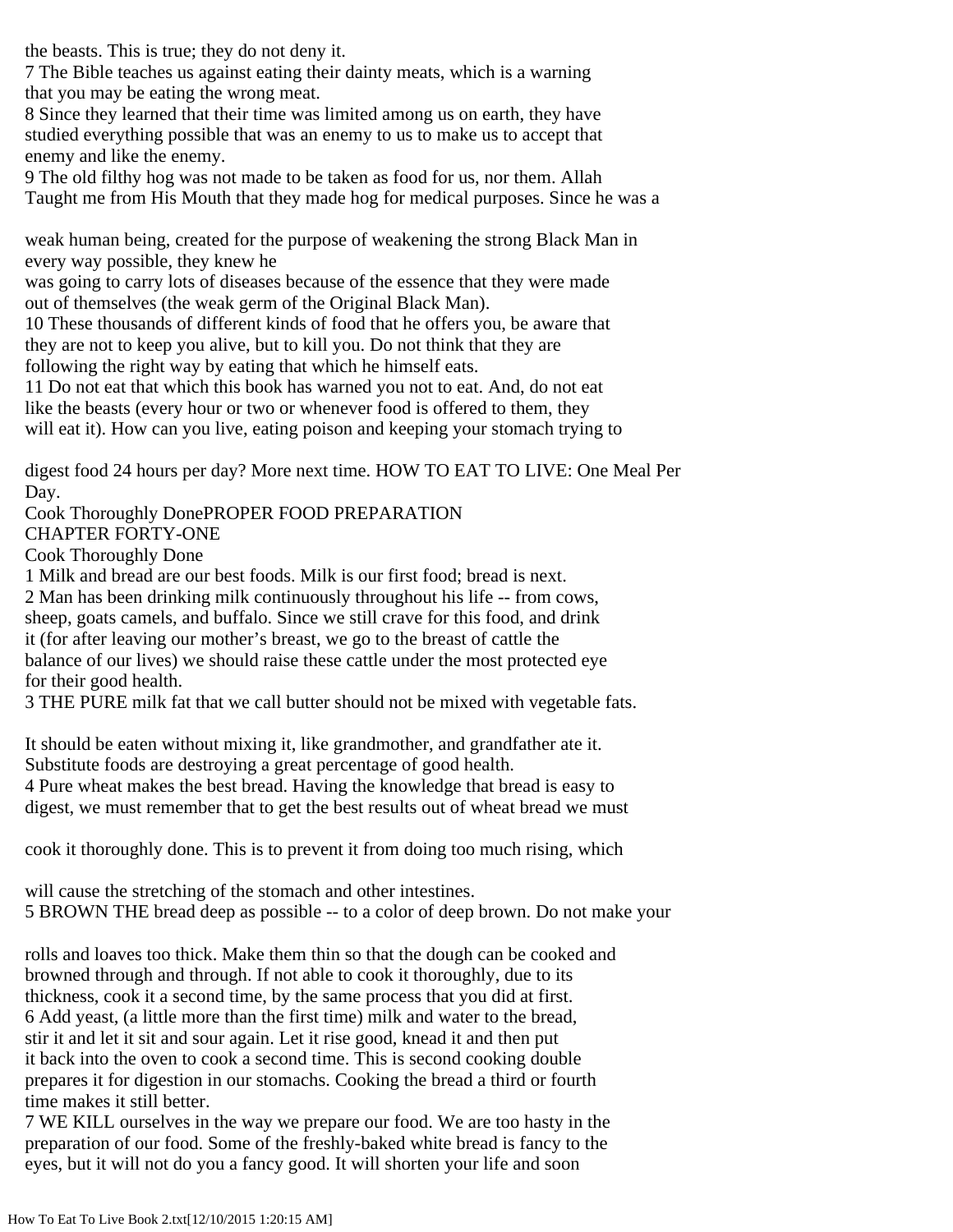kill you.

8 Take plenty of time to prepare your food the right way for cooking and then cook it right, not in a haste.

9 THINK about the order of "hot biscuits." This is a foolish way of looking at and taking bread for the stomach, fresh, as soon as it comes out of the oven. No

bread cooked the first day should be eaten that same day. You should wait a couple of days before eating it.

10 There is no such thing as stale bread. Get away from this belief. The older the bread the better it is for your life. The little molds on the bread are not poison. Brush it off and eat the bread and if you eat some of the mold, it will not harm you.

11 BACK 50, 60 or more years ago -- when people did not take time to prepare their bread right (many did not use yeast, they used a kind of baking powder) --

they were made sick time and again from the hasty preparation and eating of this

bread.

12 Many of our people fry dough on top of the stove, "pancake," (slang, flap jacks). This bread, which you put in your stomachs to be digested, is hardly done. If you could look at it working in the stomach, it would look as raw as it

did before you put it on the stove. This is hard work on the digestive system 13 PLEASE cook your bread thoroughly done. Whatever bread you eat, never eat it freshly cooked, i.e., the same day that it is cooked.

14 If you toast today's bread, you should let it brown to a deep color, almost a

burn, so that it will be easily digested.

Eat Properly Prepared FoodHow to Eat to Live, Book Two

CHAPTER FORTY-TWO

Eat Properly Prepared Food

1 The great cause of our illnesses is not eating right and eating too often.

2 ALLAH (GOD) wants us to live longer and the only way that He can lengthen our lives is by us obeying Him and eating right.

3 You will feel remarkably better if you would just eat one meal a day. Do not try to start eating one meal every two or three days at first, because you may not keep it up. First try to get used to eating one meal a day.

4 These are important things to remember -- to obtain and maintain good health and long life. Do not eat too much food at any time. Do not eat too frequently. Eat the properly prepared right kind of food.

5 EATING ONE meal a day or one meal every other day is the key to long life - if you eat the right kind of food. The right kind of food has been described in this article man times.

6 Cook your food done, but not to a "mush."

7 Stay away from the hog. And stay away from those "old black-eyed peas," field peas, lima beans, baby butter beans (which are nothing but baby lima beans) and corn bread. Keep them off your table.

8 CORN BREAD CAN be eaten, but you may not want to prepare it as it should be prepared. Allah (God), in the Person of Master Fard Muhammad, to Whom praise is due forever, taught me that corn bread should be baked two or three times and put away and soured each time with yeast. Let it set in your mold two or three times. You should bake it and sour it again. And Allah (God) said you should put

onions in the dough. So, I think you should be very careful in the preparing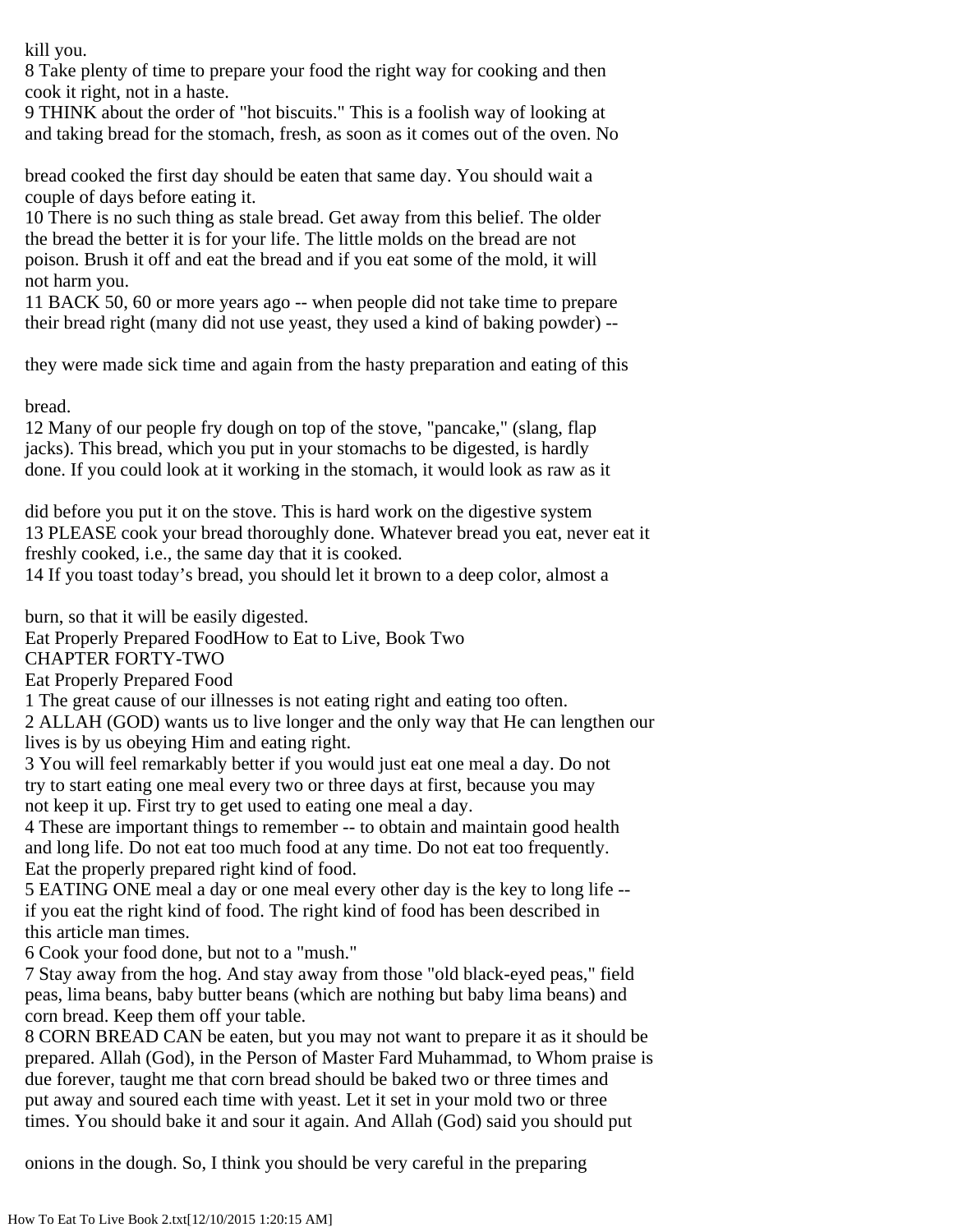corn bread for eating. It requires a lot of baking.

9 If you want to add flour to the corn meal, do not use white flour. Use 100 per

cent rye flour.

10 WHEN YOU BAKE rye bread, or prepare corn bread, let it rise two or three times with yeast, bake it, let it set, and then add more yeast to it and bake it

a second time. You do not have to add any additional flour or meal to rye flour.

11 There are many vegetables that you can eat, but please do not eat the wrong vegetables.

Cook Food CorrectlyHow to Eat to Live, Book Two

CHAPTER FORTY-THREE

Cook Food Correctly

1 In this poison world, there are scientists who are experimenting with poison and are experimenting on how to kill or maim people so that they will die later from eating the wrong foods and from breathing this poison atmosphere. It is very hard for a person who wants to eat the proper food to find anything like good food in this poison world, so that his life may be prolonged, because such people as the scientists have poisoned the food.

2 Eating one meal a day most certainly will prolong our lives if we eat the proper food. Cooking food correctly is another problem that must be solved with you. Regardless to the length of time allowed between each meal and regardless to the knowledge of the best foods to purchase from the markets, if it is not prepared properly, it also will shorten our lives. We must know how to prepare the proper foods so that it may prolong our lives. These people (white race) have been bent on the destruction of our lives and they are the ulcers of the land. It is hard to try to eat properly while living right in the midst of such people.

3 Think over it -- that their food scientists teach how to rob food of its value

and then put it in pills and in liquid forms to commercialize on. How then, can you eat to live with what he leaves you to eat -- foods robbed of their natural vitamins?

You Cannot Replace StomachHow to Eat to Live, Book Two DOCTORS, SICKNESS AND HEALTH CHAPTER FORTY-FOUR

You Cannot Replace Stomach

1 We must remember that if we are to live, it depends on what we eat and drink. And, God Has Taught us, in the Person of Master Fard Muhammad, To Whom Praises are Due forever, how to eat to live: One meal a day and eat the proper food. Of course, if you are sick, you are not required to do this (eating one meal a day), because the illness takes away energy that we should have to fight the sickness. One meal a day, eating the proper food will give us the right to live.

2 We cannot expect to live, if we don't try doing the thing that God Advises us to do to live. We must remember, Allah Comes with light and life to add more days to our life. And, the only way we can enjoy longer life, we have to obey the teaching of how to live.

3 High blood pressure, diabetes, colds and fevers, ailments of the heart, headaches, stomach aches and all types of ulcers can be cured and vanish under the right food and time that we should eat.

4 Drink good milk -- good, fresh milk. Eat butter, bread (slowly baked, thoroughly done), eat fruits, good vegetables. And, stay away from lots of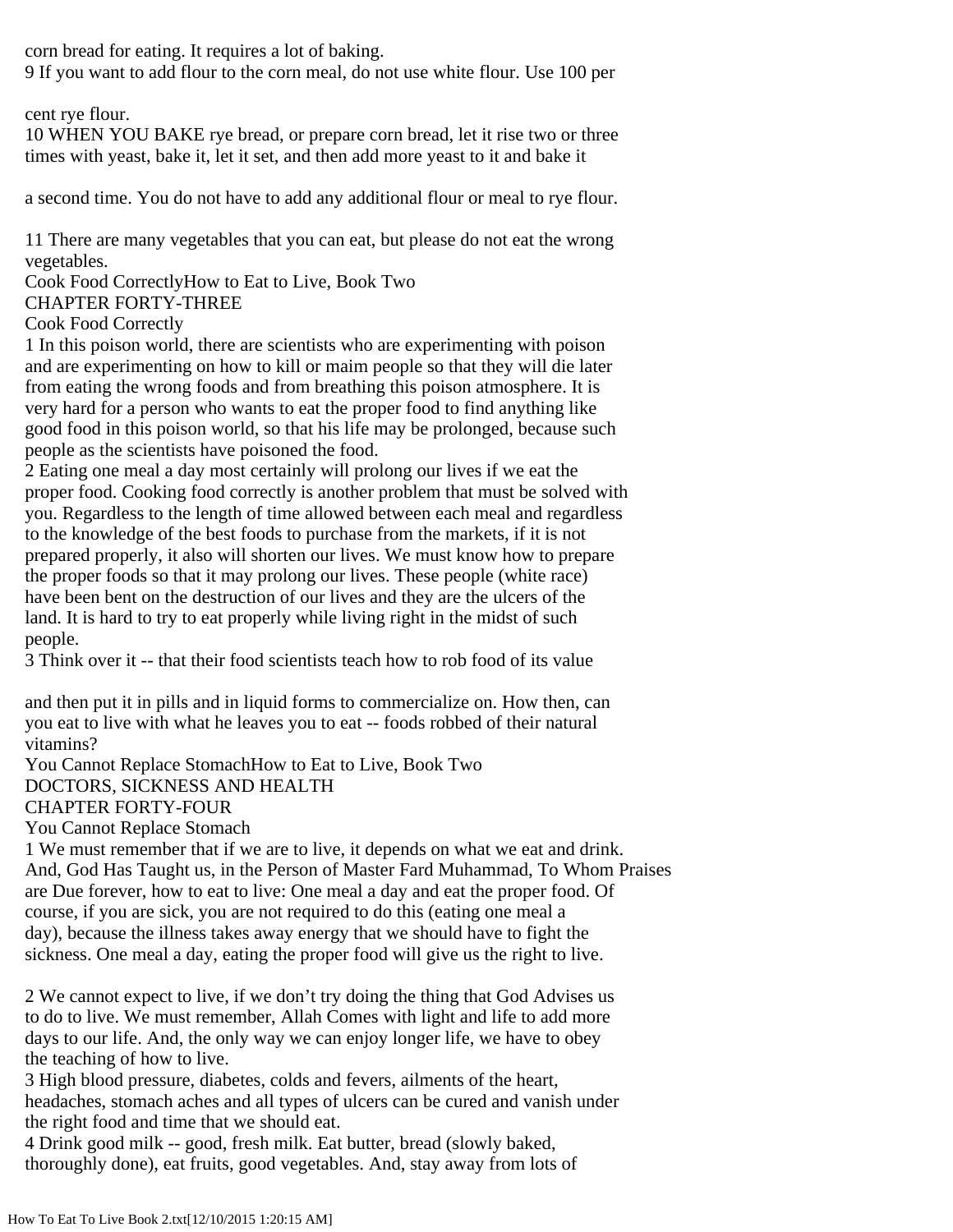sweets, because sweets are dangerous. America has the record of eating more sweets than any other people.

5 Do not take chances, period, on your stomach. When it wears out, you are gone.

You cannot replace stomachs.

6 The people suffer with so many sicknesses and diseases, due to the lack of care of what they put in their stomachs. There are many other things -- the drink is included. Stay away from drinking that which you know is not good for you to drink.

7 Stay off of smoking tobacco in any form, or using it in any form. This shortens your life real fast, as God Taught me that it is like one in the back of the other one shooting him with a "45". If you notice, since nearly 40 years ago that I have been teaching you against smoking tobacco, the government almost

hourly, everyday, is warning you against smoking. This is very good that they accept Divine Protection against the destruction of the human body. 8 LET US EAT TO LIVE AND NOT TO DIE. Prolong Your LifeHow to Eat to Live, Book Two CHAPTER FORTY-FIVE

Prolong Your Life

1 EAT one meal every twenty-four (24) hours, if you are not sick. Sometimes, when people are ill, in order to keep up their strength, they must eat.

2 THE HOLY QUR-AN, in teaching us to fast, says there is no particular regulation set upon those who are ill. The sick are not required to take a fast and this makes sense.

3 BUT, those of you who are well and able to withstand hunger; you will prolong your life by eating once a day, because it soon becomes a custom of ours, when we start eating, once a day. You do not hunger until that same time the next day.

4 We are the God of ourselves and we can make a habit of eating once every seven

(7) days. We can train our bodies not to desire to take food, until the end of the seven (7) day period. We are just what we make of ourselves.

5 But you must remember, that food keeps us here and food takes us away. The longer we keep away from digging our graves with our teeth (as the old saying goes)....the longer we will live.

Do Not Need Drugs If We Live RightHow to Eat to Live, Book Two CHAPTER FORTY-SIX

Do Not Need Drugs If We Live Right

1 This is one of the most important objects of our lives. How to eat to live, for Almighty God, Allah, in the Person of Master Fard Muhammad, to Whom praises are due forever, taught me that food keeps us here and food takes us away. So to

regulate the food and drink is one of the important things of life.

2 TO EAT ONE meal a day and nothing between meals is driving away a lot of the 'cure all' drugs. We do not need drugs if we live right. In the next life, or under the rule of God, there will be no such thing as drugs to keep and maintain

life.

3 Our enemies have resorted to drugs to prolong life, due to the fact that they do not want to accept the right way of God to prolong life over their commercial

desire. Do you think doctors and drug scientists, who go out and look up chemicals for drugs to sell to you, want you to live without their profession by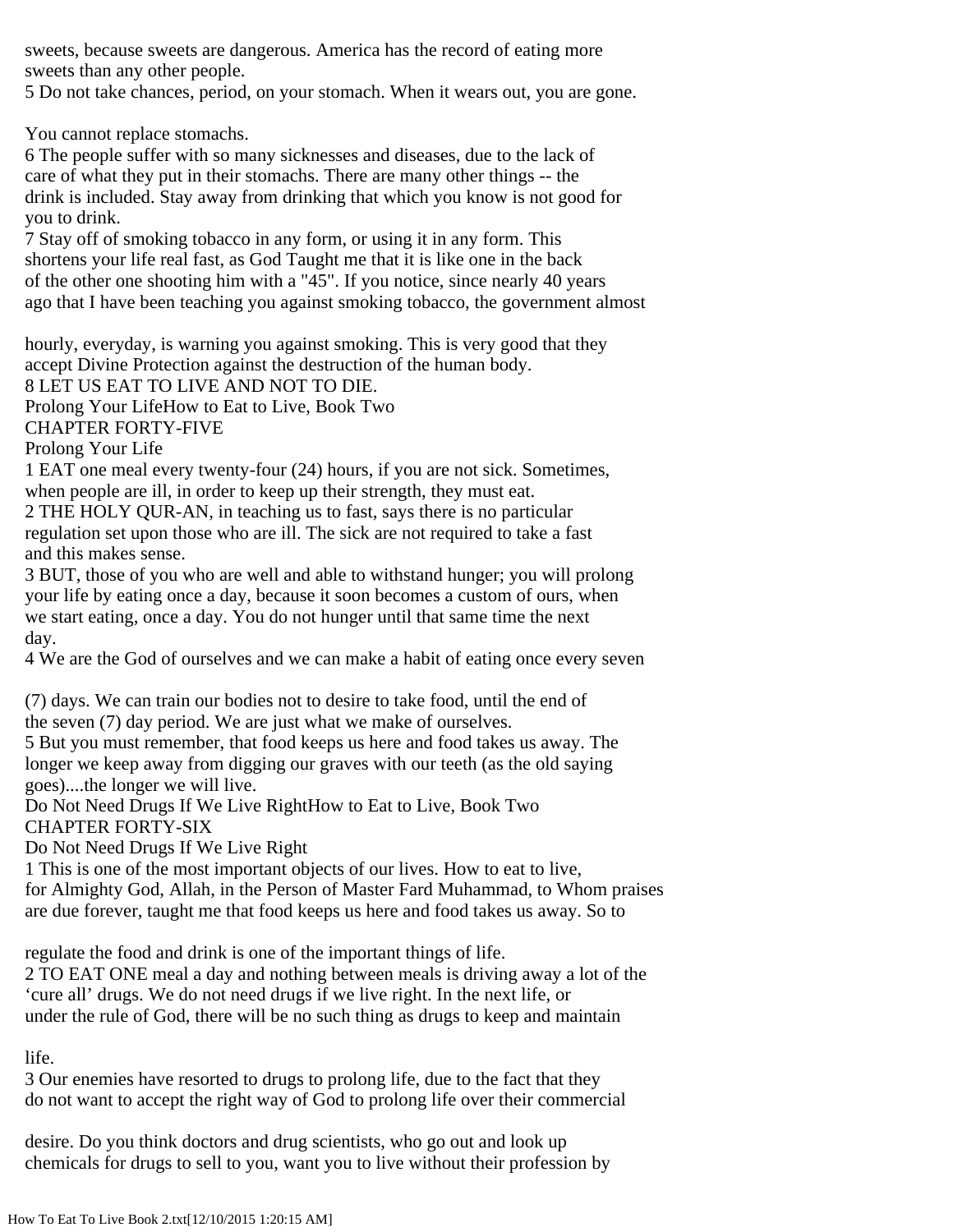which they are making their living? I should say not.

4 To live without sickness is a very simple thing to do. Stop using the thing that makes us sick. We have been made so greedy it seems almost impossible for us to eat right and live a long life. But, it is easy when you begin it.

5 TO EAT TO LIVE does not mean that you will have a menu of various foods as long as your arm, from which to choose. You can eat one or two foods if you are not able to buy a lot of different foods, which will not destroy your life, such

as good bread and pure milk and dried beans. This is sufficient to keep you living a thousand years.

6 Of course, a balanced diet is fine. In it you have plenty of garden vegetables

with which you can change your diet, with or without eating that particular vegetables that will make you sick. But, one of the main things to prolong your life is to not eat too frequently.

7 Eat one meal a day. When you get used to eating one meal a day and you feel that you can eat one meal every two days without too many hunger pangs, then do so. Eat the food that I have been warning you to eat in this article for a long time.

8 Stay off hog flesh and essence. Do not say to me, "The white folks eat it and I don't see them dying so fast." Remember all that God says "Thou shall not do,"

the white man says "Thou shall do." He is a breaker of Divine law by nature and the greatest adversary of the Divine Supreme Being (made by nature to be so). 9 Eat to live and not to die, for food keeps you here and food takes you away. Eat one meal a day.

Doctor Falls Victim of Same SicknessHow to Eat to Live, Book Two CHAPTER FORTY-SEVEN

Doctor Falls Victim of Same Sickness

1 EAT ONE meal a day. Eat one meal every two days. Eat one meal every three days. Of whatever choice you take, it is going to help you, if you eat the right

foods. This people (the white race) who have been our teacher in everything for 400 long years, did not teach us to eat right, because they were not eating right themselves. And, they, their children and their doctors all live about the

same span of life. The span of life between the doctor and his patient is the same. Having a long life is the way we tell whether or not we are taught right in the way of prolonging our health.

2 LESSEN our sickness...the doctor falls victim of the same sickness and the same diseases as his patients and his span of life is the same as his patients. This professes beyond a shadow of a doubt that the doctor's teacher did not teach him right -- how to live. You may like me to mention something? The white race did not try to persuade the doctor against alcoholic drinks and eating the pig and other stale meats of the land and the food of the sea. He teaches him to

eat all the scavenger life of the sea that Muslims are turning down. And, the white man eats just the opposite of the way the righteous eat to keep the righteous from saying that he follows us. This is why the white man does not like us thinking against him and his own will. But, he must not do the same thing the righteous does, for the righteous will then tell him: "You were supposed to rule and teach the world that way, for our way will teach you of your ownself. Make a world of your own and do not follow ours to prove that you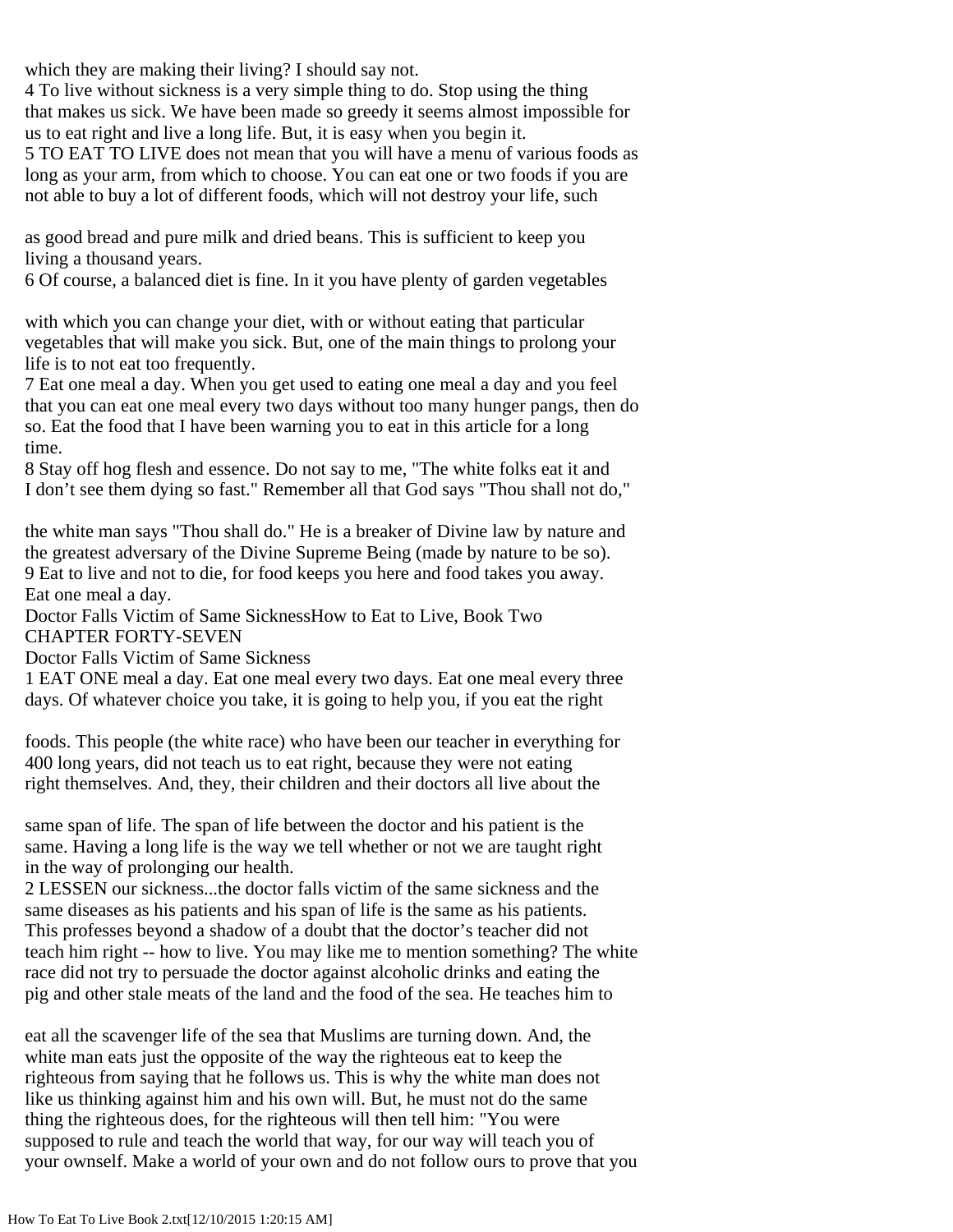are good." And, this, he has done. Therefore, he went out eating all the filth and taught you to eat it. And, we who believed in his world and in his wisdom, fell for it. This is why all the judgment is here.

3 IF THE MEDICAL DOCTORS and the theologian teachers and scientists of chemicals, are indulging and are not successful expanding their own lives in what they are offering to us to eat and drink, then why should we follow their way of life? The chemical doctors go to the earth to get chemicals to heal themselves and us. These chemicals soon will destroy both. And, their bodies were not made to be supported by chemicals for health and longevity. The fact is

the body of man was not to be drugged. This white man brought all this "stuff" on us, because he was not going to be righteous, and he went to the earth to try

to find a 'god' for his belly in drugs and chemicals. Now the 'thing' is catching up with him with what his own hands have produced. And they are willing

to confess that these things are not good for us. They are turning down much of their medication, which is absolutely poison and detrimental to us. It is prophesied in the Holy Qur-an that when God of Truth, Freedom, Justice, and Equality Comes, He Will Force this evil world to confess their evil. And, this, they are doing.

4 And, many of them are shocked over their own doings. And others are trying to teach you that their Brother is wrong.

5 I MET a priest a few years ago, and he told me out of his own mouth that he knew they have mistreated us and he hopes to do something about it. He looked very sick and very repentant. There are some white people who want to be good, but the essence that they are made of forces them to do otherwise. Therefore, the Bible warns us that a remnant of them will be saved.

6 WHAT WE EAT, AS GOD Taught me, keeps us here; and what we eat, takes us away. So, figure on what you will send down your throat, whether it will be something to keep you here or something to take you away. Some people love a lot of sweet and starch foods. We should eat a little of both, but never to indulge in too much of it, it wills tart sugar boiling your blood. Sugar can be controlled. It is not such a disease that cannot be controlled by your appetite. Just do not indulge in too much sugar. Eat a little bit.

7 IF YOU ARE a sugar diabetic, stay from sugar; for sugar will make you diabetic

and you will never know that you have it until you indulge in too much sugar and

starch foods. Eat more protein foods. And eat more fish or that which water produces of life other than scavengers of the water. We have scavengers out there in the water and we have them on the land. Stay away from that kind of animal or life that lives on nothing but filth itself. And, do not be a slave to

your eating desires. Be the master of what you should eat and do not allow the desire or hunger to be the master.

8 DO YOU THINK the old patriots who lived 500, 600, 700, 800, 900 and nearly 1,000 years ate such filth? What do you think they ate? They did not eat your pig. They did not gobble down all kinds of meats and other foods three times a day. Some of them did not eat but one or two times a whole week. How do you think the people on Mars lived? "I do not know," you will say. And, they lived twelve hundred of our earth years. The Bible teaches us, and it is supposed to be from Jesus, that when God Comes, He comes to bring you life and take away death and give you more of abundance, plenty. He cannot do it without regulating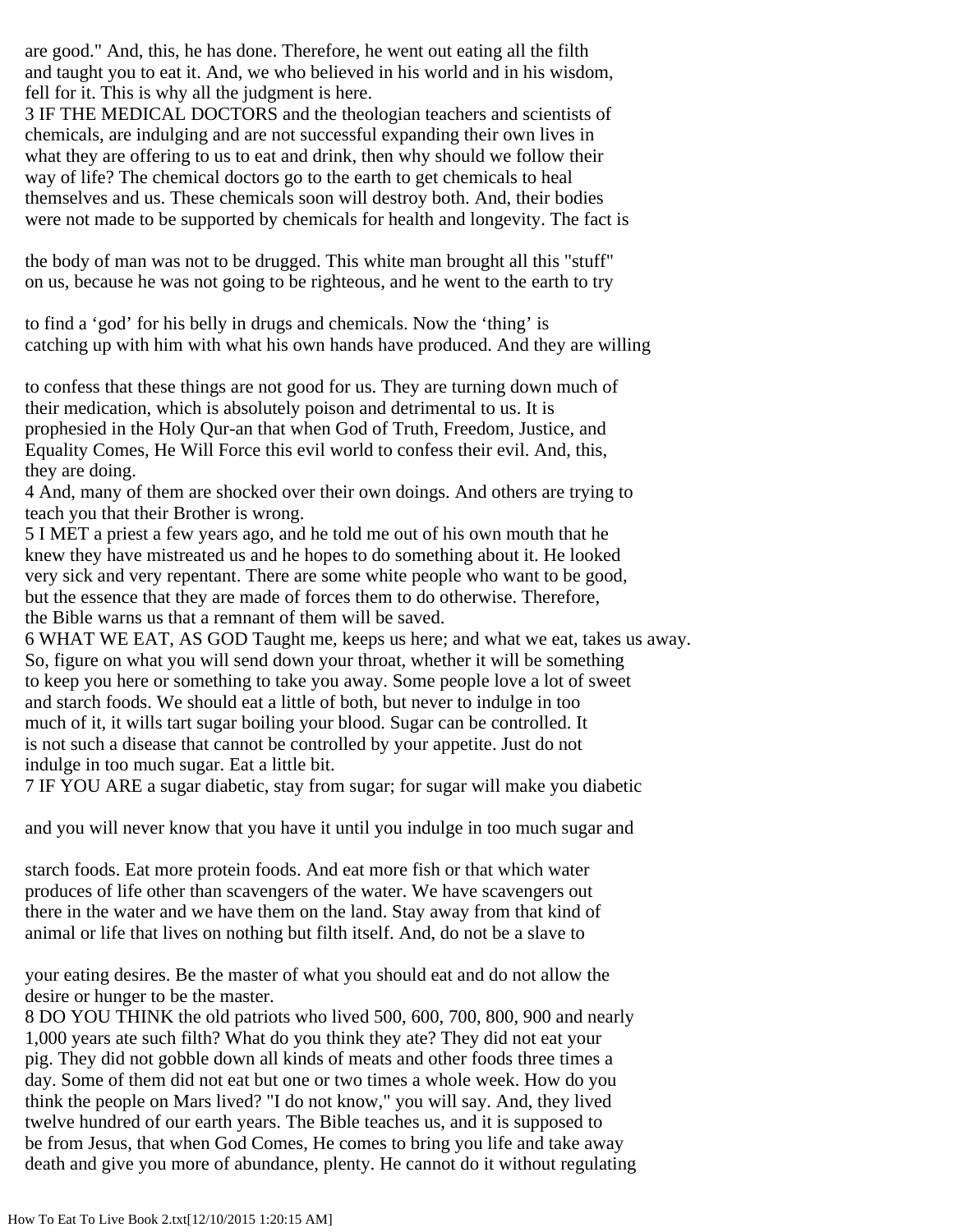# our eating habits. So, this is the way to live a long time. Best Preventative Against DeathHow to Eat to Live, Book Two CHAPTER FORTY-EIGHT Best Preventative Against Death

1 IT IS possible for us to eat many things and we can keep existing for a while,

but if we would like to live as long as we CAN live, we need the proper guidance

in the way of teaching us the proper foods to eat to expand our life and keep it

#### expanded.

2 AS YOU KNOW, as I have repeatedly written in this book, that Allah (God) Taught me one meal a day of the right food will allow us to live a great, long while, even to 140 years and more, if we eat it once every other day and every three days instead of one meal every day.

3 WE ALL ARE very hesitant in refining from eating food for any length of time. Why? It is because we are born eating all the food that we can get in our stomachs within one day. There is no regularity in this way of eating. We eat whenever we see some food. We are like pigs. The pig eats all of the time, so long as he sees food. And, we are like chickens and other fowl and animals that eat all of the time. Eating like this keeps our stomach churning to try to digest the food that we put in it, and to pass the food through to our intestines. This will soon wear the digestive juices of our stomach out and we only live as long as the stomach is capable of digesting what we put in it. 4 WE SUFFER with all kinds of ailments of the body, due to our own ignorant way of eating. How many times have you heard people say, when offered food, "do not wait until you are hungry, eat before you get hungry?" This is a dangerous thing

to follow, eating before you get hungry. I have heard many people, and you heard

them say that they are eating just because they have not eaten in such a length of time or, "I missed my breakfast," or "I missed my lunch." They are eating then not because they are hungry, but they are eating because of the time they had set for themselves to eat.

5 THREE MEALS A DAY, within the short space of eight or ten hours could kill you

at a very early age. All foods have a certain percentage of poison in it and if allowed to be increased in a very short while, then that keeps the body housing and storing up poison that it does not need to be housing; because we are making

an addition to that already poison that is there. It makes sense. Sometimes this

extra, unwanted food by the body, causes pain here and there; and we say that it

is something else that it is coming from. It is that big meal that you are eating two and three times within eight or ten hours, or within twelve hours at the longest. So, we kill ourselves, as Allah (God) tells me; that there is no set time that we should die like our old parents were taught that when the time comes for you to die you will die regardless. Allah (God) told me there is no set time for us to die. We kill ourselves and that has Been proven true. 6 WHEN WE get a pain, we run to the doctor for some drugs to stop it, or anything to stop the pain. If we had not found something to stop the pain, then maybe death would have come to us. But, seeing and knowing that death comes in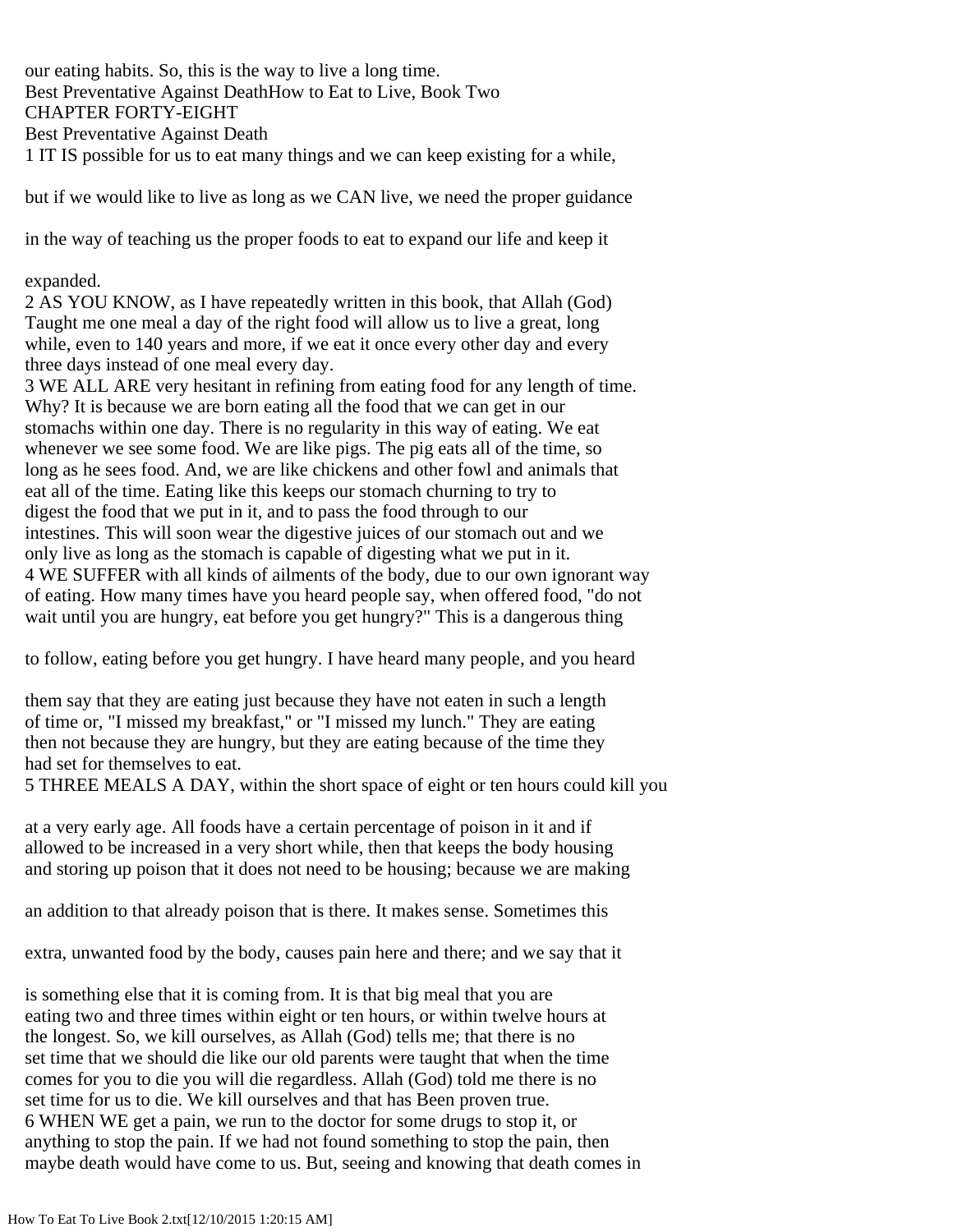the absence of a preventative against death, we should try and use the best preventative and that is to keep poison out of our bodies by abstaining from keeping our bodies stored with a lot of fresh food for it to digest.

Some Doctors KnowHow to Eat to Live, Book Two

CHAPTER FORTY-NINE

Some Doctors Know

1 Eat one meal a day or one meal every other day. You say: "Oh, I will starve if

I eat like that; I have got to have my three meals.

2 THERE ARE even some professional people of ours such as doctors who know that this will prolong your life and theirs too, but they are like us, they were reared under the same teaching and therefore they cannot teach you what Allah Teaches us.

3 HOW TO EAT TO LIVE. It makes sense to wait such a length of time for our food to digest; it is good for us.

4 Do not be foolish to use such words as: "I cannot do that"..We can do many things. There are people known to go without food for forty days and nights. But, we have learned to be ever so eager to spend our language and time in foolishness.

5 We will feel better and we will keep the doctor away -- not by an apple (smile), but by prolonging the time between each meal. I keep repeating to you, as others prophesied, that God Will Come to Give you life and more life, abundantly.

6 HE CANNOT give us more life if we hold on to death (eating without any regularity).

7 As the Holy Qur-an Teaches us, the devil eats as the beasts eat. There is no set time for the beast to eat. He eats whenever he sees his food present. This is the way many people are. They eat the food and will tell you, indirectly, "I said, I was not hungry." This is really ignorance. I said indirectly, but they tell you these things DIRECTLY.

8 There is hardly a one of you who does not wish to live a thousand years and who can hardly live a thousand days, the way you eat. You may say, "Well, how about you?" I am a man, according to the Bible, that is afflicted with everything that you are afflicted with. If I was not bearing the same affliction

that you are afflicted with, maybe I would be better. But this affliction must come to me to prove that God and myself love you (that I am willing to go through with that which you are afflicted with, to bring you to a better way of life).

9 THE VERY EATING of one meal a day or one meal every other day makes your beauty appearance to shine more. You are the only people who do not need make up. You are already beautiful, by nature.

10 Stay away from all of his various kinds of foods and eat the common food. Do not try to eat all of that fancy food that he has your eyes attracted by and your appetite tempted by. This not the kind of food that will make you live longer. But it is hard to get people like you away from that which is wrong and bad for your life.

11 The common food (just milk and bread or just bean soup and bread) is better than all the fancy food that you may try to eat. Eating good, common food will make you live a long time. This civilization intends to get us death and not long life. So, eat to live and not to die!

Medical Teaching Based on Three Meals a DayHow to Eat to Live, Book Two CHAPTER FIFTY

Medical Teaching Based on Three Meals a Day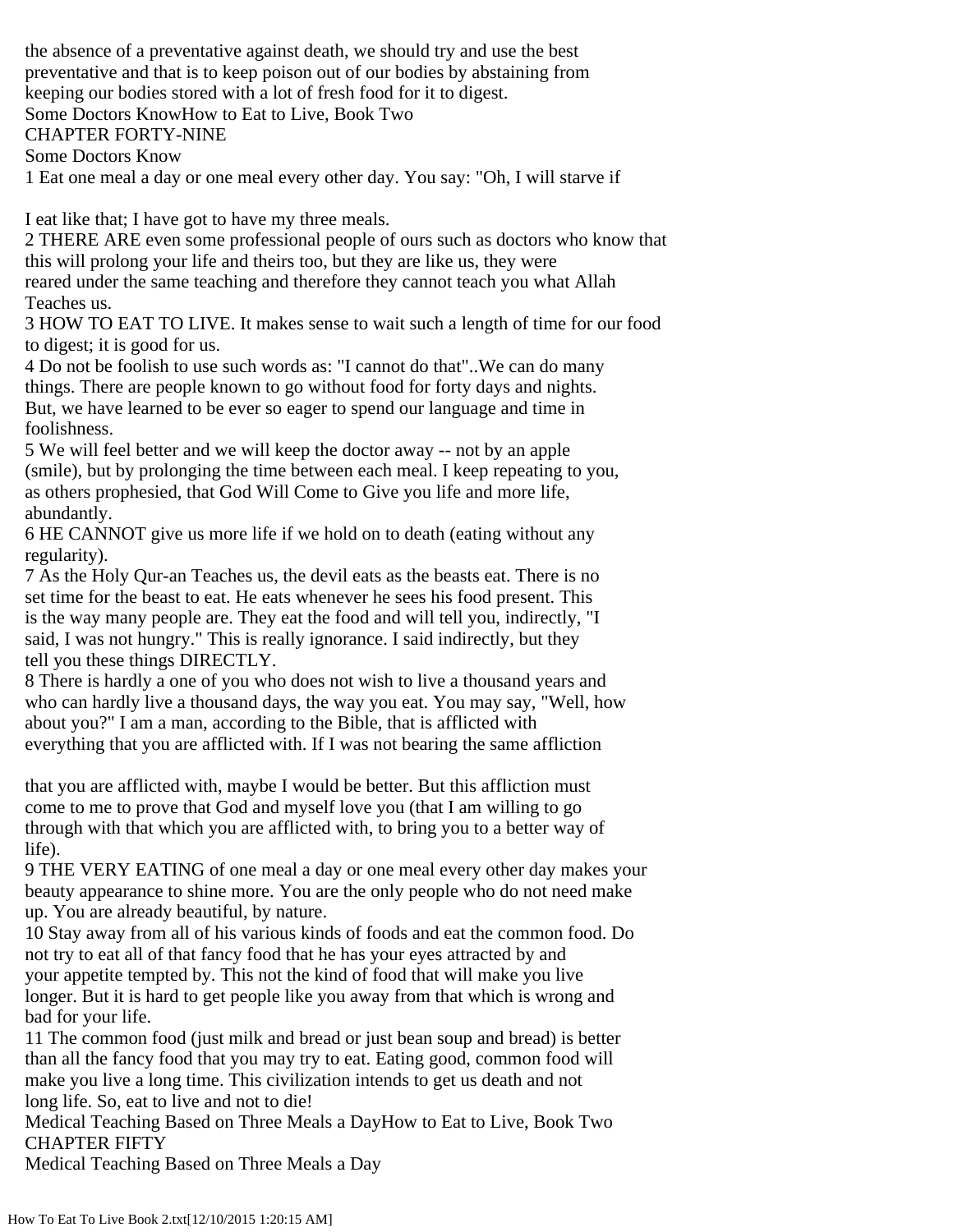1 THIS world of the white race has hundreds and thousands of ways to tell you and to teach you how to eat. Please do not take up their many ways of HOW TO EAT

-- lest you do not have but one way to soon perish.

2 I GIVE you what I have received from Allah (God) Who Came in the Person of Master Fard Muhammad, to Whom Praises are due forever. He taught me that we eat one meal once every twenty-four (24) hours, a day -- and nothing in between meals.

3 I HAVE tried this. I am one who has self-experience in this teaching and I have tried this world's way of eating, also.

4 EAT ONE MEAL PER DAY AND NOTHING BETWEEN MEALS, not even the drinking of milk,

pops or juices. You must not eat or drink anything between meals. You must keep your stomach regulated to that one meal and when you drink enough water to digest that one meal, then do not drink any more water between meals.

5 PAY NO ATTENTION to your doctor saying that you need six (6) to eight (8) glasses of water with one meal per day. What he is telling you goes for three (3)meals per day. All of their medical teachings and administering based upon a patient who eats three meals (3) per day.

6 AND we know what kind of health and sickness we had under such way of eating. This world offers you a thousand and one different kinds of food to eat. Do not let your eyes destroy your stomach. Eat that which is good and leave alone that which is not good for you. If you try to eat everything that probably is good for your stomach, you will soon have no stomach.

7 THE SIMPLE food is the food that will give us health; and not that food that we spice up with various kinds of spices. Neither is all that dainty meats, cakes and pies, good for you.

8 THE BIBLE warns us to be careful of the world's 'dainty meats' for the world worships the poison, filthy hog as their choice piece of meat. What Allah (God) Has Commanded, "Thou shalt not eat"; the wicked world says, "thou shalt eat." 9 FOR INSTANCE, most of the Muslims eat lamb (sheep). This world of the white race, found us on a diet of lamb, and they went for the cow, (beef) which is harder to digest than lamb flesh. Beef is coarser meat than lamb. Being coarser,

it takes more of our stomach's digestive juices to digest it. And the cow is easily diseased.

10 SO they just eat the opposite of what Allah (God) gave us to eat and what they saw us eat. They advertise just the opposite food, which is against us. 11 EVEN TO the bread -- they change it and they teach us that corn bread is good

for us to eat. We can eat it if we have no other bread, but it is not good for us. If you eat corn bread you will wear your stomach out. It is too coarse for the stomach. They take the wheat four and they ruin it by adding to it that which is not wheat. So do not look forward to their table for health food, they do not have it.

12 LOOK at their advertisement of 'hot dogs'. For a man to hear that some food is named hot dogs, he would not want to eat it. The dog is a very filthy animal for one to name a food after. I do not see how in the world the public gets the idea to buy a food that goes under such a name as the filthy dog.

13 HOT DOGS -- it is a very cheap food. It is made mostly of scrap beef - something that would not sell if the buyer or the consumer saw it before he bought it made into that fashion. Dog food! Hot dog -- just think they buy this all over the world under that name.

14 THE most intelligent and delicate eater would not even buy a food that had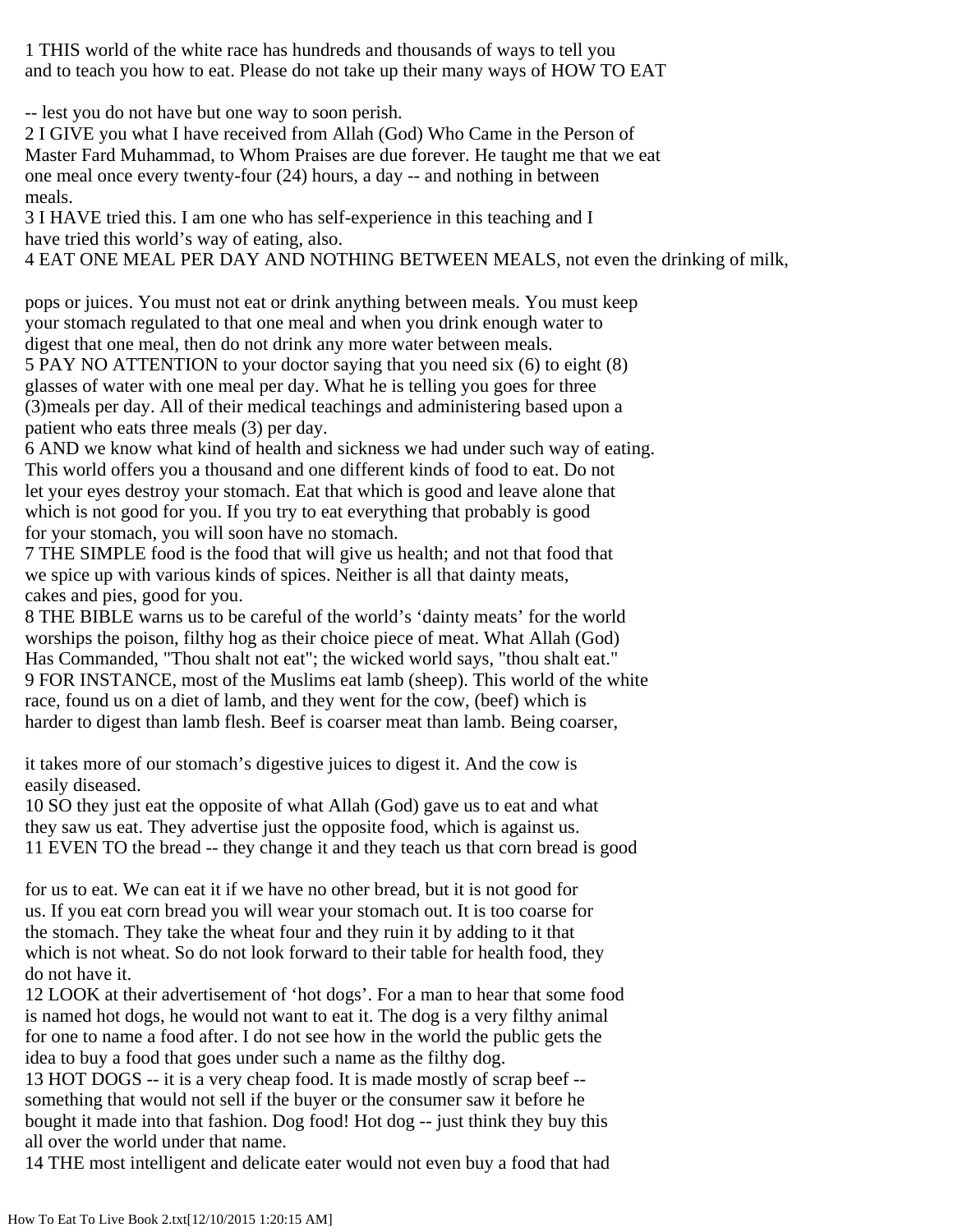such a name as 'hot dog'. They have certainly made fools of us. If the foods is not dog, then why name it dog?

15 WHY could not this food be named something that has a better meaning than to give it the name of the filthy dog, -- hot dog?

16 I have worked in packing houses years ago and I have seen how these things, the hot dog, was made. I do not eat hot dogs myself. But after it is spiced up to taste good -- and it is a little tasty but that does not mean that it is some

fine beef flesh. No, that is not choice beef that the hot dog is made of. 17 WE CANNOT live eating any such food as that which is thrown on the market by the Christian world. They advertise that which Allah (God) Has already Cursed from the beginning and they make us to eat the curse of Allah (God). 18 HOW TO EAT TO LIVE. Eat that food that Allah (God) Has Prescribed for us. Even take little simple things such as beans. Allah (God) says that the little navy bean will make you live, just eat them. He Said tome that even milk and bread would make us live. Just eat bread and milk -- it is the best food. He Said that a diet of navy beans would give us a life span of one hundred and forty (14) years. Yet we cannot live one-half  $(\frac{1}{2})$  that length of time eating everything that the Christian table has set for us.

19 VERY few Christians, even doctors, live eighty to ninety (80-90) years -- not

to think of living over one hundred (100) years. And they think they have lived for a long time if they reach a life span of eighty of ninety years. He has not been here long enough to know what life is.

20 NOAH and Methuselah lived almost into a thousand years, but we cannot live one-tenth (1/10) that time (100 years), because we eat the wrong food. 21 THE nature of this world (white man) was not to give and prolong our life; it

is their nature to shorten our life, and they have done a good job of it. To destroy life is their very nature.

22 HOW TO EAT TO LIVE -- eat simple food. Do not be reaching for all different kinds of food for they were prepared by the man who wants to commercialize on what you eat. They are interested in commerce. They eat the scavengers of the sea and the scavengers of the earth - reptiles and what not. They have no sense of choice -- they will eat anything.

23 TRY and resort to what you find in this book and EAT TO LIVE.

How to Eat to Live, Book Two

CHAPTER FIFTY-ONE

Many Ailments Can Be Cured

1 EAT one (1) meal per day and do not eat the food that you know is against you. If you do not know what foods are against you, please write to me and tell me what you are eating.

2 SUGAR -- you eat too much sugar that is why we are troubled with diabetes. We eat too much starchy foods. Lay off of all those sugar and starchy foods and just eat common food.

3 EAT one (1) meal every twenty-four hours and if you do, you will write to me and tell me that you have been relieved of many of the ailments that you suffered with, while you were eating three (3) meals a day.

4 Lay off of drugs that are supposed to stimulate your appetite, and which cause you to over-eat.

5 IT IS unnecessary for you to try to eat, or even to taste all kinds of food. Eat the food that is good for you, then you will feel well, as a person should. Many of our ailments can be cured if we eat right. Stay away from drugs because the drugs themselves can kill you.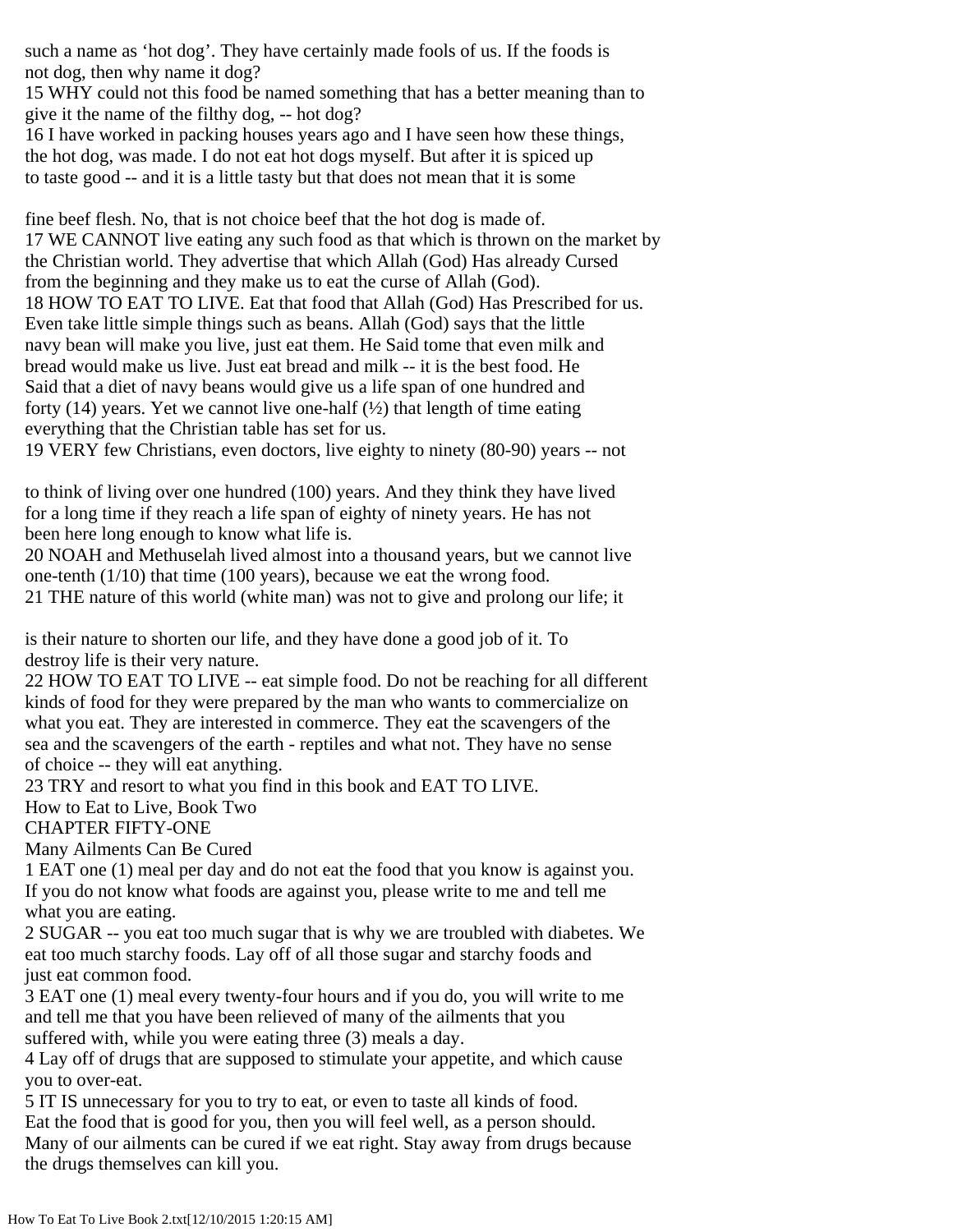6 USE NO DRUGS to keep blood-sugar down. Just eat right. Stop eating sugar and starches and the sugar in your blood will clear up. I know because I have self-experience.

7 LAY off of starchy food and eat foods that contain protein.

8 DO NOT LET ANYONE TELL YOU THAT YOU CAN ENJOY GOOD HEALTH WHILE EATING THREE (3) MEALS PER DAY.

How to Eat to Live, Book Two

CHAPTER FIFTY-TWO

Not Always Doctor and Drug Store Bills

1 EAT JUST one (1) meal every twenty-four hours and do not go back with little snacks between meals. To do so is not eating one (1) meal a day.

2 BUT, if you are sick you are not required to follow the course of one (1) meal a day. But, if you are only sick with a greedy appetite, eat one (1) meal a day and you can control your sugar diabetes. You can also control little minor ailments such as all kinds of local fevers and diseases. By eating one (1) meal a day you will not attract minor ailments.

3 YOU will not have high fevers if you eat right and if you think right (a right heart). You CANNOT get good results from Allah's (God's) Law except that you think right. Your heart has to be in accord with what you say.

4 By eating one (1) meal a day, you will not be always paying doctor bills and drugstore bills for prescriptions. Eat one (1) meals a day and eat the proper food. Do not try to eat everything that is edible.

5 Just get yourself some common food. Number one, a bag of navy beans. Cook them well-done so that you will not get the colic from eating half-done beans. Put a little seasoning in the beans, if you want to. If you want meat in them, do not put pig in them. Use beef lamb or chicken in the pot of beans. Do not use fish to season the pot of beans.

6 EAT the beans and if you want something else, like vegetables, eat the best of the vegetables that Allah (God) Has Caused to Grow out of the earth, for us. 7 BUT, do not eat leaf vegetable, such as collard greens, with some of us had taken for our diet. Do not eat a lot of green vegetables, anyway. Eat the white heads of vegetables, such as cauliflower and white heads of cabbage. Eat that type of food. You can eat the roots of turnips but do not eat the salad (leaves).

8 Eat rice, but do not eat the rice without washing it thoroughly until the water becomes clear as you pour it off the washed rice. And take the rice and parch it in a pan that has a little butter, vegetable oil or corn oil or olive in it. Keep turning the rice over in the pan and do not let it burn. Then put it into your boiler with water in it and let is boil slowly. Keep the fire low enough sot hat the water just pips. It does not take a lot of rapidly boiling water to cook rice. Just let it simmer on the stove until the grain of rice swells to two or three times its natural size.

9 THE LESS you eat the longer you live. You can eat once every two days. You will live that much longer. If you eat one meal a day from the cradle you should live three hundred (300) years or more, for you will not be sick, Allah (God) Who Came in the Person of Master Fard Muhammad, to Whom Praises are due forever Assured me of this.

10 YOU will not be sick often if you eat one (1) meal a day. And if you eat once every two (2) days you will not know what sickness feels like. That is if you eat the right food and the right food for thought thinking.

11 EAT right and abstain from eating when you are not hungry, and you will be able to do much in this world's life. I have tried all of these things so that I can know the results before I teach you to do for yourself and you may be happy.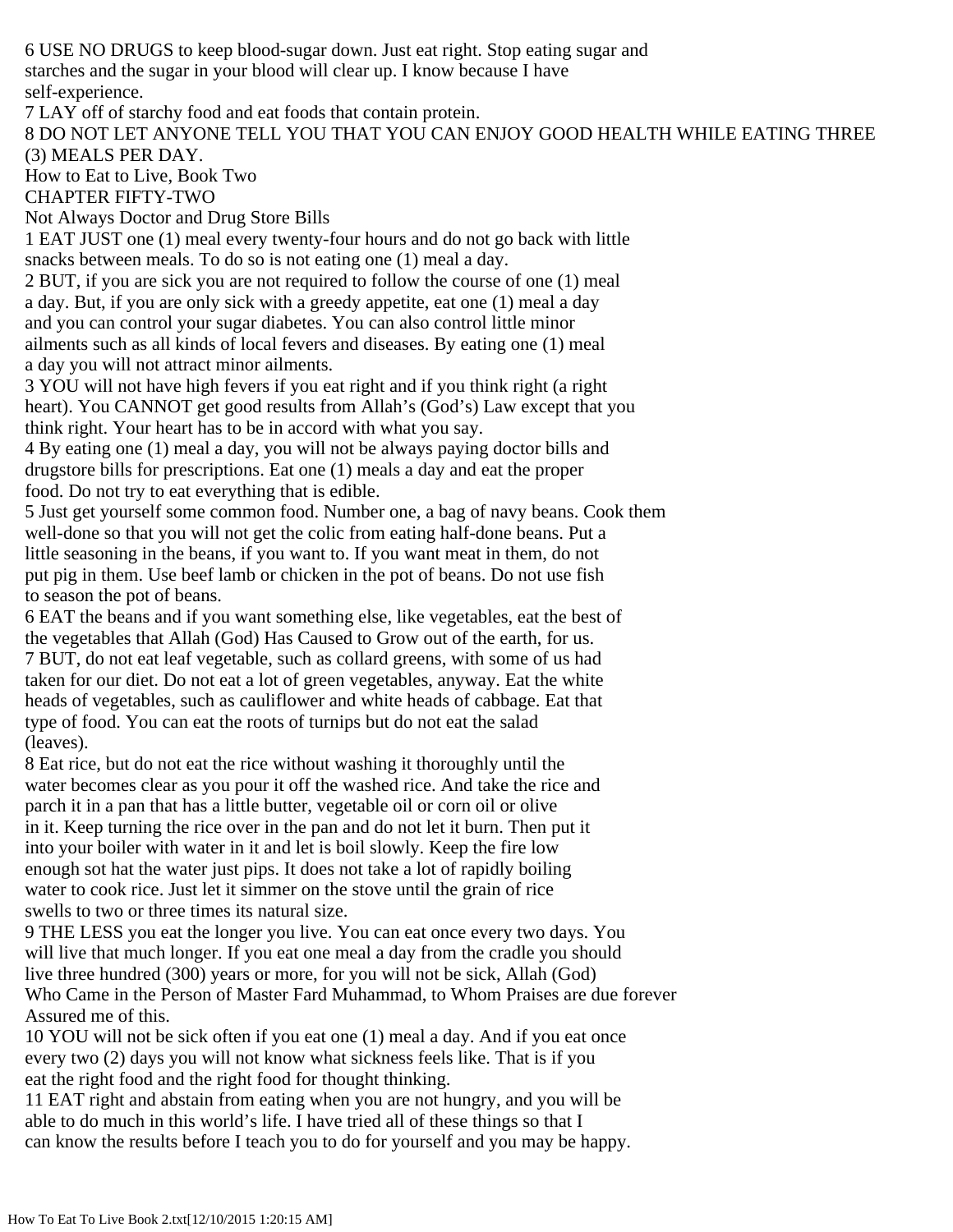12 STOP eating that three meals a day and eat one meal a day instead. Try out what Elijah teaches you for one week. See if you do not tell me that you are feeling better.

13 NEVER think to go near the hog and do not help prepare the hog for anyone else to eat. Do not even touch the hog. The hog is a very foul animal. Its name in Arabic is khanzier. The khan-zier means, "I see foul and very foul." 14 THE HOG was made out of the cat, rat and dog, so Allah (God) Taught me. The hog has not always been on our planet earth. The hog was made for medical purposes, a few years after the making of the white race. He was made to cure the diseases that the white race attracts since they are physically weak, so Allah (God) Who Came in the Person of Master Fard Muhammad, to Whom Praises are due forever, Taught me, HOW TO EAT TO LIVE.

How to Eat to Live, Book Two

## CHAPTER FIFTY-THREE

Doctors Live Same Years as Patients

1 HOW TO EAT TO LIVE is one of the number two Blessings that Allah (God) Whom came in the Person of Master Fard Muhammad To Whom Praises are due forever Has Brought to us. HOW TO EAT TO LIVE is the thing that everyone wants to know. Doctors who even study in order to learn what to teach their patients on how to live, they wind up living about the same number of years that their patients live. This goes to show that there is something wrong somewhere.

2 ALMIGHTY God, the Best Knower and the Wisest of Them all, did not teach me to eat a great variety of foods. Just common simple foods is what He dwelt upon, and finally he Said to me that bread and milk was enough and that it was the best of foods.

3 THE fact about it, milk is our first food -- milk from our mother's breast. It used to be, but pride has taken away from the baby the milk that belonged to him -- the milk from his mother's milk is better than the milk of a beast or cows' milk, for feeding the baby.

4 I lost a little nephew once, after my sister died, my tried to rear the baby on canned milk. We had no cow. That canned sweet milk constipated and killed that baby, so when I married, I told my wife I did not want her to try to rear her children on canned milk, and she agreed with me. She nursed her babies from her breast.

5 A baby nursed from its mother's breast will love its mother more than the baby fed from the bottle. He loves the bottle. When you feed the baby cow and other milk when it is in its infancy like that, the baby will be easy to be led by the animal. And if he knew that it was the animal or cattle's milk that is being fed to him, he will love that cattle instead of its mother, because any young will follow after that which feeds him. This is why the baby sometimes loves its nurse more than it loves its mother. It is because the baby's nurse feeds and cares for it.

6 IN this evil world, which is guilty of practicing every known evil, it does not teach you to practice to eat the right food. Notice, the white race has all kinds of varieties of foods to eat. It would kill dogs if you changed his diet to that which the white race eats. Soon you would have a dead dog.

7 JUST try giving the dog a lot of cakes and pies. Try and feed him walnuts, peanuts and all kinds of nuts. You will soon have no dog....You may say, "My dog eats peanut butter." No dog likes to eat a food that he cannot clean out of his mouth and into his stomach, quickly. Peanut butter is almost like glue. The dog has to hard a time getting the peanut butter out of its teeth.

8 AS I have said to you heretofore, that the reason the white race eats nuts it is due to them practicing eating this type of food four-thousand (4,000) years ago, when they were in the cave, before Moses brought them out of the cave.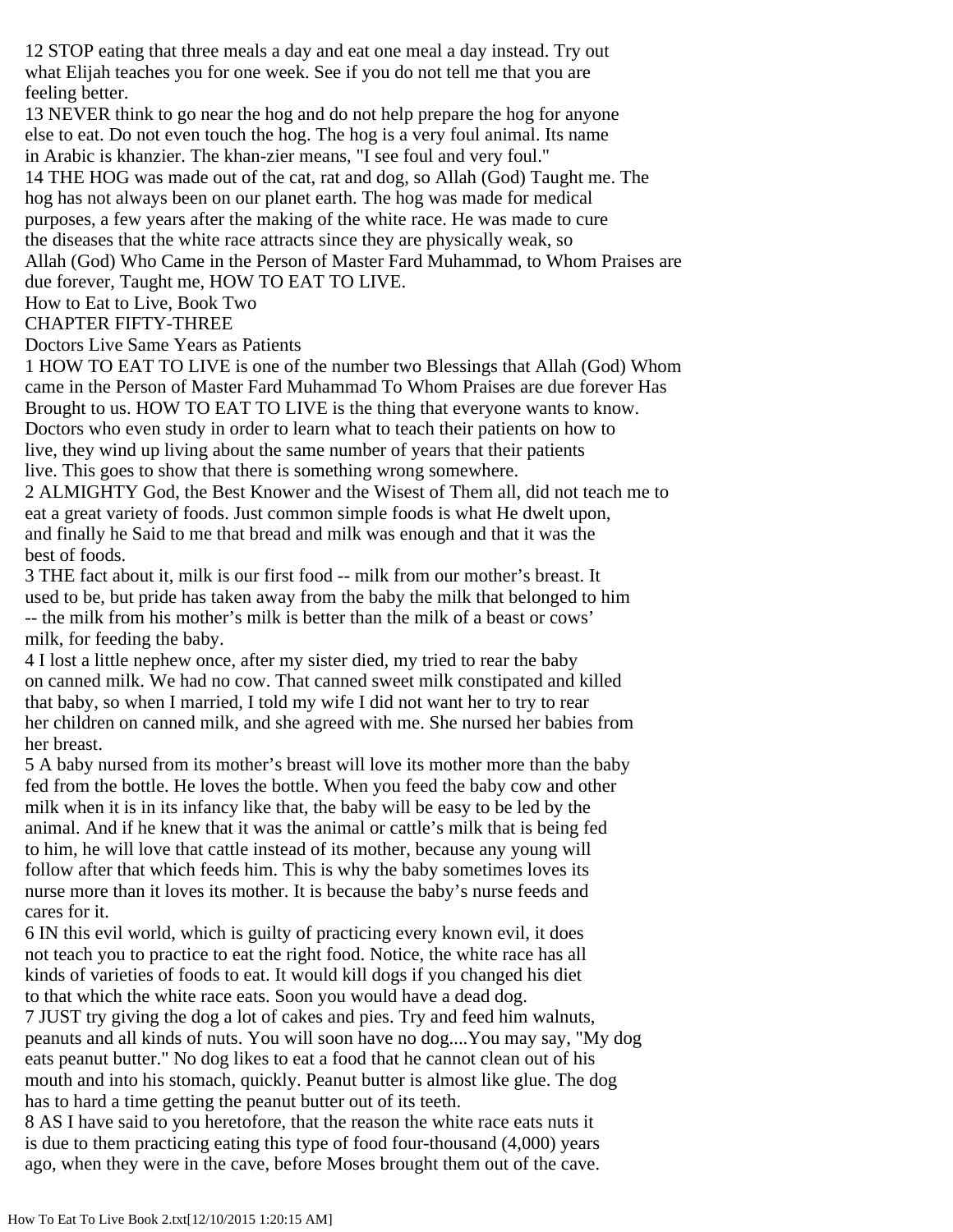9 CORN BREAD, Allah Taught me, should be cooked three or four times before we eat it. He Said to me, that it is best not to eat it at all. Never eat fresh bread, Brother. Bread just out of the oven is not good for you and met to eat. Let it stay over a day, at least and let it dry out. You should toast bread and almost burn it through. Regardless to what you do in the way of browning it, it will swell up in your stomach.

10 FISH is a better food, if you eat the better fish. The flesh of the fish comes out of another world. This makes it better for us in this world. Any animal or beast that is out here eating the same food that we eat, we should not eat him, because his flesh is too hard for our flesh to digest. All of our food in the way of meat should come from the sea, ocean, river or lakes, and not from four-footed animals that are walking around here and eating almost the same things that we are eating.

11 STAY well, eat simple foods and live a long time. In order to live a long time, eat simple foods and do not eat but one meal a day. Allah (God)Taught em, that in that way you will reach the age of 140 years. If you eat once every two (2) or three (3) days you could probably live like the old patriarchs, for near one-thousand (1,000) years.

12 I do not do all of these things (being restrictive about eating.) I act the fool sometimes. When I act the fool, I am learning more about you who are acting the fool and would think that you are pretty smart while it is death to you. 13 I did not say that it was really wrong for you to use alcohol. But it is wrong for you to use it in the way that you use it -- getting drunk from alcohol. If we only know how to use anything with moderation, we would be a long time hurting ourselves.

14 TRY to eat all of your foods, fresh from the source from which it springs. In the frigid zone of the north, we have to can our food. But, if we can eliminate the canning idea and get our food fresh everyday, I say get your food everyday and eat it and what is left over, feed it to something else out here in the world and do not eat it tomorrow.

15 WE have a lot to talk about on the subject of HOW TO EAT TO LIVE. I have hardly scratched the surface.

16 Only eat one (1) meal a day and you will surely live long. Eat the proper food if you eat once, twice or three times a week. Do not say that you cannot eat once a week. It is the way that you train your stomach. You can make a habit of eating once every week and you will survive happily. So, EAT TO LIVE and not to die.

#### How to Eat to Live, Book Two CHAPTER FIFTY-FOUR

# Destroy Sickness and Disease

1 PLEASE do not be mistaken about this teaching of HOW TO EAT TO LIVE, in a world in which you can get everything to eat, from the law and most unwanted creature of the earth, all the way back to human beings themselves. This world eats anything and everything. They eat both good foods and bad foods and they always try to establish some new food or new style of preparing new foods. Do not try to keep up with them in their way of teaching, lest you find yourself keeping up with them to the graveyard. You do not have to take anything that the white race says for truth. The answer can be found in our own lives -- doctor and patient lived about an equal length of time. This shows that their way of teaching you and me, is that of "hill of mountain." You will not live as long as a hill or mountain. Your life is short and you follow their way. 75, 80, and 90 years is nothing to what you should be living, if you only knew the right kind of food that you should eat and abide by the rules and teachings of that type of food. We suffer with many ailments due to the improper foods and the improper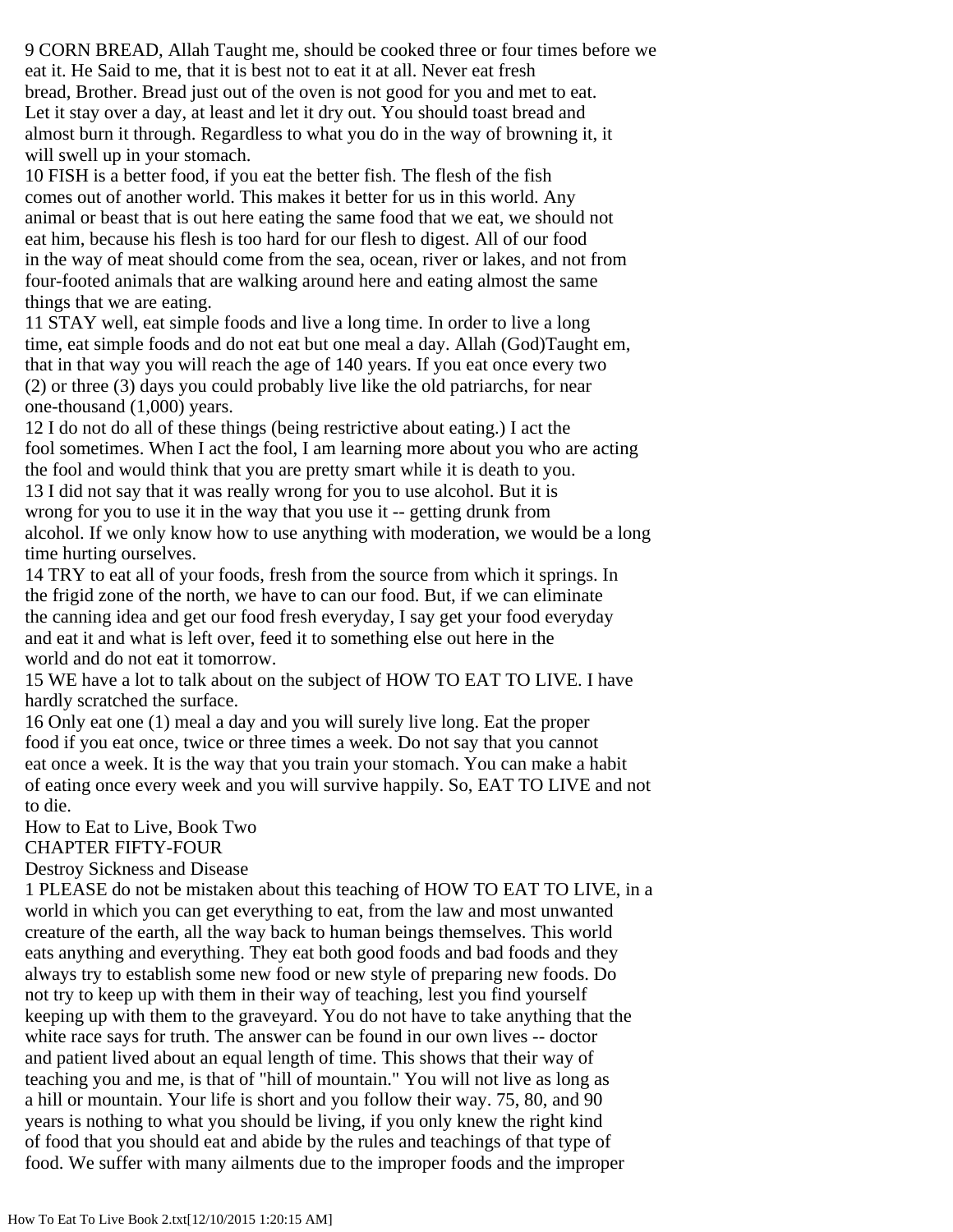time to eat. You have no regularity about when you are going to eat. Then your sickness -- the consequences of an ignorant way of eating -- will also have nor regularity about it. The patient can be made to enjoy better health while having sickness and disease, if he eats at the proper time and eats the proper foods. Follow the right way of HOW TO EAT TO LIVE.

2 A HIGH percentage of blood sugar is a very dominate thing among the people but that blood sugar can be controlled, if you eat right. You will not even know that you had it, or that it is in you. We must eat the foods that will destroy sickness and disease.

How to Eat to Live, Book Two

CHAPTER FIFTY-FIVE

Digest Properly

1 If we expect to live from what we eat, we must be sure that what we eat is masticated so perfectly well, until the stomach juices (which have no teeth), with its hot acid can digest the food without too much work.

2 THE AMERICAN EATERS, I believe, when it comes to a human being, are the fastest of all on the earth in eating their food.

3 On many work jobs, they are only allowed 15, 20, and 30 minutes to eat their food. Here goes food down the throat in wads that have never been chewed as it should; not allowing it any time to take on the nature (saliva) which attacks our food at entering of the mouth, to try to help it to go down to the stomach. 4 All through our food's travel down the throat, it is being sprayed with this saliva. And, down in the organ of our stomach (which scientists say holds about a pint and a half of fluids), it is processed again with the same digestive juices which are a little stronger than that they get, coming into this organ. Then, it takes on a dash of gall, and is distributed throughout our small intestinal area to the big colon that looks like frame running down from the right to the left.

5 TO HASTEN OUR MEALS down in these areas, that were mentioned, that make up the machination of our digestive system, half masticated, puts too much labor on this machination of our bodies and causes sores in the stomach and in the intestinal tract, that we refer to as ulcers and from ulcers to cancers. (I want you to see how we destroy our own body).

6 A man should chew his food (as many doctors teach us and agree with what is said here), until it slips away into the throat, before swallowing.

7 This is America's number one cause of her many ailments coming to her (fast eating; half chewing her food) and eating half done foods such as half done peas and half done lima beans and all kinds of beans and half done meats and bread. Take bread, for an instance, when it is not baked thoroughly done and has not been given time to dry out for a day or two (of which the foolish call stale bread, after it leaves the oven if it stays there a day or two). The scientists have proven there is no such thing as stale bread. When the bred is old and creating what they call mold; that is your best bread.

8 All of your trouble; hospitalization; and bad stomachs -- caused from fast eating and bad food.

9 YOU MUST REMEMBER when you are eating bread, when it gets into your stomach it rises again, and, if it is not prepared right and baked right outside before entering our stomach, it has the tendency to buckle in the stomach and intestines. But, when it is baked thoroughly done, it does not do a lot of rising after it gets into our stomach.

10 Bake your bread thoroughly done!! I would to my Allah, we could eat bread that has been baked two or three times.

11 Chew all of your food slowly and eat only one meal per day, if you are well. If you are sick, that is different. You will find yourself not having doctors to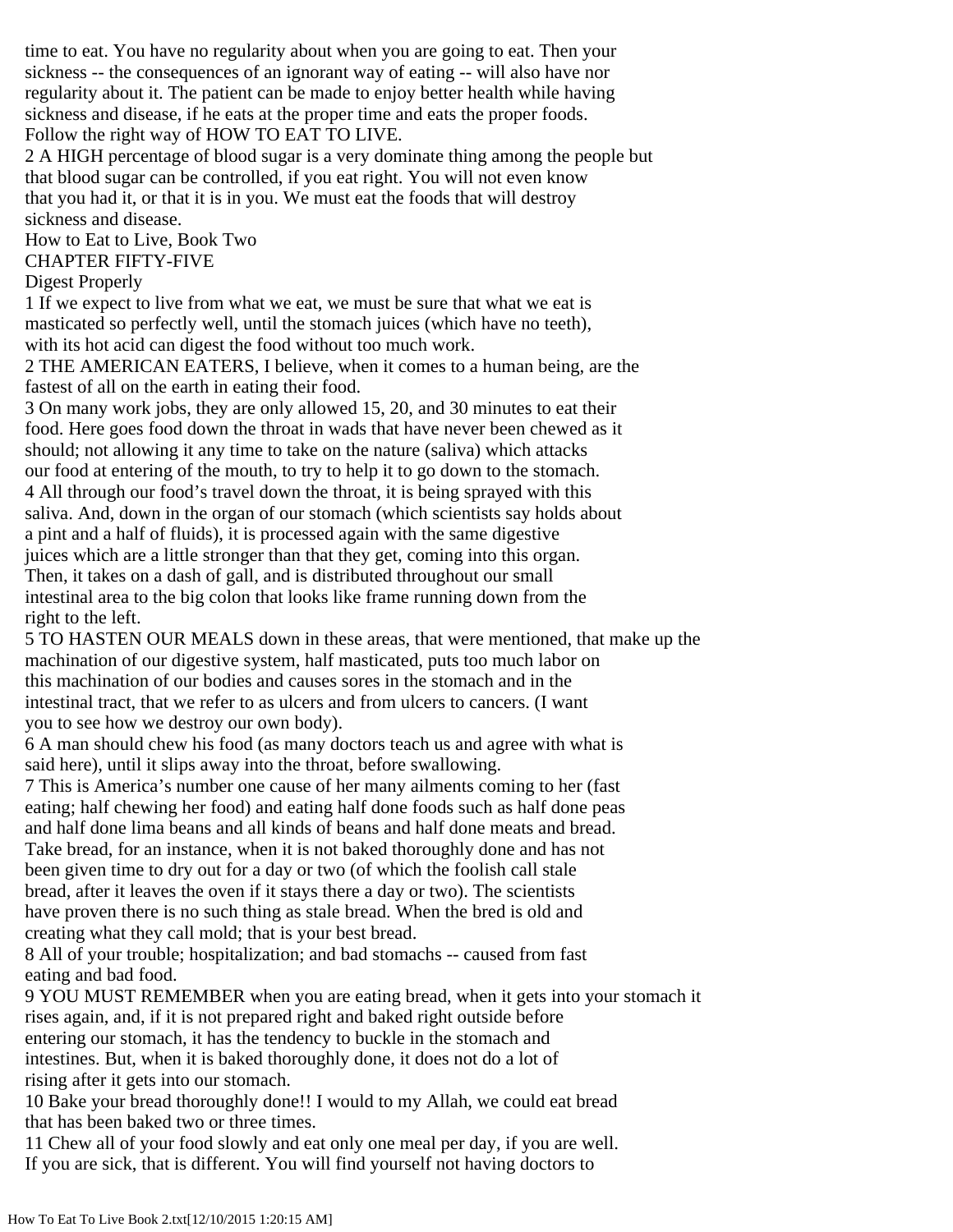roll you into hospitals to cut away your stomach of ulcers and cancers and your years will be longer.

12 Oh! you "sweet tooth's;" stay off of that sugar and those (bread, cakes, icings and what not)....You are only killing yourself and happy to do so, because of the taste of sugar. Please remember this, eat to live, not to die. 13 HOW TO EAT TO LIVE.

How to Eat to Live, Book Two

CHAPTER FIFTY-SIX

Long Intervals Between Eating is Better

1 The great trouble the people have trying to keep in good health is the enemy who is poisoning food and drinks.

2 HOW CAN people enjoy good health while eating poison deliberately prepared and put into their food and drinks to shorten their lives?

3 It is very hard to find anything like pure food and drinks which you can eat and drink without feeling that they are going to make you sick or kill you. 4 TAKING long intervals between eating meals makes it better for you, because long intervals between meals and drinks give the poison in the body time to weaken before a new addition of poisonous food and drinks.

5 They do not mind hiding their intention to use poison, for they know that it will have an effect upon your body and your enjoyment of good health.

6 YOU could not imagine a more wicked thing to do than for someone to take a good food for innocent people -- from the cradle to old age -- and poison it so that the eater and the drinker cannot enjoy good health and will be at the hospital doorstep where they will be denied immediate service (especially so-called Negroes).

7 I have, for years, advised you on the South Side here in Chicago to let us unit and build a hospital large enough to take care of our sick, because they surely will be sick, as long as they live in a world that specializes on how to make one sick (sometimes just for commercial purposes, so doctors can make more money and so undertakers can make more money).

8 MORE white and Black scientists agree that America is a very poisonous place to live today. The poisoning of food and drinks is done deliberately and there s no help coming from the government to stop such demonic, evil freedom to maim and destroy life.

9 Our only hope for survival is in Allah, Who has power over the evil plans of the devil.

How to Eat to Live, Book Two

CHAPTER FIFTY-SEVEN

An Economic Plan For All

1 Let it be known that the "Three-Year Economic Plan" is for ALL 22 MILLION OF THE SO-CALLED AMERICAN NEGROES for the purpose of helping self against poverty and want and to curtail our wild and wasteful spending.

2 If all of the money spent in a year by our people for beer, soda water, wine and whiskey were put together, your eyes would bulge to see the amount wasted. Let us add cigarettes and tobacco to the list of wasteful spending, taking more wealth from an already poor and impoverished people. Then, let us include the poison hog meat to the list -- which we can definitely do without -- because, along with tobacco, it destroys our good health.

3 If you stopped eating the poison hog, the devils probably would give it to you, because they want you to have that which is detrimental to your good health. There is plenty of beef, fish and chicken for you to eat. So, why fill your bodies with poisonous foods, which produces complaints throughout your life -- and shortens it as well? Ask the medical scientists if you do not believe me.